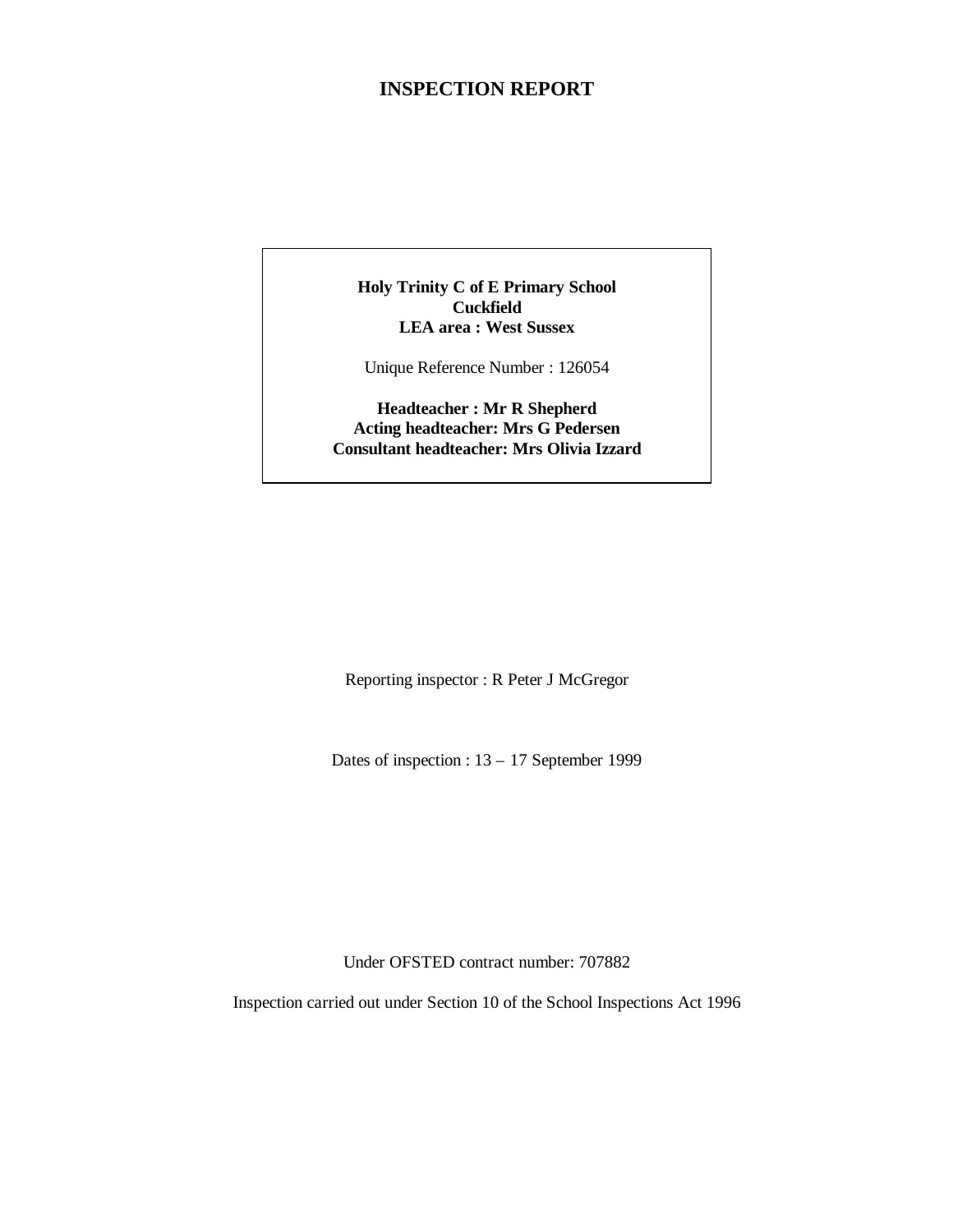### **INFORMATION ABOUT THE SCHOOL**

| Type of school:               | Infant and junior                                                |
|-------------------------------|------------------------------------------------------------------|
| Type of control:              | Voluntary aided                                                  |
| Age range of pupils :         | 4 - 11                                                           |
| Gender of pupils :            | Mixed                                                            |
| School address:               | Glebe Road<br>Cuckfield<br><b>West Sussex</b><br><b>RH17 5BE</b> |
| Telephone number:             | 01444 454295                                                     |
| Fax number:                   | 01444 459318                                                     |
| Appropriate authority:        | Governing body                                                   |
| Name of chair of governors :  | Mr Paul Goldfinch                                                |
| Date of previous inspection : | May 1996                                                         |

#### © Crown Copyright 1999

 This report may be reproduced in whole or in part for non-commercial educational purposes, provided that all extracts quoted are reproduced verbatim without adaptation and on condition that the source and date thereof are stated. Further copies of this report are obtainable from the school.

Under the Education (Schools) Act 1992 and the Education Act 1993, the school must provide a copy of this report and/or its summary free of charge to certain categories of people. A charge not exceeding the full cost of reproduction may be made for any other copies supplied.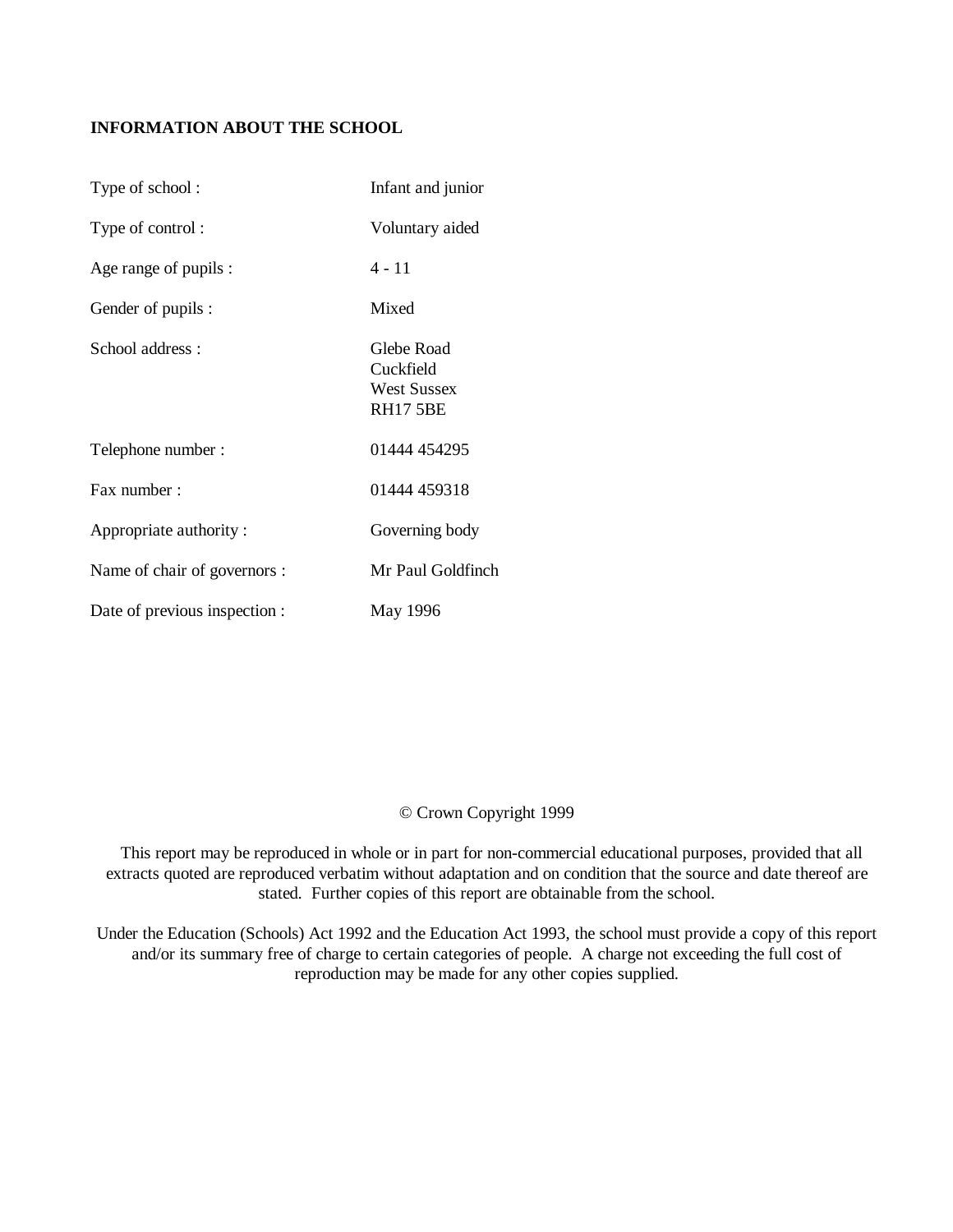#### **INFORMATION ABOUT THE INSPECTION TEAM**

| <b>Team members</b>   |     | <b>Subject responsibilities</b>                                                                                                                               | <b>Aspect responsibilities</b>                                                                                                                                          |
|-----------------------|-----|---------------------------------------------------------------------------------------------------------------------------------------------------------------|-------------------------------------------------------------------------------------------------------------------------------------------------------------------------|
| Mr R Peter J McGregor | RgI | Science; Design and<br>technology; Physical education                                                                                                         | Attainment and progress;<br>Attitudes, behaviour and<br>personal development;<br>Teaching; Staffing,<br>accommodation and learning<br>resources; Efficiency             |
| Mrs Susan Cash        | Lay |                                                                                                                                                               | Attendance; Pupils' spiritual,<br>moral, social and cultural<br>development; Support,<br>guidance and pupils' welfare;<br>Partnership with parents and<br>the community |
| Mrs Jo Harris         |     | Areas of learning for children<br>under five; Special educational<br>needs; Equal opportunities;<br>English; Art; Music; English<br>as an additional language | Leadership and management                                                                                                                                               |
| Mr Adrian Everix      |     | Mathematics; Information<br>technology; History;<br>Geography                                                                                                 | Curriculum and assessment                                                                                                                                               |

The inspection contractor was:

Qualitas Education Consultants Limited Wickham Court Layhams Rd West Wickham Kent BR4 9HH 0181 777 1103

Any concerns or complaints about the inspection or the report should be raised with the inspection contractor. Complaints which are not satisfactorily resolved by the contractor should be raised with OFSTED by writing to:

The Registrar The Office for Standards in Education Alexandra House 33 Kingsway London WC2B 6SE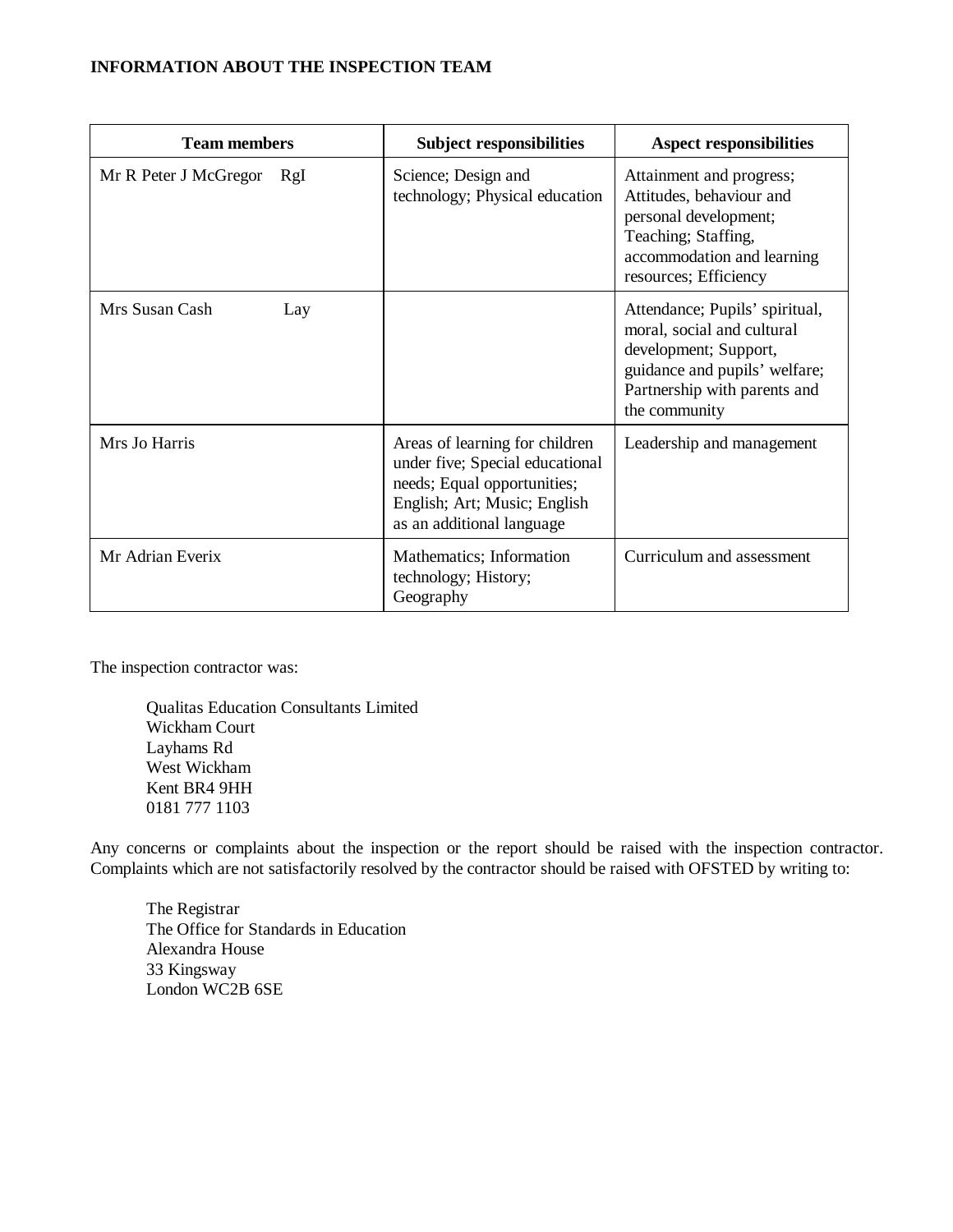## **REPORT CONTENTS**

**Paragraph**

## **MAIN FINDINGS**

| What the school does well<br>Where the school has weaknesses<br>How the school has improved since the last inspection<br>Standards in subjects<br>Quality of teaching<br>Other aspects of the school<br>The parents' views of the school |             |
|------------------------------------------------------------------------------------------------------------------------------------------------------------------------------------------------------------------------------------------|-------------|
| <b>KEY ISSUES FOR ACTION</b>                                                                                                                                                                                                             |             |
| <b>INTRODUCTION</b>                                                                                                                                                                                                                      | $1 - 9$     |
| Characteristics of the school<br>Key indicators                                                                                                                                                                                          |             |
| <b>PART A: ASPECTS OF THE SCHOOL</b>                                                                                                                                                                                                     |             |
| Educational standards achieved by pupils at the school                                                                                                                                                                                   | $10 - 31$   |
| Attainment and progress<br>Attitudes, behaviour and personal development<br>Attendance                                                                                                                                                   |             |
| <b>Quality of education provided</b>                                                                                                                                                                                                     | $32 - 73$   |
| Teaching<br>The curriculum and assessment<br>Pupils' spiritual, moral, social and cultural development<br>Support, guidance and pupils' welfare<br>Partnership with parents and the community                                            |             |
| The management and efficiency of the school                                                                                                                                                                                              | 74 - 98     |
| Leadership and management<br>Staffing, accommodation and learning resources<br>The efficiency of the school                                                                                                                              |             |
| <b>PART B: CURRICULUM AREAS AND SUBJECTS</b>                                                                                                                                                                                             |             |
| Areas of learning for children under five                                                                                                                                                                                                | 99 - 108    |
| <b>English, mathematics and science</b>                                                                                                                                                                                                  | $109 - 135$ |
| Other subjects or courses                                                                                                                                                                                                                | $136 - 158$ |
| PART C: INSPECTION DATA                                                                                                                                                                                                                  |             |
| <b>Summary of inspection evidence</b>                                                                                                                                                                                                    | 159         |
| Data and indicators                                                                                                                                                                                                                      | $160 - 166$ |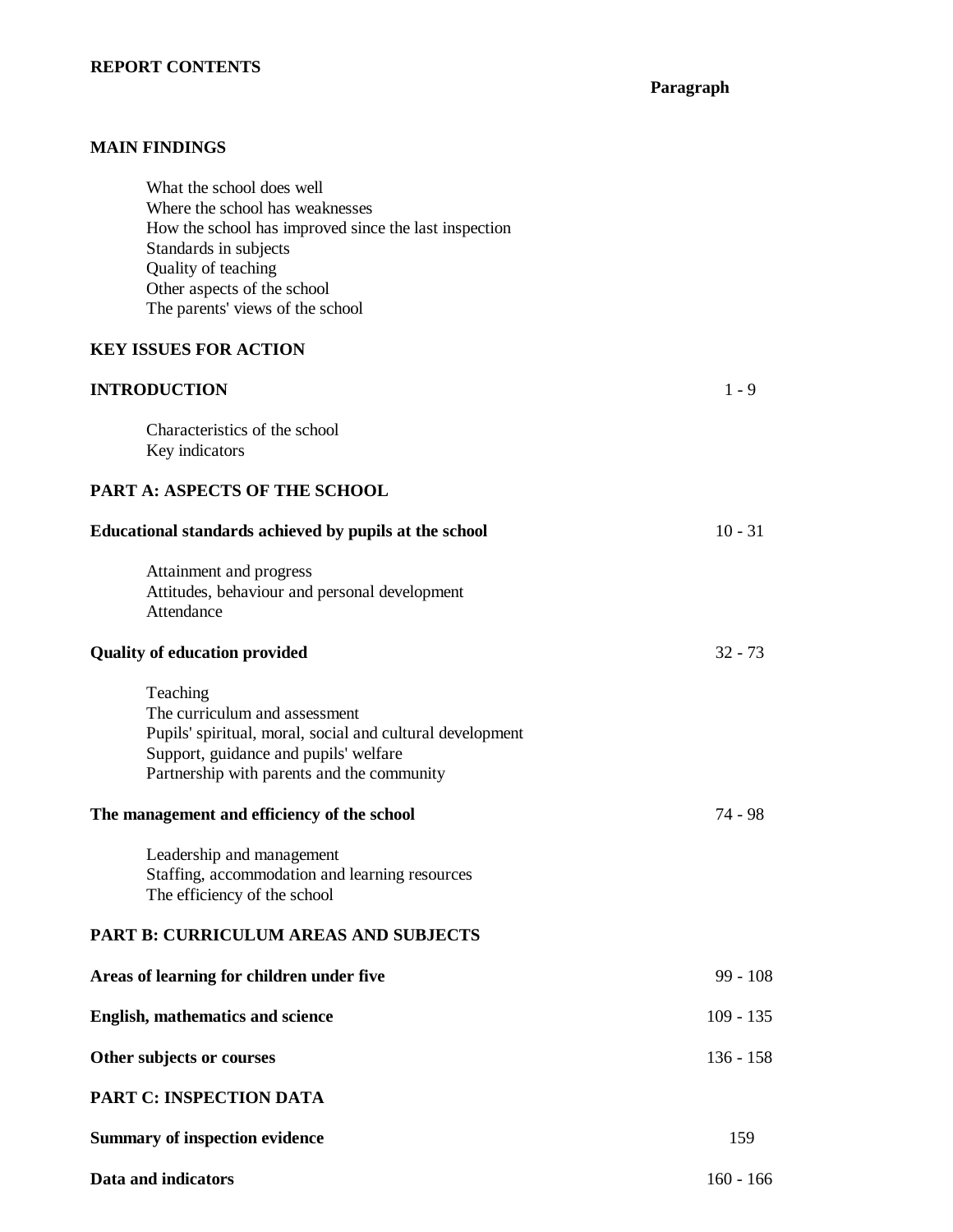## **MAIN FINDINGS**

#### **What the school does well**

- Very strong staff team spirit; a willingness to work to resolve problems and weaknesses
- Standards in English, mathematics and science are much higher than national averages
- 16% of teaching is very good
- Very good breadth and quality of pupils' writing
- Good teaching and learning in the Reception classes
- Good, well used information technology resources, resulting in good pupil progress
- Very good and popular clubs and activities provided after school

#### **Where the school has weaknesses**

• Ineffective or non-existent policies and guidance for important areas of school life: pupil behaviour, assessment, staff appraisal, the roles of support staff, monitoring the quality of teaching, and the roles of subject co-ordinators

- Unsatisfactory behaviour by a minority of pupils; their learning skills are weak, particularly listening and concentration
- 12% of teaching is unsatisfactory
- Teaching does not stretch the brighter pupils sufficiently and marking is weak

• Long term curriculum planning is ineffective because of the school's unsatisfactory arrangements for mixed age classes

- Teaching time is less than that recommended
- Parents do not receive all the information they need to help their children at home

#### **The strengths are significant but so are the weaknesses. The weaknesses will form the basis of the governors' action plan, which will be sent to all parents or guardians of pupils at the school**

#### **How the school has improved since the last inspection**

The school is currently managed by the senior deputy headteacher, as the acting headteacher, supported for a day a week by an experienced consultant headteacher. The partnership is proving very successful and has already had an impact on the school in the few weeks it has been operating. There is a determination and willingness to improve.

Improvement since the last inspection has been unsatisfactory. Good progress has been made in improving the quality and range of work in music and information technology. The teaching of reading was a concern four years ago and this still requires clarification. Schemes of work have been prepared recently for most subjects and these have improved continuity in learning. Variation in the arrangements of the mixed year group classes from year to year, however, results in curriculum repetition and inequality of opportunity for pupils. Insufficient monitoring of teaching and learning has taken place since the last inspection and the quality of teaching is lower than reported in the last inspection.

The last report judged the school to be very good. Current judgements are lower in important areas, although standards have remained high. The greatest weaknesses have been in school management but current arrangements are resulting in rapid and successful progress. The school's capacity to improve under the present leadership arrangements is good.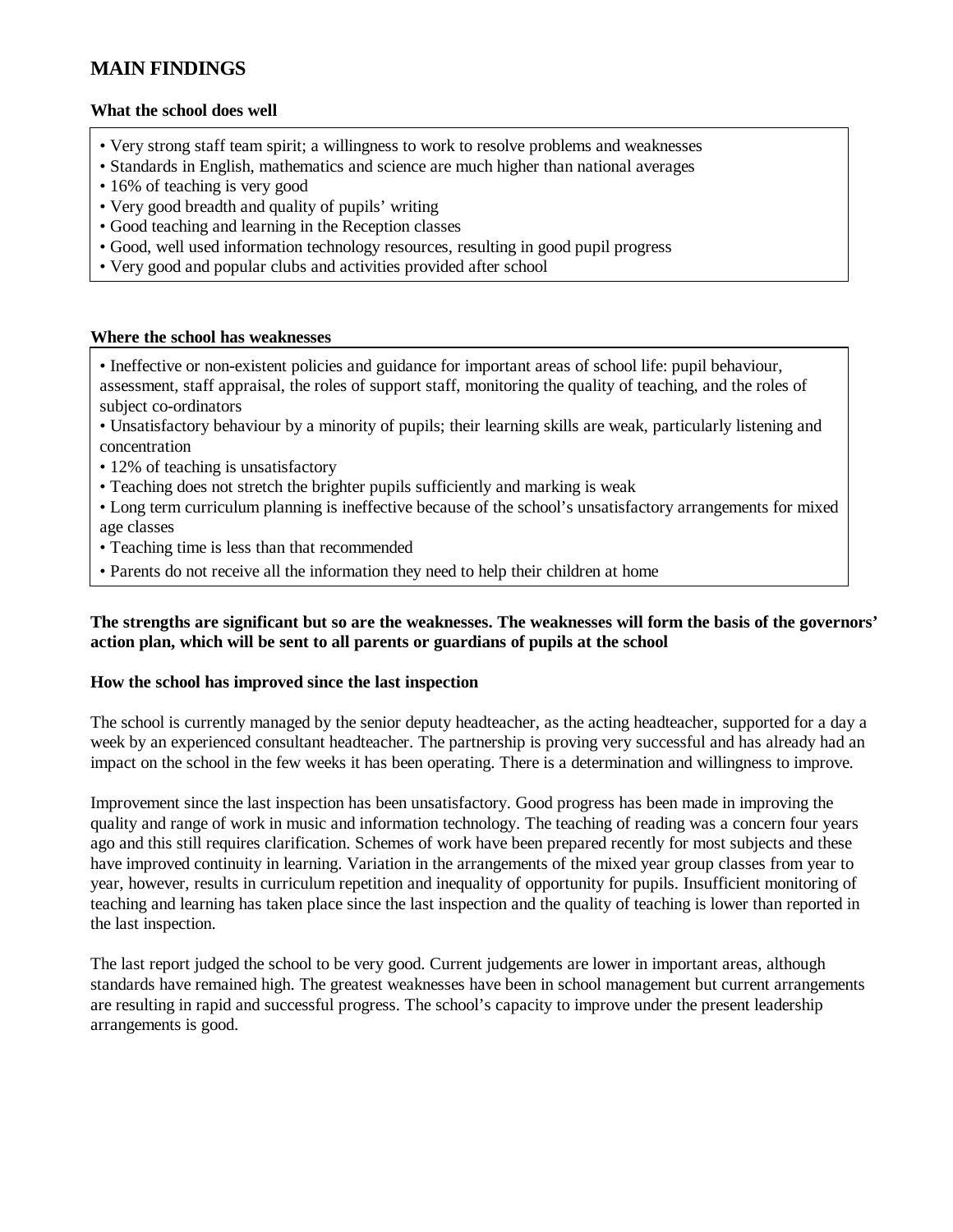#### **Standards in subjects**

The table shows the standards achieved by 11 year olds in 1998 based on the National Curriculum tests:

| Performance in | <b>Compared with all</b><br>schools | <b>Compared with</b><br>similar schools | Key                                                                                                                          |
|----------------|-------------------------------------|-----------------------------------------|------------------------------------------------------------------------------------------------------------------------------|
|                |                                     |                                         | well above average A<br>above average<br>B<br>$\mathcal{C}_{0}^{0}$<br>average<br>below average<br>D<br>well below average E |
| English        | C                                   |                                         |                                                                                                                              |
| Mathematics    | C                                   | E                                       |                                                                                                                              |
| Science        | В                                   |                                         |                                                                                                                              |

This information shows that, although standards in English and mathematics were similar to national averages in 1998, when compared with similar schools, (those with a similar proportion of pupils receiving free school meals) results in English were below average and in mathematics well below average. Science standards were above national averages but below average when compared with similar schools. 1998 results are given as this is the last year for which there is comparable national data. In 1999, results in the tests were higher in all three subjects. At the start of this current year, pupils are achieving above the standards expected for their ages.

Pupils enter the school with average standards and by the time they are five, many achieve or exceed the expected Desirable Learning Outcomes in the six areas of learning. Key Stage 1 results have been well above national averages in writing and mathematics, and above those of similar schools. Reading standards have been above average and similar to those of like schools. In teacher assessments of science, standards are well above average.

Standards in information technology are improving – they are similar to national expectations in Key Stage 1 and a little below in Key Stage 2. Standards in art, history and physical education are above those expected.

| <b>Teaching in:</b>    | <b>Under 5</b> | 5 - 7 years  | 7 - 11 years |
|------------------------|----------------|--------------|--------------|
| English                | Good           | Satisfactory | Good         |
| Mathematics            | Good           | Satisfactory | Satisfactory |
| Science                |                | Satisfactory | Satisfactory |
| Information technology |                | Good         | Good         |
| Religious education    |                |              |              |
| Other subjects         | Good           | Good         | Good         |

## **Quality of teaching**

The quality of teaching is sound overall. Nearly nine in every ten lessons observed were satisfactory or better. In just under half the lessons seen the majority of pupils made good progress as a result of effective teaching. The greatest teaching strengths were in Reception classes where the overall quality was good. In Key Stages 1 and 2 there was also some very good teaching and much that was sound, but there was some unsatisfactory practice which resulted in pupils not learning enough in lessons. High attainers were insufficiently challenged. The greatest weaknesses were in large, mixed age classes of middle juniors. The variation in the quality of teaching leads to some pupils in an age range receiving a richer curriculum than others of the same age in a different class.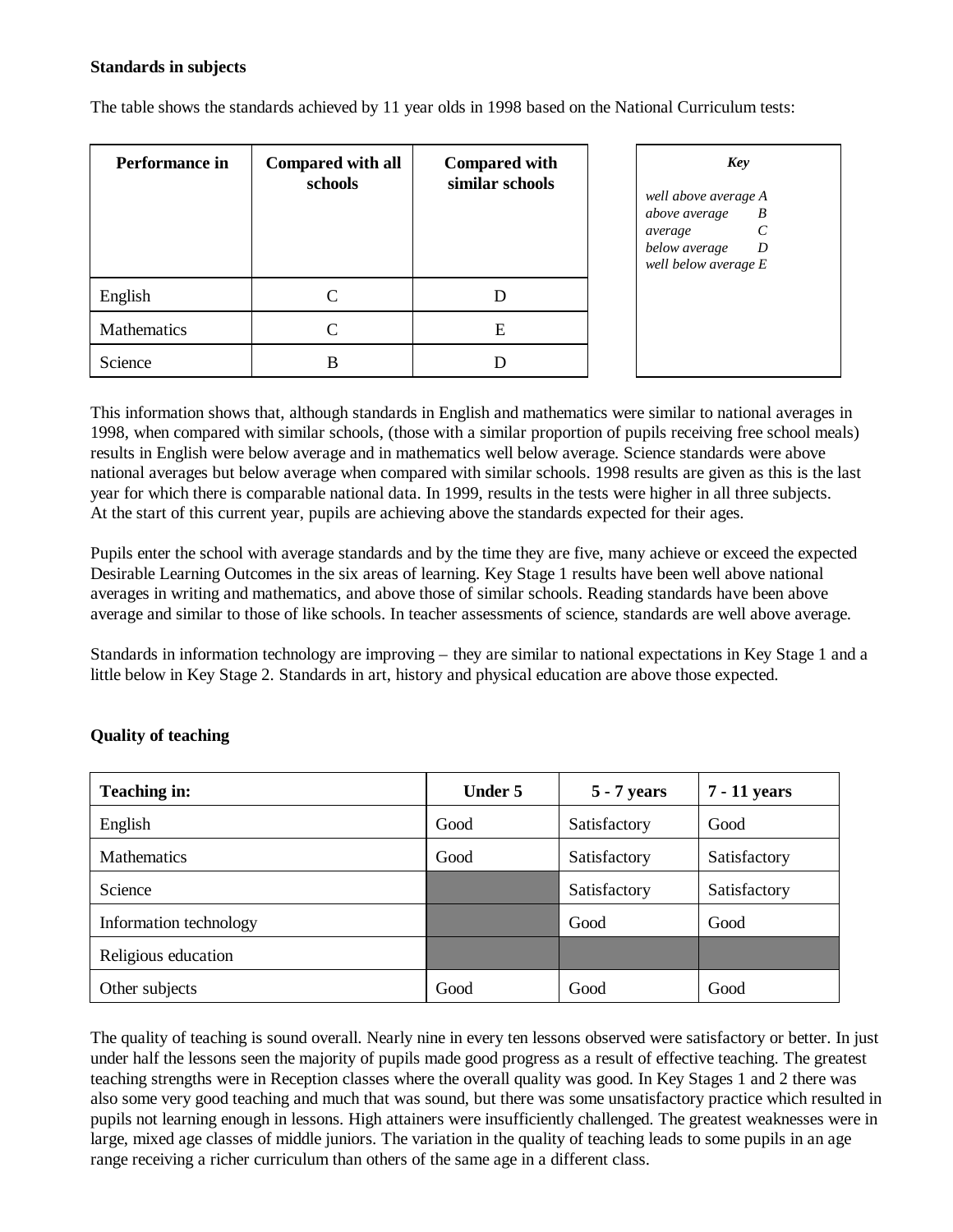*Inspectors make judgements about teaching in the range: excellent; very good; good; satisfactory or sound; unsatisfactory; poor; very poor. 'Satisfactory' or 'sound' means that strengths outweigh any weaknesses.*

#### **Other aspects of the school**

| <b>Aspect</b>                                      | <b>Comment</b>                                                                                                                                                                                                                                                                                |
|----------------------------------------------------|-----------------------------------------------------------------------------------------------------------------------------------------------------------------------------------------------------------------------------------------------------------------------------------------------|
| <b>Behaviour</b>                                   | Unsatisfactory from a minority, both in lessons and around the school,<br>which affects others                                                                                                                                                                                                |
| Attendance                                         | Above average; no unauthorised absence. Too many parents take their<br>children out of school for holidays                                                                                                                                                                                    |
| Ethos*                                             | Good. Effective staff team, working for high standards. Most pupils have<br>positive attitudes, but not all.                                                                                                                                                                                  |
| Leadership and management                          | Very effective partnership of acting headteacher and consultant<br>headteacher, establishing appropriate and clear direction for the school.<br>Supportive effective governors. Weaknesses in management systems -<br>school development plan, monitoring, subject co-ordination, assessment. |
| Curriculum                                         | Broad and balanced. Good joint planning by staff teams. Unsatisfactory<br>long term plans because arrangements of mixed age classes change each<br>year                                                                                                                                       |
| Pupils with special<br>educational needs           | Sound progress. Well managed with good monitoring of achievements.<br>Very generous number of support staff                                                                                                                                                                                   |
| Spiritual, moral, social &<br>cultural development | Sound provision overall. Good in social development and appreciation of<br>Western cultural traditions, weakness in pupils' knowledge of other cultures                                                                                                                                       |
| Staffing, resources and<br>accommodation           | High number of class assistants, but with unclear roles. Insufficient<br>administrative staff time. Good induction programme for teachers.<br>Appraisal not happening. Good resources and accommodation. Some small<br>classrooms                                                             |
| Value for money                                    | Sound. Good use of resources, except for library. Some inefficiencies in<br>administration and the use of support staff. Average expenditure per pupil.                                                                                                                                       |

*\* Ethos is the climate for learning: attitudes to work, relationships and the commitment to high standards.*

## **The parents' views of the school**

| What most parents like about the                                                                                                         | What some parents are not                                                                                                                                                                                                                                                                                                                                                         |
|------------------------------------------------------------------------------------------------------------------------------------------|-----------------------------------------------------------------------------------------------------------------------------------------------------------------------------------------------------------------------------------------------------------------------------------------------------------------------------------------------------------------------------------|
| school                                                                                                                                   | happy about                                                                                                                                                                                                                                                                                                                                                                       |
| • the good range of extra-curricular clubs<br>• their children like school<br>• good infant department<br>• a friendly school atmosphere | • pupils' behaviour and no clear policies on how<br>unacceptable behaviour will be dealt with<br>• the headteacher ignoring their complaints<br>• a lack of curriculum information, which would<br>enable them to help their children more<br>• insufficient homework<br>• unsatisfactory junior department<br>• the quality and amount of mathematics teaching<br>in the juniors |

Inspectors confirm many of the parents' views, but the school is changing rapidly under new management and several areas of weakness are now much improved or are improving. A very good range of extra-curricular clubs is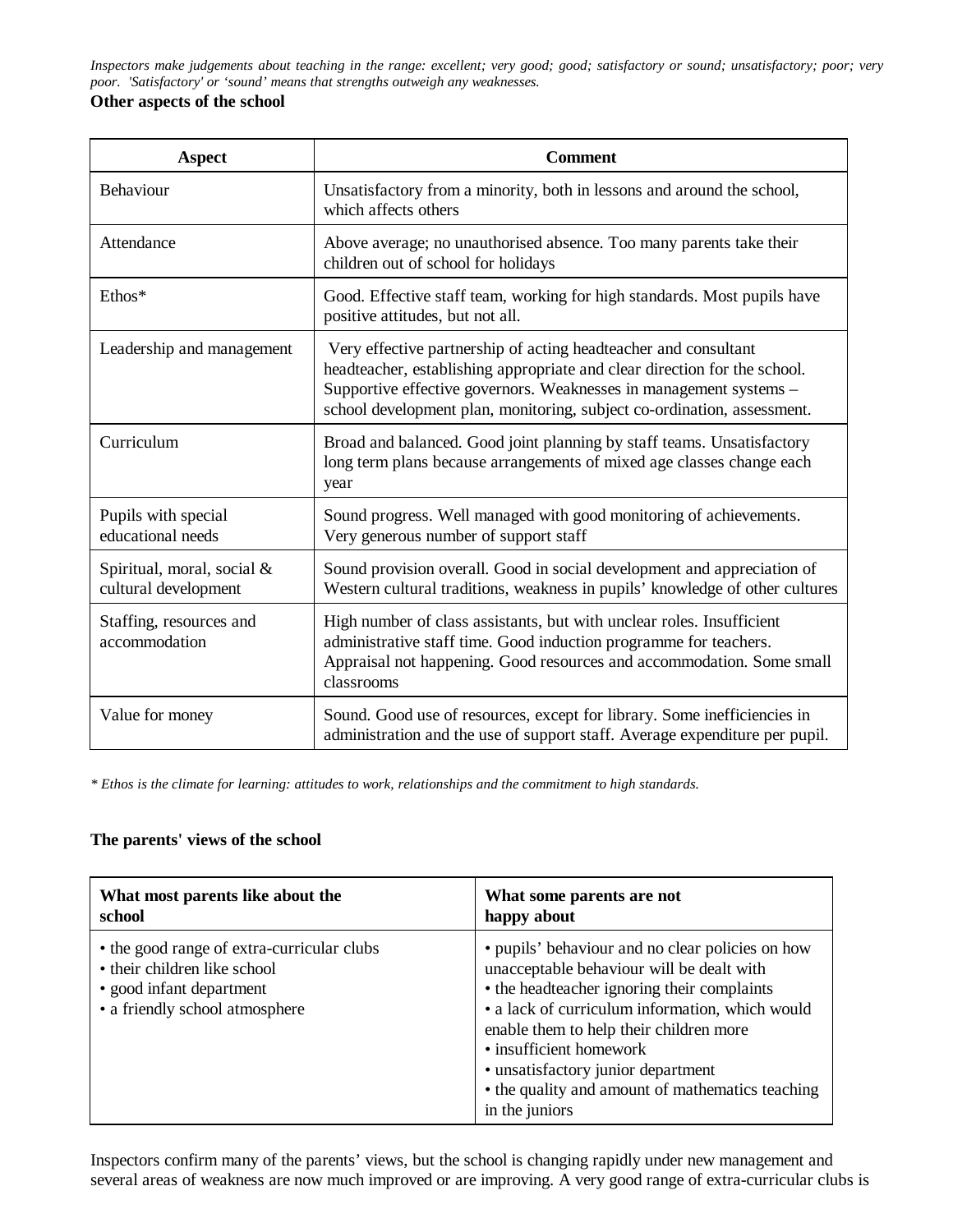available. The pupils do like their school and staff generate a friendly school atmosphere. Pupils' behaviour is improving as appropriate policies are implemented, but it is not yet acceptable. The acting headteacher deals quickly and effectively with parental complaints and parents are happy with this. Insufficient curriculum information is going home. Too little homework is set, but a new homework policy is being implemented. A large number of staff changes and management changes this year mean that the distinction between a good infant department and unsatisfactory junior department no longer holds. There are important areas for improvement in both key stages. The amount and quality of mathematics teaching has improved this year as a result of the national Numeracy Strategy implementation, although high attainers are insufficiently stretched.

## **KEY ISSUES FOR ACTION**

To improve further the standards of work and the learning of pupils, the governors, headteacher and staff should:

- \* Improve the process of preparing the school development plan and ensure clear success criteria for each target. Issues identified in this inspection report should be incorporated into the plan. (paragraph 78)
- \* Improve the effectiveness of school policies and guidance, in order that greater consistency and higher standards can be achieved. These are:
	- the behaviour policy in order that the behaviour of a small minority of pupils in lessons and around the school improves and all concerned have a clear idea of what is acceptable
	- the roles of subject co-ordinators in order that there is clear understanding of responsibilities. Where there are two co-ordinators, overall responsibility must be known
	- personal development in order that pupils' listening skills and concentration improve and they are more able to take responsibility for their own learning
	- the assessment policy so that manageable records are kept of pupils' achievements in all subjects, and that assessment records are used to inform what is taught next. Analysis and interpretation of national test results have an important part to play

(paragraphs 24, 26, 27, 48, 49, 59, 75)

\* Improve the quality of teaching through:

ensuring that teacher appraisal is carried out based on agreed job descriptions systematically monitoring lessons and providing constructive feedback to staff providing guidance on the role of classroom support staff in helping pupils learn matching the work better to pupils' capabilities, particularly high attainers more effective marking a whole school approach to reading (paragraphs 36, 38, 40, 75, 82, 85, 88, 112, 116)

- \* Review the mixed age class arrangements and long term curriculum planning to ensure that all pupils have equality of opportunity (paragraph 80)
- \* Ensure that the available curriculum time is at least the minimum recommended for each key stage (paragraph 44)
- \* Implement a home school agreement to ensure that: parents receive better curriculum information so that they can support their children at home more homeworks are set and of a better quality, to reinforce pupils' learning parents no longer take it for granted that they can withdraw their children for holidays during term time (paragraphs 30, 39, 60, 68, 69)

( The numbers in brackets refer to paragraphs in the report in which these issues are discussed )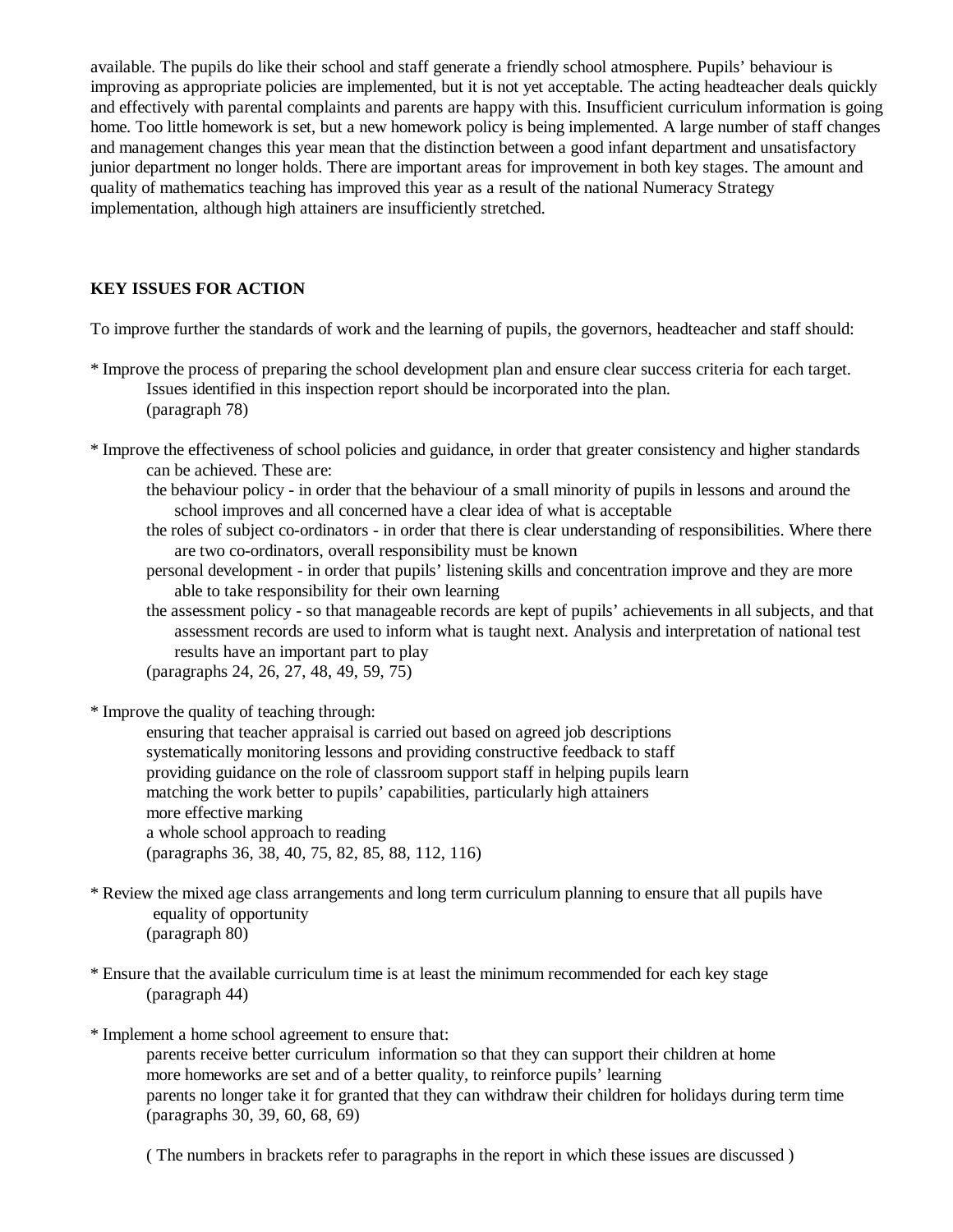#### **Minor issues**

In addition to the key issues above, the following less important points should be considered for inclusion in the governors' action plan:

- rationalise medium and short term planning to avoid repetition and reduce teacher's work loads (46)
- provide more opportunities for pupils to begin to understand the cultures of the world (55)
- provide greater opportunities for pupils to reflect, for example on meanings of stories and events, developing their spiritual and moral understanding (52)

improve the quality of the prospectus and governors' annual report to parents and make sure both include national test information (69, 77)

review school aims and ensure they reflect the school's current commitment to high standards (79) ensure that staff development procedures are fully implemented (88)

ensure that when future teaching staff appointments are made consideration is given to the balance of staff experience currently employed (84, 93)

review the number of classroom assistants to ensure that their number and roles are appropriate for the size of class and the needs of the pupils (85, 93)

review and increase the amount of administrative support in order that senior managers are released from such tasks (94)

ensure that office staff each have access to a computer (94)

work to improve the small classrooms so that they provide a better learning environment for the pupils (89)

greater emphasis on children under fives' selection of meaningful, focused activities, to enhance their personal development (106)

provide more opportunities for pupils to use the library (112)

review the current degree of implementation of the literacy strategy in the light of staff and class changes (114) ensure investigative work is better integrated into curriculum planning in science (133)

make better use of class based computers (140)

improve staff knowledge, in Key Stage 2, of science and information technology (132, 140)

greater awareness of the differing needs of boys and girls (109,111, 128,132)

use every opportunity to increase pupils' awareness of music, and to celebrate individual pupils' musical talents (154)

ensure that those pupils who do not take part in physical education lessons are purposefully engaged in worthwhile activities during these lessons (156)

( The numbers in brackets refer to paragraphs in the report in which these issues are discussed )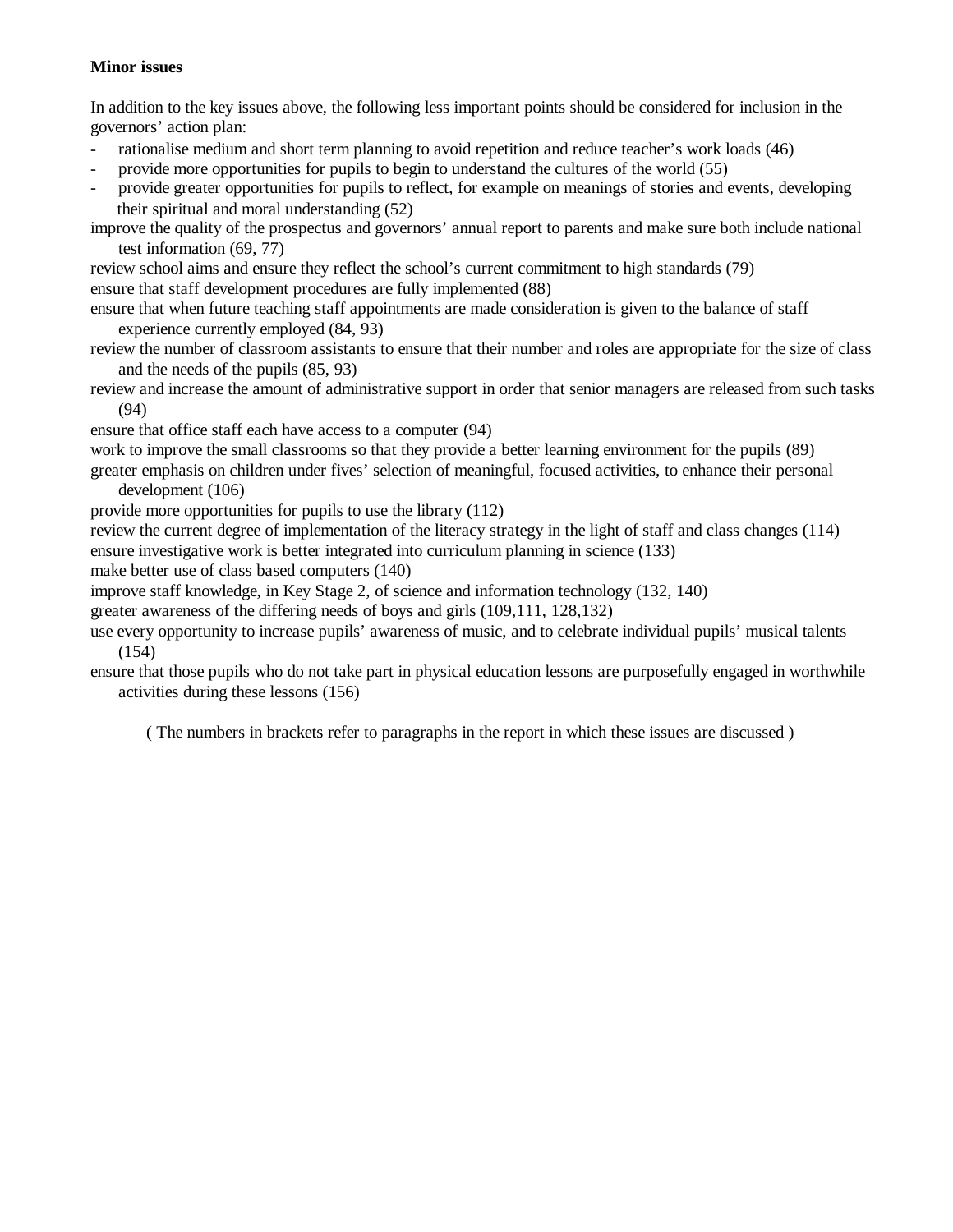#### **INTRODUCTION**

#### **Characteristics of the school**

1. Holy Trinity is bigger than other primary schools nationally, having 274 pupils on roll. Numbers have increased as the school has grown from a village school over the past 10 years. The number of children under the age of five in the two Reception classes at the time of the inspection was 29. Most pupils come from the villages of Cuckfield and Ansty. The proportion of pupils claiming entitlement to free school meals is approximately 5%, below average compared with schools nationwide. Overall, the area from which the pupils come is economically advantaged and socially average. A very small number of pupils come from homes where English is not the first language. 27% of the school's pupils are on the register of special educational needs, an above average figure but most of these pupils are at stage 1 of the register. The overall academic standard of pupils on entry to the school is average, and below average in social development.

2. The school has aims which state that it will meet the needs of the children in a Christian setting. The intention is to aid each child to fulfil its potential, to develop academically and artistically and to grow spiritually. The school aims to do this through the strength of the partnership between the home, the school and the church, and by always conveying positive messages to the children. Each child is treated as an individual with needs to be met and skills to be enhanced through meaningful first hand experiences. The overall aims are supported by a series of specific statements covering the ethos and curriculum.

3. The school development plan is for the current year and covers the areas of curriculum, organisation and management, staff, resources, the community and finance. Previous years' plans are reviewed and result in the current targets. Specific tasks, the outcomes, and responsible staff, are stated.

4. Entry into the school is at the age of four or above in September and January. A clear admissions policy states the criteria for entry if the school is oversubscribed. The criteria are

active members of the parish church siblings of children at Holy Trinity active members of other churches in the parish children with medical or social needs where the pupils live, with identified streets connections with the parish and other churches

## **Key Indicators**

-

## 5. **Attainment at Key Stage 1<sup>1</sup><sup>2</sup>**

Number of registered pupils in final year of Key Stage 1

| Year | <b>Boys</b> | Girls | Total |
|------|-------------|-------|-------|
| 1998 | 25          |       |       |

For latest reporting year:

| <b>Results</b>   | <b>National Curriculum Test/Task</b> | Reading        | Writing        | <b>Mathematics</b> |
|------------------|--------------------------------------|----------------|----------------|--------------------|
| Number of pupils | <b>Boys</b>                          | $(19)$ 22 [22] | $(19)$ 23 [23] | $(20)$ 23 [24]     |
| at NC Level 2 or | Girls                                | $(11)$ 20 [18] | $(11)$ 20 [19] | $(11)19$ [18]      |
| above            | Total                                | $(30)$ 42 [40] | $(30)$ 43 [42] | $(31)$ 42 [42]     |
| Percentage at NC | School                               | $(94)$ 91 [88] | $(94)$ 93 [93] | $(97)$ 91 [93]     |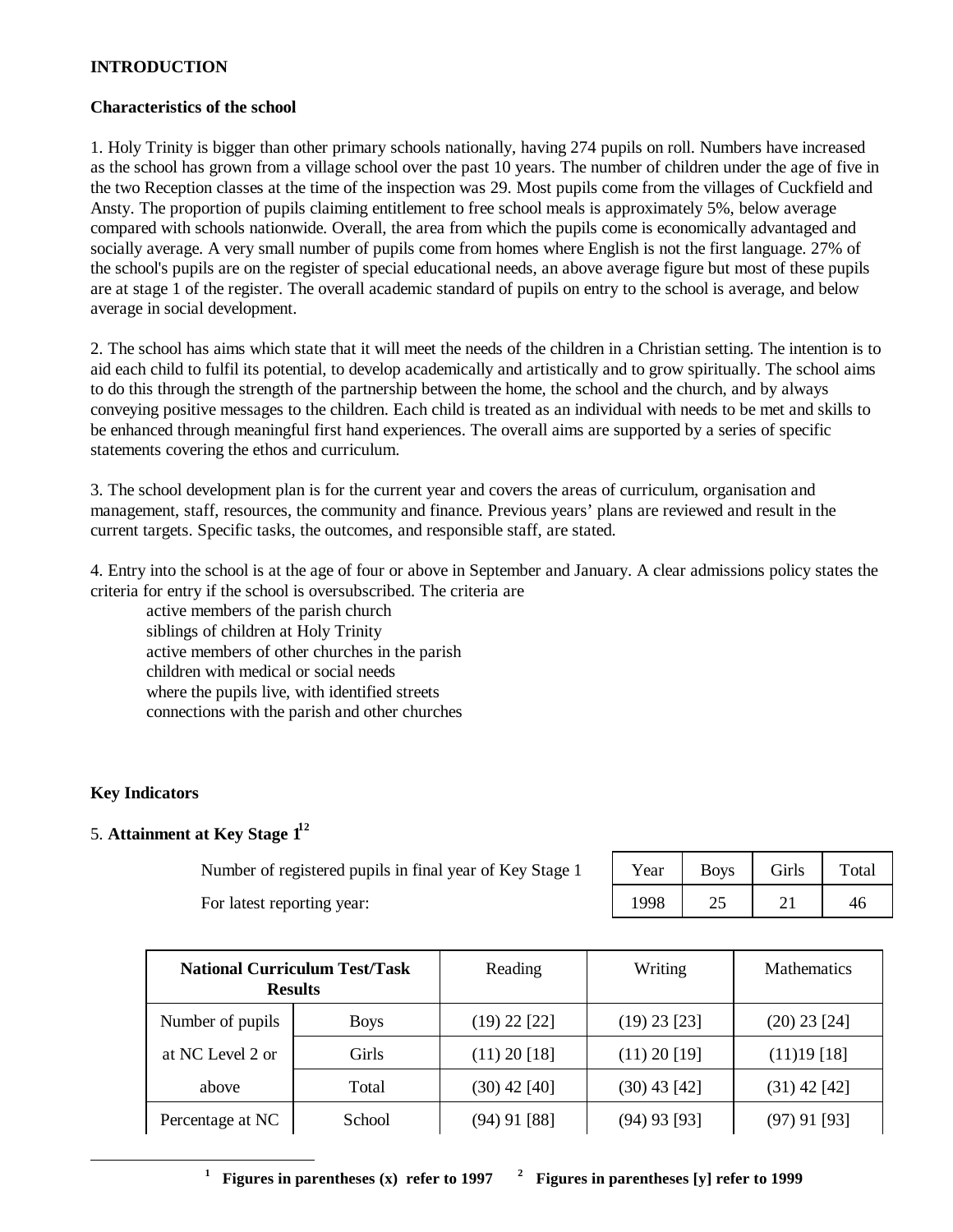| Level 2 or above | National | $(81) 80$ [n/a] | $(78)$ 81 [n/a] | $(82)$ 84 [n/a] |
|------------------|----------|-----------------|-----------------|-----------------|
|------------------|----------|-----------------|-----------------|-----------------|

|                  | <b>Teacher Assessments</b> | English        | <b>Mathematics</b> | <b>Science</b>   |
|------------------|----------------------------|----------------|--------------------|------------------|
| Number of pupils | <b>Boys</b>                | $(19)$ 23 [22] | $(20)$ 23 [24]     | $(20)$ 24 $[24]$ |
| at NC Level 2 or | <b>Girls</b>               | $(11)$ 20 [18] | $(11)$ 19 [19]     | $(11)$ 20 [18]   |
| above            | Total                      | $(30)$ 43 [40] | $(31)$ 42 [43]     | $(31)$ 44 [42]   |
| Percentage at NC | School                     | $(94)$ 93 [89] | $(97)$ 91 [96]     | $(97)$ 96 [93]   |
| Level 2 or above | <b>National</b>            | 80) 81 $[n/a]$ | $(84) 85$ [n/a]    | (86) 86 [n/a]    |

# 6. **Attainment at Key Stage 2<sup>1</sup> <sup>2</sup>**

Number of registered pupils in final year of Key Stage 2 Year | Boys | Girls | Total for latest reporting year: 1998 15 20 35

| <b>National Curriculum Test Results</b> |                 | English         | <b>Mathematics</b> | Science          |
|-----------------------------------------|-----------------|-----------------|--------------------|------------------|
| Number of pupils                        | <b>Boys</b>     | (12) 9 [13]     | $(12)$ 10 [15]     | $(13)$ 12 [15]   |
| at NC Level 4 or                        | <b>Girls</b>    | $(13)16$ [13]   | (12) 9 [13]        | (19) 13 [14]     |
| above                                   | Total           | $(25)$ 25 [26]  | $(24)$ 19 [28]     | $(32)$ 25 [29]   |
| Percentage at NC                        | School          | $(74)$ 71 [72]  | $(72)$ 54 [78]     | (97) 71 [81]     |
| Level 4 or above                        | <b>National</b> | $(58) 65$ [n/a] | (54) 59 [n/a]      | $(62) 69 \ln(a)$ |

| <b>Teacher Assessments</b> |                 | English          | <b>Mathematics</b> | Science         |
|----------------------------|-----------------|------------------|--------------------|-----------------|
| Number of pupils           | <b>Boys</b>     | $(12)$ 11 $[13]$ | $(12)$ 11 [15]     | $(13)$ 12 [15]  |
| at NC Level 4 or           | Girls           | $(10)$ 17 $[14]$ | $(11)$ 12 [13]     | $(19)$ 14 [14]  |
| above                      | Total           | $(22)$ 28 [27]   | $(23)$ 23 [28]     | $(32)$ 26 [29]  |
| Percentage at NC           | School          | (66) 80 [75]     | (69) 66 [77]       | (97) 74 [81]    |
| Level 4 or above           | <b>National</b> | $(60) 65$ [n/a]  | $(60) 65$ [n/a]    | $(65)$ 72 [n/a] |

#### **Attendance**

7.

-

Percentage of half days (sessions) missed through absence for the latest complete reporting year

|              |                           | %   |
|--------------|---------------------------|-----|
| Authorised   | School                    |     |
| Absence      | National comparative data | 5.7 |
| Unauthorised | School                    |     |

**<sup>1</sup>Figures in parentheses (x) refer to 1997 <sup>2</sup>Figures in parentheses [y] refer to 1999**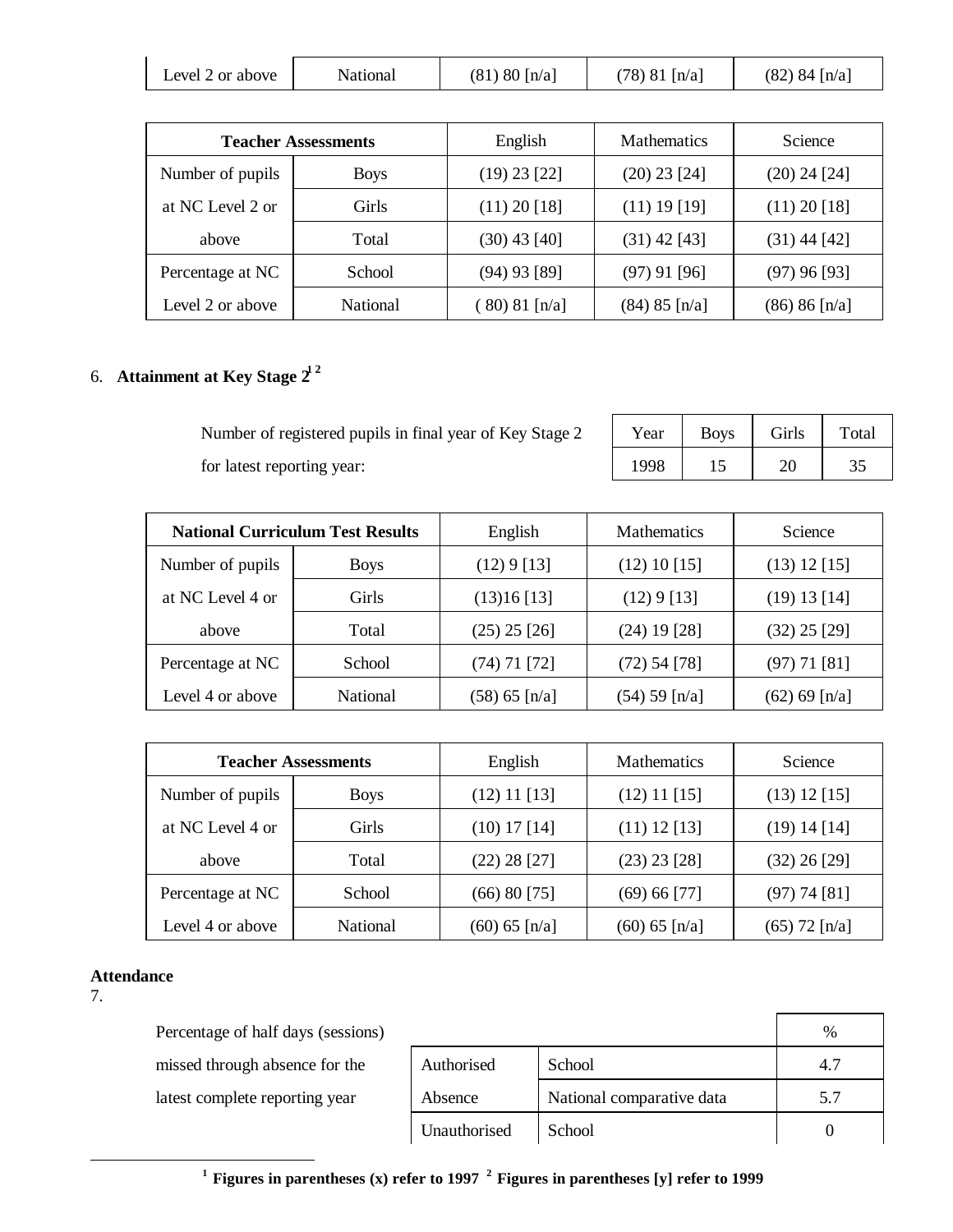| Absence | National comparative data | 0.5 |
|---------|---------------------------|-----|
|---------|---------------------------|-----|

#### **Exclusions**

8.

Number of exclusions of pupils (of statutory school age) during the previous year:

|              | Number |
|--------------|--------|
| Fixed period |        |
| Permanent    |        |

#### **Quality of teaching**

9.

Percentage of teaching observed which is :

|                        | $\%$ |
|------------------------|------|
| Very good or better    | 16   |
| Satisfactory or better | 88   |
| Less than satisfactory | 12   |

## **PART A: ASPECTS OF THE SCHOOL**

## **EDUCATIONAL STANDARDS ACHIEVED BY PUPILS AT THE SCHOOL**

#### **Attainment and progress**

10. Overall attainment of **Under Fives** on entry to the Reception classes is average. The children make good progress overall and by the time they are of statutory school age, many will achieve or exceed the expected Desirable Learning Outcomes in the six areas of learning. The children engage in many speaking and listening activities, write their own names and enjoy a quiet reading time daily. They are making good progress in language and literacy development. The understanding of number is developing well, with high attainers beginning to add on or take away single digit numbers correctly. They learn numbers to twenty, while the lower attainers reinforce numbers to five. Children's knowledge and understanding of the world develops particularly well. They all use computers and their current focus on the family involves discussing events in their own lives. The children's physical skills develop satisfactorily. Children have many varied experiences to develop their creative skills and make good progress, painting and singing enthusiastically.

11. Pupils' results in the 1998 end of **Key Stage 2 national assessments** were close to the national average in English and below those of similar schools. English results over the past three years have been above the national average overall and in 1999 results improved significantly. In mathematics, attainment of pupils was close to the national average in 1998 but well below that expected for similar schools. The 1999 results are significantly better. High scores were achieved in tests prior to 1998. Pupils' attainment in 1998 for science was above national averages for all schools, but below results for similar schools. Attainment shows a trend of well above average results over the three years up to 1998. In 1999 the proportion achieving the expected level increased significantly on the 1998 figure.

12. At the end of **Key Stage 1** in **national assessments** in 1998, English test results were above the national average for reading and well above in writing. Compared with similar schools, pupils' reading results were average and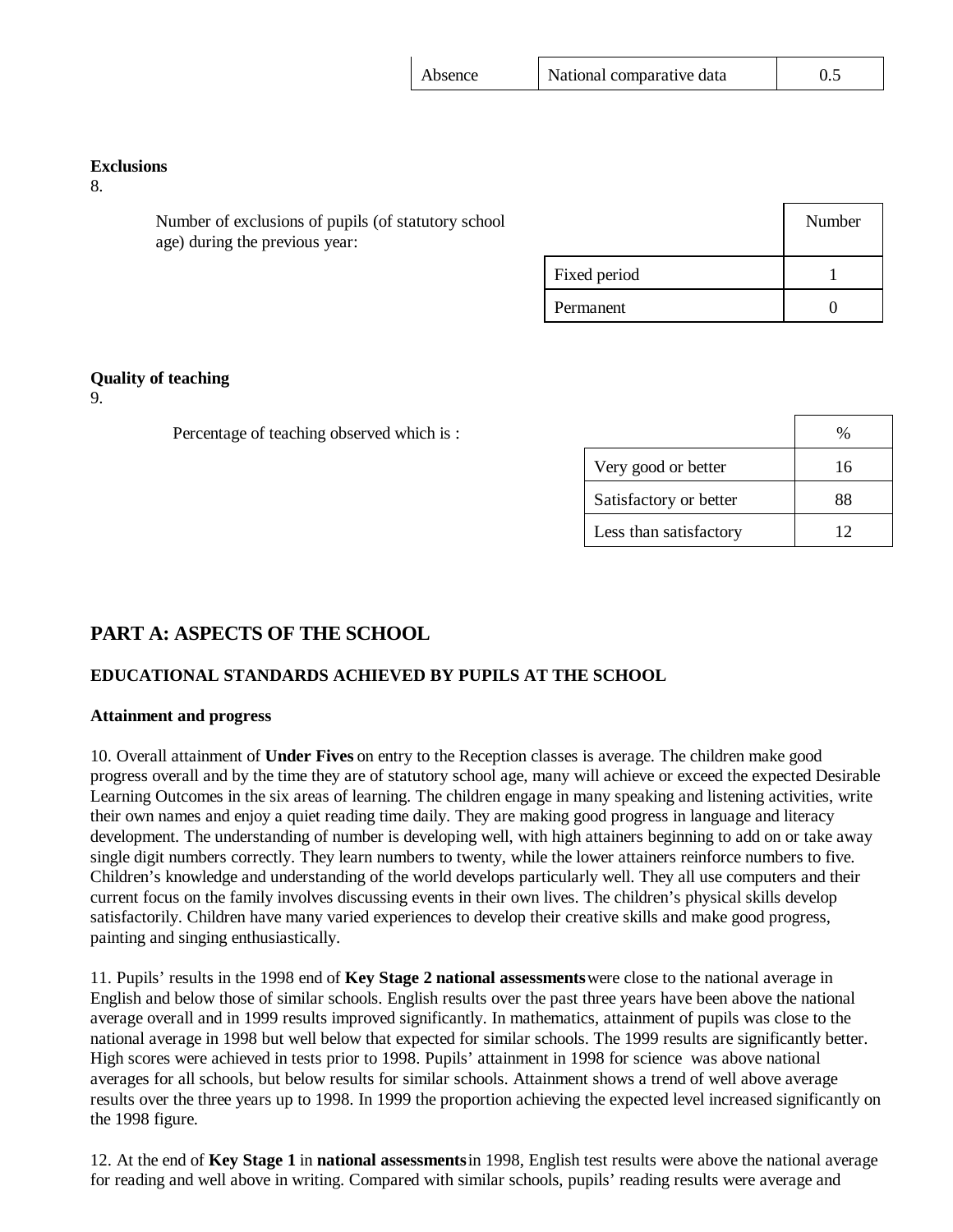writing well above average. Results in 1999 are similar. The 1998 test results in mathematics were well above the national average and above that for similar schools. These high scores were maintained in 1999 and continue a trend of well above average scores since 1996. The 1998 teacher assessments of science show pupils' attainment was above or well above national standards in all areas. 1999 results were higher still. Boys achieved higher science marks than girls in 1998 in both key stages.

13. **Attainment overall** at the end of Key Stage 2 in 1999 was above national expectations. Pupils' progress was sound over the year. In the lessons observed during the inspection pupils made sound progress and pupils were achieving standards above those expected for their ages. Several changes of teachers have contributed to the different standards in key stages, as shown by the assessment data. The school is generally sustaining high levels of attainment.

14. Evidence of previously completed work shows that attainment in **English** at the end of Key Stage 1 was above national expectations in 1999 and pupils made good progress. In Key Stage 2, pupils had made satisfactory progress and the standard of work was above expectations at the end of the key stage. Current attainment in lessons throughout the school, at this very early stage in the year, is not as high as indicated by previous years' national test results. In the lessons observed pupils made satisfactory progress in Key Stage 1 and good progress overall in Key Stage 2. Standards are above average in speaking, but below average in listening as a significant number of pupils find this more difficult. Pupils enjoy reading and standards are above average in both key stages. The range and standard of writing in both key stages are particular strengths and are well above average. Great care is taken with the presentation of work.

15. From evidence of previously completed work in **mathematics**, pupils' attainment at the end of Key Stage 2 in 1999 was above national expectations; at the end of Key Stage 1, standards were well above expectations. For pupils just beginning Year 6 and Year 2, current attainment in mathematics is above that expected for their ages. Pupils' progress in Key Stage 1 is good for all levels of attainment, including those with special educational needs. Past work shows pupils building well on what they know. In the lessons observed pupils made sound progress as several teachers new to the school were becoming acquainted with pupils' capabilities. Progress in lessons at Key Stage 2 was satisfactory. Work from last year shows that between classes progress was too variable. In several classes there was little extra challenge for the most able pupils and consequently their progress was unsatisfactory.

16. In the lessons and work seen at the start of this academic year, overall standards in **science** were similar to national expectations and lower than those reported in the end of key stage assessments. Investigative science skills were of a lower standard than the pupils' knowledge of science. Progress was sound in both key stages. From the evidence of scrutinised work standards at the end of Key Stage 1 were well above average in 1999 and above average in Key Stage 2. Progress seen in the pupils' work has been good in Key Stage 1, for pupils of all abilities. In Key Stage 2 pupils' progress has been sound overall. Higher attaining pupils have made good progress .

17. **Literacy** is effectively promoted throughout the school and pupils make good progress. There are many opportunities for speaking and listening, such as sharing news, circle times, and collaboration in groups in practical subjects. Appropriate subject terminology is used across the curriculum, increasing pupils' knowledge and use of vocabulary. The range of writing is very good with many opportunities to extend pupils' writing skills across a range of subjects, particularly history.

18. Pupils make satisfactory use of **numeracy** skills in other subjects. The most able pupils, however, are not always challenged. In science, for example, they do not interpret trends and patterns in their data or graphs. Pupils make sound use of numeracy skills in geography.

19. By the end of Key Stage 1 attainment in **information technology** is in line with national expectations and at the end of Key Stage 2 it is a little below. At the end of Key Stage 1 pupils operate computers confidently. By the end of Key Stage 2 pupils can combine text with pictures and confidently use the "menus" to change their work. Attainment is a little below expectation because pupils do not reach the required standards in data handling, control and the use of information technology to make decisions. Progress in both key stages is good due to the effective teaching and use of the very good facilities in the new computer suite. Insufficient use is made of the class based computers in supporting teaching of other subjects.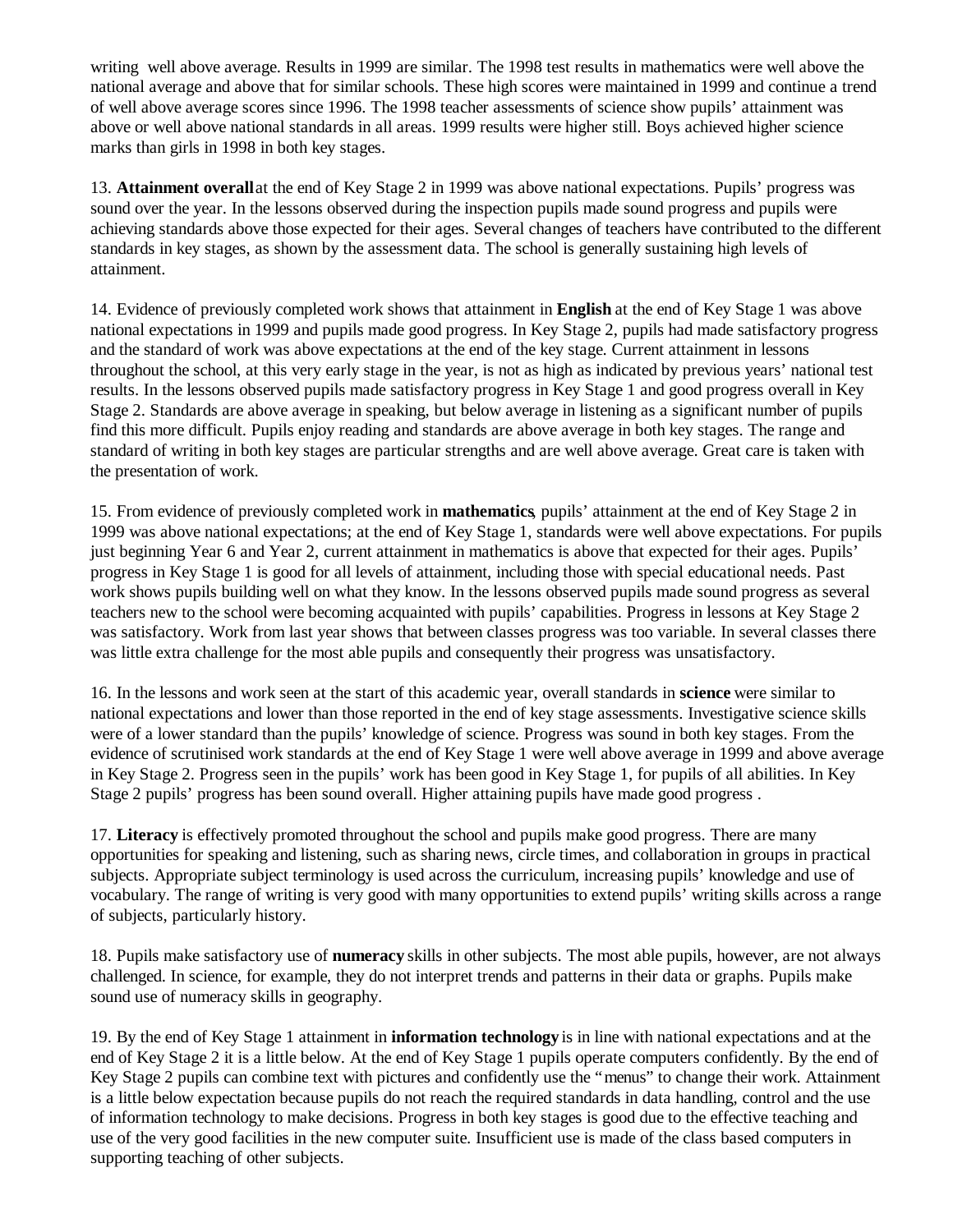20. Pupils achieve high standards in **art** and make good progress in both key stages. They work in a wide range of media as they develop different skills and techniques. Pupils' observational drawings and clay mosaic designs were of a particularly high standard. **Design and technology** standards are as expected for their ages, working with a limited range of materials and tools. Pupils' skills in designing and making are better than in evaluating.

21. In both key stages standards in **geography** are similar to those expected for the pupils' ages, and higher in **history.** A wide range of educational visits significantly enhances pupils' understanding in both subjects

22. Pupils attain standards appropriate for their ages in **music**. Pupils who attend the many extra-curricular activities often attain high standards. Pupils sing tunefully throughout the school. Pupils' attainment in **physical education** is above that expected for the pupils' ages in both key stages. Some show very high order abilities. Almost all achieve the expected 25 metres swimming by the time they leave. In observed lessons pupils made good progress overall in gymnastics and games as a result of effective teaching.

23. Pupils with **special educational needs** make satisfactory progress overall towards achieving the targets set for them. Pupils with special educational needs make sound progress in specialist lessons and usually in class lessons. Occasionally their progress in class was unsatisfactory when tasks were too difficult or classroom support was not effective. Progress was good at times when support staff provided appropriate and effective help.

#### **Attitudes, behaviour and personal development**

24. Most pupils show effort in lessons and enjoy their work but a minority have short concentration spans and do not listen. Several of these pupils are over-confident and silly whenever there are teaching weaknesses, or they are given some responsibility for their own learning, for example in group or practical work. In about a quarter of observed lessons a minority of pupils gave unsatisfactory responses, making insufficient progress themselves and often disrupting the work of others. This is an unacceptable proportion of such lessons. The issue was much greater in Key Stage 2 than in Reception and Key Stage 1 classes.

25. The baseline assessment results of pupils in the Reception classes are below average in social development for the current year, and teachers indicate that this has been true for some years, although there is no baseline assessment data. The personal and social development of children under five is a major focus early in the school year and they make good progress. Children begin to understand school routines and rules and to develop independence as a result. A number still find sharing or persevering with activities difficult, but most achieve the expected standard of personal and social development by the time they are five.

26. Over a third of the parents responding to the questionnaire about the school were unhappy with children's behaviour in school, an unacceptably high proportion. A very small number of parents said their children did not like school but about one in seven were unhappy with the impact of the school's attitudes and values on the children. Several parents mentioned that their children had lost expensive items in school, but the school did not follow up parental complaints effectively. Parents wrote, and said at their meeting, that behaviour had improved significantly under the much firmer discipline of the acting headteacher and values were more positive and clear cut. Pupils themselves said that, although there is no bullying, some rough and, at times, spiteful play is tolerated to too great an extent during breaks.

27. Inspectors' evidence confirms the views of parents and pupils. Movement of pupils around the school has been unsatisfactory, with some running in corridors, but recent important changes, such as insisting that pupils discuss rules and dealing promptly with incidents, are improving the situation. Pupils are not used to taking responsibility for their own actions, and for the actions of others within the school. Year 6 prefects have been appointed for the first time, however, and trained to help teachers enforce behaviour rules during break periods. They are taking their responsibilities very seriously. The school is aware that procedures for end-of-day dismissal of Key Stage 2 pupils result in unacceptable behaviour. Senior staff are imposing much tighter controls, pointing out to parents, staff and pupils when conduct is unacceptable and this is resulting in improvements. During break periods staff supervision is sometimes too lax and pupils' behaviour - mainly boys' - is too loud and boisterous. A few pupils do not behave well in assemblies, chattering and being silly, but most are well behaved and sensitive to the occasion. Pupils are obedient and polite in the hall during lunch-time.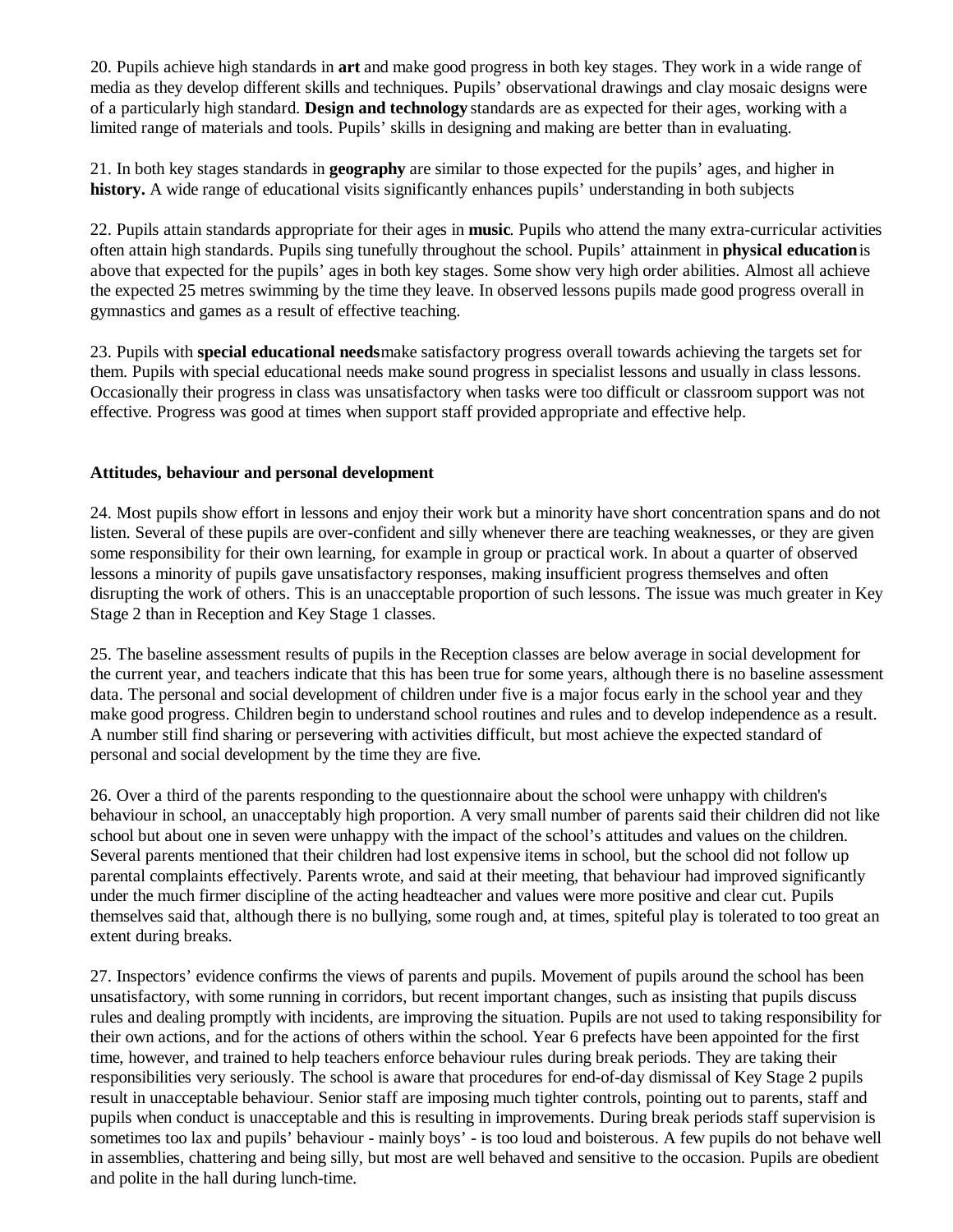28. Behaviour was described in the last report as orderly and courteous, pupils had good levels of concentration, and rewards and sanctions were well defined. The school as described by parents last year did not show these characteristics. The current situation is better than that described by parents, with significant improvements now taking place. At this early stage in the term the school is orderly but conduct in a significant minority of lessons and behaviour around the school is not yet acceptable.

29. Points for improvement:

- focus on pupils' personal development to improve their behaviour in lessons and increase their listening skills.
- improve behaviour around the school during break periods and at the end of the day

#### **Attendance**

30. Attendance last year was above the national average and there was no unauthorised absence. However, too many parents are taking their children out of school in term-time - almost a quarter of the school. This disrupts pupils' learning. Attendance is higher than reported at the time of the last inspection.

31. Registers are promptly and efficiently marked. Good use is made of registration time to develop pupils' number and speaking skills and to support their personal development. Pupils' punctuality in the mornings is satisfactory.

## **QUALITY OF EDUCATION PROVIDED**

#### **Teaching**

32. The quality of teaching is sound overall. Nearly nine in every ten lessons observed were satisfactory or better. In just under half the lessons seen the majority of pupils made good progress as a result of effective teaching. The greatest teaching strengths were in Reception classes where the overall quality was good, with no unsatisfactory lessons and some sessions where children made very good progress. In Key Stages 1 and 2, where most teaching was sound and some very good, occasional unsatisfactory practice resulted in pupils not learning enough. The greatest weaknesses were in large, mixed age classes of middle juniors. The variation in the quality of teaching leads to some pupils in an age range receiving a richer curriculum than others of the same age in a different class.

33. Visiting teachers, who support Statemented pupils, provide an effective programme and achieve good relationships with the pupils. Specialist teaching provided for other pupils with special educational needs, through inclass support and by withdrawal of pupils from lessons, is generally effective. Classroom assistants are deployed with varying success; some, who work with Statemented pupils, provide good support. Not all classroom assistants have been trained to work with pupils who have special educational needs and this is apparent in their work.

34. Good staff knowledge of the Under Fives curriculum and continuous assessment, result in effective planning and work suitably matched to the needs of children. Teachers plan together in detail and fully involve classroom assistants. When social development was given a high priority, in addition to the subject focus of the session, progress was very good. Stimulating displays motivated the pupils to learn. High expectations usually resulted in good progress for the majority. When pupils had too much freedom to select their own tasks, the pace of work reduced and progress was affected.

35. Teachers' knowledge of most subjects is good in Key Stages 1 and 2. In English and mathematics, the national strategy documentation is understood and used to provide teachers with good subject knowledge. In art and physical education, skilled teachers demonstrated techniques which provided very good examples for the pupils to replicate. Several staff have musical expertise which enabled pupils to learn very effectively and with great enjoyment, but this was not true for all. Some staff do not know well enough the physical processes programme of study in Key Stage 2 science; pupils, as a result, are developing a few incorrect ideas. Some staff new to the school do not have a full understanding of the requirements of the information technology programmes of study.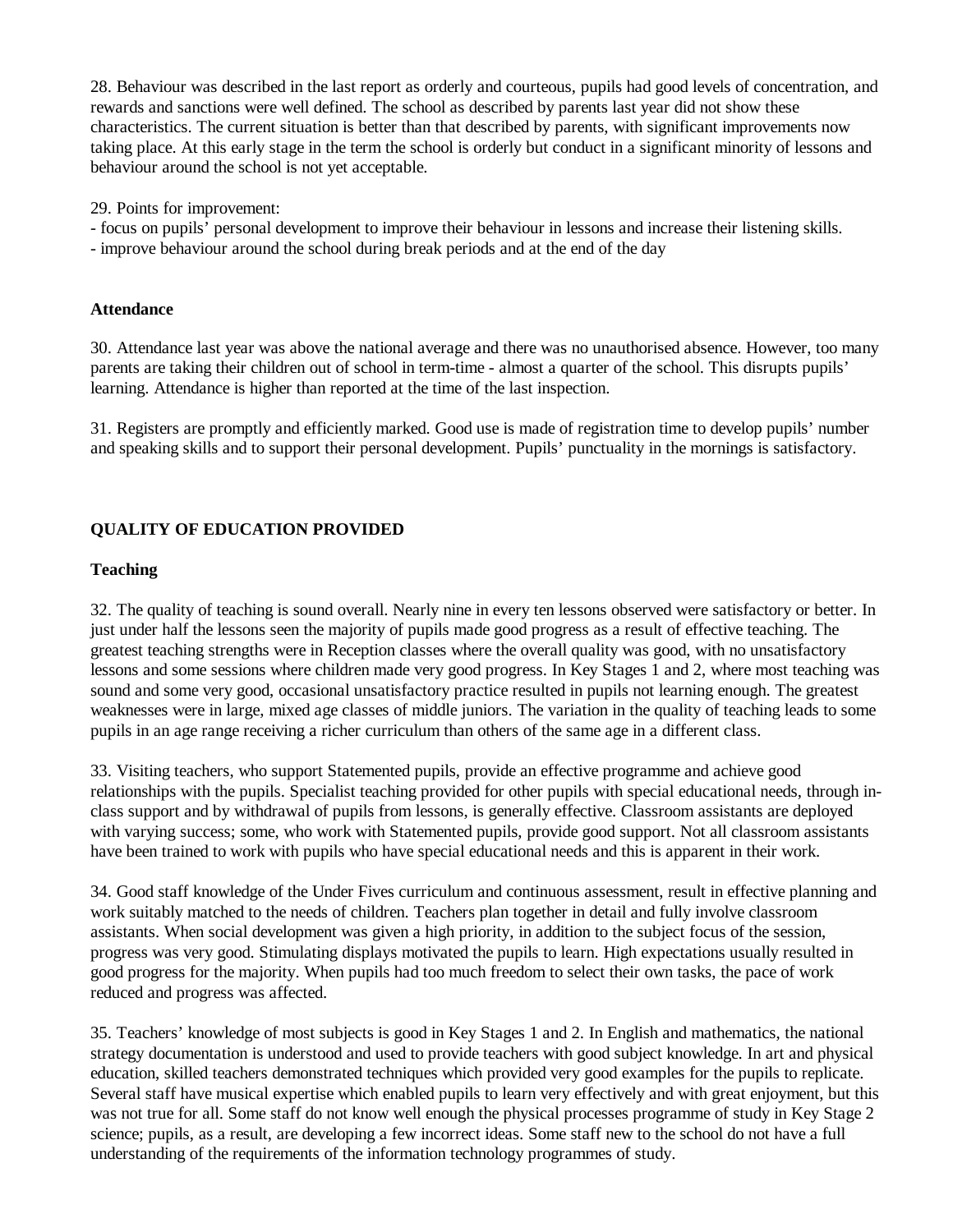36. Expectations of the quality and quantity of work pupils should complete were usually sound. High expectations in several Key Stage 2 English lessons resulted in good work. Careful planning was shared with the pupils so that they knew what had to be done. Well-planned, interesting tasks set in mathematics resulted in good progress. In some lessons, work was not well enough matched to the pupils' abilities, both high and low attainers. Work from the previous year in mathematics indicated that some tasks were insufficiently demanding for high attainers, and in science, teachers did not match work well enough to the abilities of the year groups taught. In a few lessons observed, a slow pace led to insufficient work being completed, usually as a result of late starts to lessons, too lengthy an introduction from the teacher, or insufficient focus or clarity of expectation during group work. Summary sessions were usually held at the ends of lessons, which enabled teachers to assess the progress made and to plan ahead. Most teachers question the pupils well, expecting extended answers to develop the pupils' oral skills. Substantial amounts of written work are required in several subjects; literacy teaching across the curriculum is effective. There is less of a whole school approach to numeracy, but teachers do make use of opportunities to reinforce number work in science and geography. Opportunities in other subjects were often not used, such as in physical education when classes were split into groups.

37. Firm control by most staff helped keep pupils involved in their work. In a few classes, where teachers were unaware of useful strategies to use when pupils misbehaved, a disruptive minority did insufficient work and reduced the progress made by others.

38. Classroom assistants and teachers work very well together in teaching information technology. The computer expert assistant guides the learning of each class in turn as they visit the computer room. Some classroom assistants are not effective, however, spending too long sitting listening to the teacher.

39. About a quarter of parents responding to the questionnaire about the school said that their children did not receive enough homework. Evidence from last year's work supports these parents' views, but this year a new policy should lead to a steady flow of work in mathematics as well as English to carry out at home. In the past, homework has been insufficiently stimulating for the most able.

40. Some teachers mark effectively but marking is superficial in several subjects in Key Stage 2; work is often 'ticked' which does not provide pupils with the guidance they need to improve. Pupils' expectations of their own performances are reduced through lack of constructive criticism. Few records are kept of pupils' work in lessons, except in English and mathematics. Pupils with special educational needs are assessed using the targets on their individual education plans and their successes are used to plan future work.

41. The quality of teaching as reported in the last inspection was a strength in the school. Higher proportions of good and very good lessons were observed at that time and the quality is currently significantly lower. The characteristics of the best teaching three years ago - well planned lessons with clear learning objectives, thorough assessment, and challenging work taught at a brisk pace - are present today, but in fewer lessons. Weaknesses identified are also present, including irregular homeworks and insufficiently challenging tasks.

42. Points for improvement: improve behaviour management improve marking of pupils' work ensure work is better matched to the needs of higher attaining pupils make better use of classroom assistants improve staff knowledge in Key Stage 2 of science and information technology

#### **The curriculum and assessment**

43. Teachers of pupils under five plan together and produce detailed schemes for each of the six areas of learning, based on the Desirable Learning Outcomes. The curriculum is relevant and appropriate for children of their ages. Clear connections are made with the programme for pupils in Key Stage 1, resulting in good continuity.

44. The school offers a balanced curriculum at Key Stages 1 and 2 which includes all National Curriculum subjects. The curriculum is relevant to the pupils. The teaching of history and geography is particularly meaningful as it is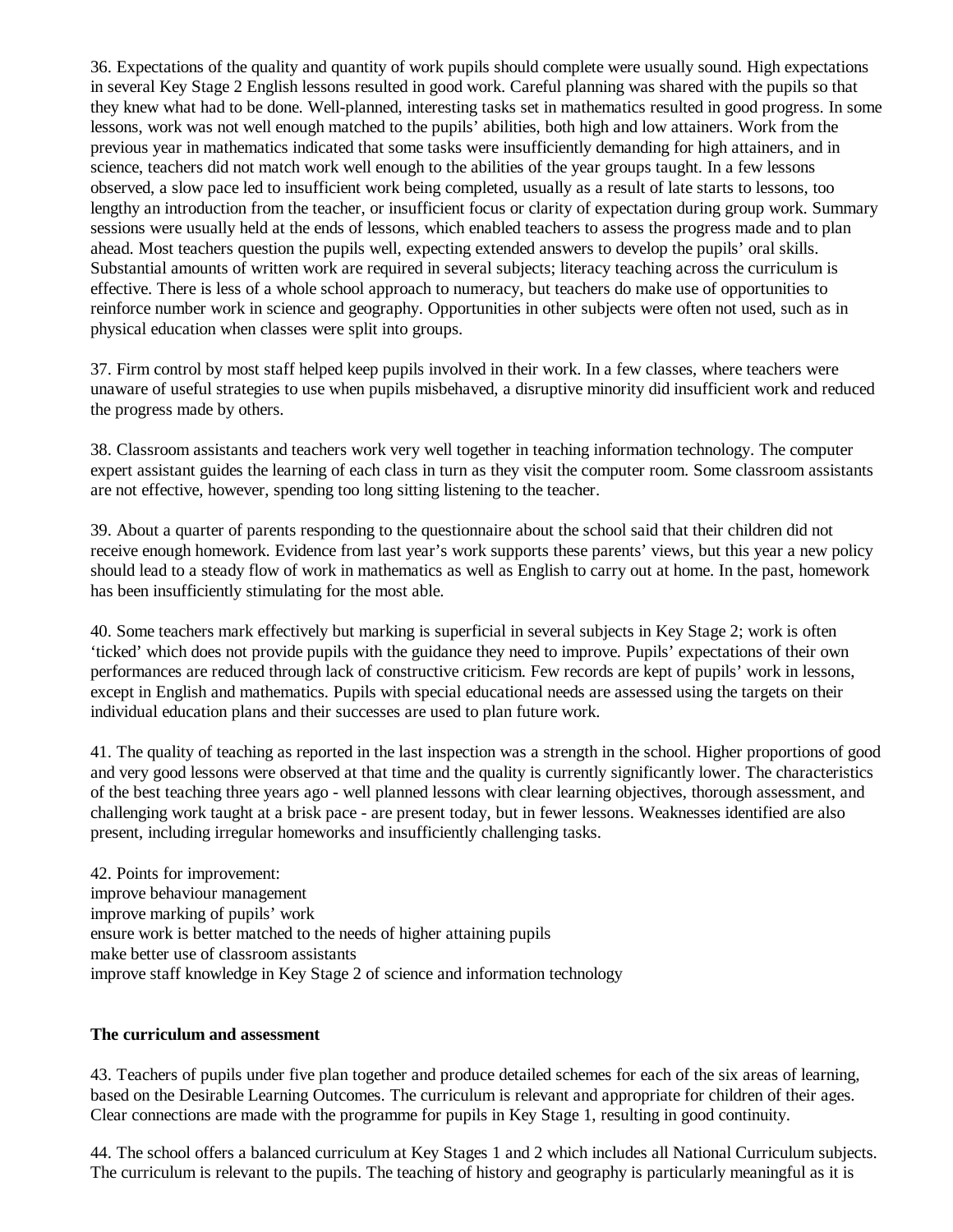based on several educational visits, both local and further afield. Science, on the other hand, is planned within termly topics, many based on history or geography. This often leads to inappropriate links between the subjects and the fragmentation of science teaching. This is not helpful to pupils' learning. For example, in pupils' topic books on The Ancient Greeks a study of the circulatory system appears alongside work on the Trojan Horse. The curriculum has sufficient breadth. Enough time is given to the core subjects of English, mathematics, science and information technology. However, valuable teaching time is lost when pupils are late starting lessons or when clearing up starts early. The curriculum time available each week for teaching is significantly below the recommended minimum times of 21 hours in Key Stage 1 and 23.5 hours in Key Stage 2.

45. The school's own sound literacy strategy results from an adaptation of national guidance. A particularly good feature is the range of writing pupils experience across the curriculum, particularly in history. The school has made a sound start to implementing the National Numeracy Strategy. Satisfactory use is made of numeracy in subjects but there is no overall plan to ensure that opportunities are fully exploited. Sex education and issues relating to personal safety, including awareness of substance misuse, are appropriately planned within personal, social, health and science lessons. Pupils have very good opportunities to participate in a wide range of extra-curricular activities. These include sport, drama, music and other indoor pursuits such as chess. Residential trips in Years 5 and 6 provide good curriculum enrichment.

46. Medium and short term curriculum planning have been improved during recent months. Teachers meet weekly in planning teams to discuss the following week's programme. This is good practice. Helpful detail is included in curriculum planning, but much of the content of half-termly plans is repeated on the weekly sheets, which makes the process unnecessarily time consuming. All levels of planning are satisfactory in Key Stage 1. At Key Stage 2, where there is a combination of mixed age and single age classes, long term planning is unsatisfactory. It does not enable all pupils to have the same access to the curriculum at an appropriate level, nor does it ensure that there is continuity or progression in learning through the key stage. For example, pupils in Years 4 and 5 in one class are taught a different content in literacy hour to those in the others. It is unclear from planning how the future teaching of literacy will avoid repetition and ensure the required coverage. In some subjects pupils are taught the same content throughout the key stage. This is particularly evident in science where much of the past year's work is very similar in all years in Key Stage 2. For example, all pupils learn about the human life cycle at the same level. Some of the vocabulary used is inappropriate for the pupils, both able pupils and those with learning difficulties.

47. Most of the targets in the individual education plans drawn up termly for pupils with special educational needs are specific and meet the criteria in the school policy. A few are too imprecise. Appropriate group plans are devised for Stage 1 pupils. When pupils are taught by specialist staff as well as the class teacher, each writes an individual education plan with different targets; this is not usually appropriate.

48. Under Fives are assessed continually by teaching and support staff. Good records are kept of observations and pupils' progress and these are used carefully to plan future work**.** Procedures for assessment are satisfactory in Key Stages 1 and 2 in several foundation subjects. In literacy and numeracy teachers regularly assess pupils. The recent practice of noting on lesson plans the progress of groups of pupils and, where appropriate, individuals, is very helpful in guiding future lessons. The voluntary national tests are used in each year group at Key Stage 2 to track progress. An analysis of end of key stage test results in mathematics has highlighted areas of weakness, and planning has consequently been adapted. In other tested subjects there is not this level of analysis. Portfolios of graded work assist teacher assessment in English and science. Suitable assessment procedures are being introduced in information technology but for science they do not provide concise information.

49. Apart from teachers' individual methods of recording progress, there are no agreed systems for assessing pupils or recording their progress in most foundation subjects. Teachers use assessment satisfactorily to assist curriculum planning at Key Stage 1. A good feature is the precise learning targets set for these younger pupils. At Key Stage 2 there are few assessment records for foundation subjects and information has not been used sufficiently to plan for different levels of attainment.

50. The two key issues related to curriculum from the last inspection have been addressed. The quality and range of work in information technology and music have been improved and there are schemes of work in almost all subjects. The situation is similar to that described four years ago although assessment is less consistent and continuity in learning, even with the evolving schemes of work, is now an issue.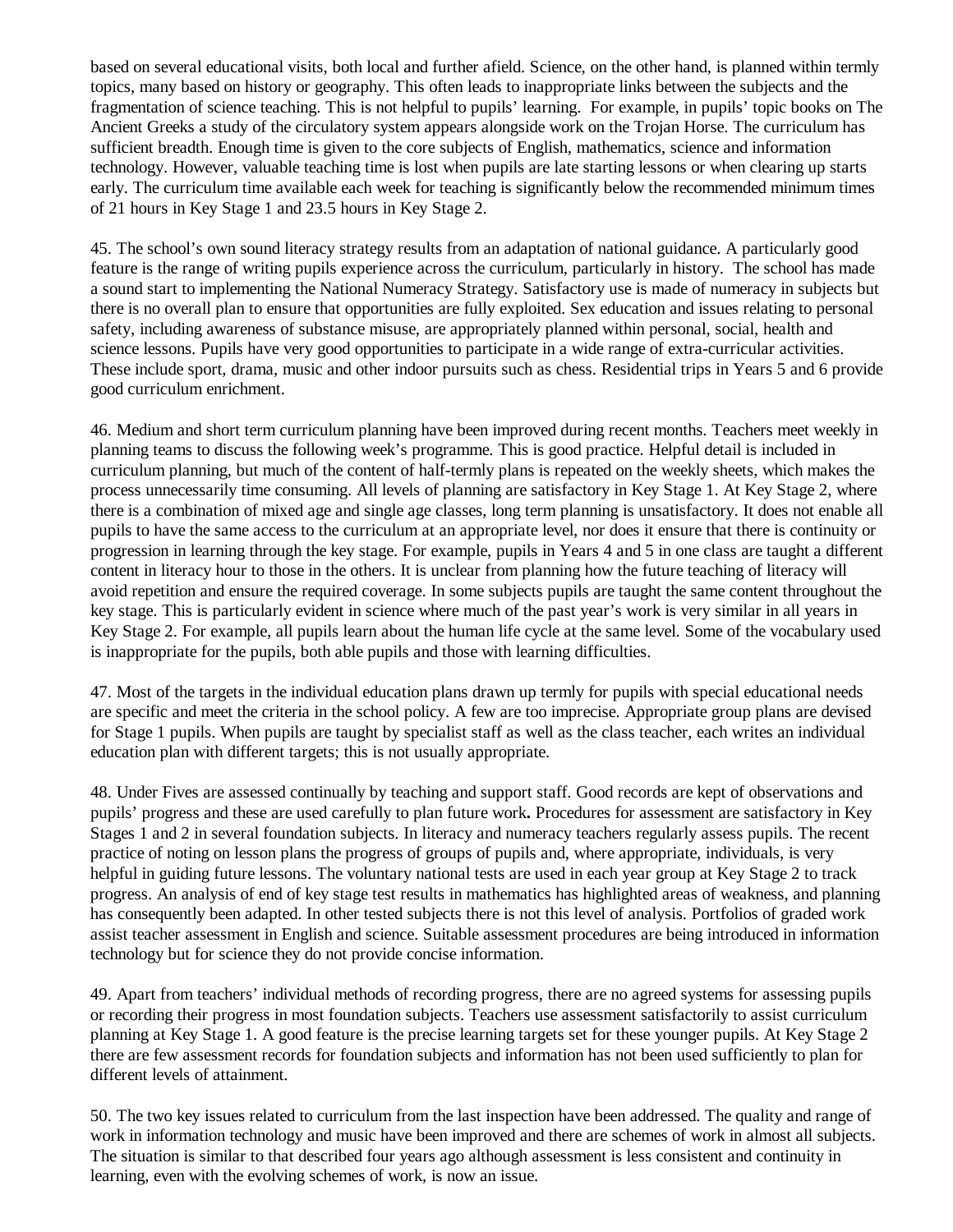#### 51. Points for improvement:

improve time-keeping in lessons and provide at least the minimum weekly curriculum time in both key stages improve planning for numeracy across the curriculum

rationalise medium and short term planning to avoid repetition and reduce teacher's work loads improve long term curriculum planning in Key Stage 2

make greater use of assessment in deciding what should next be taught in Key Stage 2, particularly in science ensure that individual education plan targets are appropriately expressed and the same (where two are written

independently) for the same pupil

#### **Pupils' spiritual, moral, social and cultural development**

52. As at the time of the last report, the school maintains strong links with local churches and has an overt Christian ethos. Pupils' spiritual development is effectively promoted through assemblies, grace before lunch, and prayers at the end of the day in some classes. Assemblies have been carefully planned to follow weekly themes during the coming year and topics will support pupils' moral and social development. Good use is made of visiting clergy, governors and other speakers in assemblies, to provide a range of perspectives. However, insufficient time is allowed for pupils to reflect and there is no visual focus to aid worship. Too few opportunities are provided in lessons when pupils can reflect on meanings of stories and events, developing their spiritual and moral understanding. In a few lessons there were remarkable moments, for example younger pupils were entranced by a visiting family covering three generations - including a new born baby - and pupils were given the opportunity to appreciate the human life cycle. There is no policy for this area of the school's work, however, and few references to the development of spirituality are included in planning. Overall, provision is sound.

53. Provision for pupils' moral development is also sound. Assemblies and circle times are both used to discuss issues such as stealing and telling lies. Pupils are being given the opportunity to understand the difference between right and wrong. Class rules are discussed so that pupils are aware of the moral framework within which an orderly society must work. However, there are some inconsistent expectations about standards of behaviour during break periods as well as in lessons. Pupils are usually encouraged to show respect by listening to each other, though some find this difficult. Pupils expressed confidence that there is little or no bullying. The school promotes a keen interest in environmental issues, though the home farm is not now as extensive as it has been.

54. Good provision is made for pupils' social development. Older pupils enjoy residential visits and many pupils are involved in team sports and various music groups. The oldest pupils have recently been given responsibility as prefects and have been trained for their new role. This is a good development. Older pupils help to look after the younger ones and all pupils are encouraged to show care and concern for their peers. Successful visits to and from the nearby school for pupils with special educational needs have been a part of the school week for several years. The very good range of extra-curricular clubs enables pupils from different classes and of different ages to interact together. Pupils also have the opportunity to support a number of charities and to entertain the elderly.

55. Pupils' cultural development is promoted through several aspects of the curriculum but particularly well through music and art. Pupils play a wide range of instruments in a variety of groups and perform to a high standard. Parents appreciate the very good plays and concerts which the school produces. Art work is also of a high standard and pupils learn about the work of a number of artists and musicians. A good range of visits to places of historical interest, for example Preston Park and Bodiam Castle, enhance the curriculum. However, there is a significant weakness in the lack of opportunities for pupils to learn about and appreciate other cultures. A useful recent development has been contact with a teacher in Bangladesh, which has resulted in her writing to the pupils about experiences there.

56. At the time of the last inspection spiritual, moral, social and cultural development was reported as a strength. Current provision although sound is not as strong. The school makes sound provision for pupils' personal development, with strengths in social development and appreciation of Western cultural traditions, and a weakness in the promotion of pupils' knowledge of other world cultures.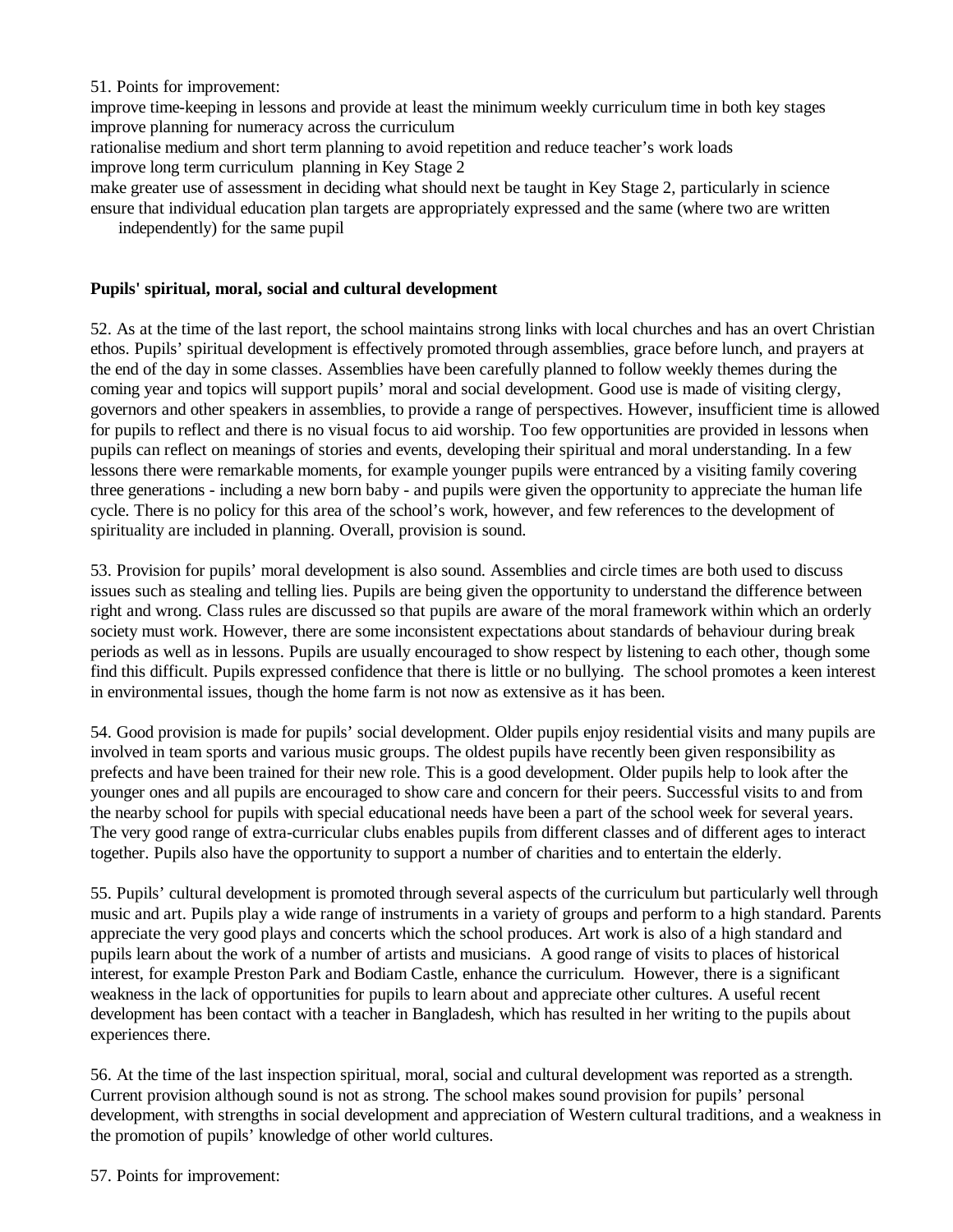provide opportunities for pupils to begin to understand the cultures of the world provide greater opportunities for pupils to reflect on meanings of stories and events, developing their spiritual and moral understanding

#### **Support, guidance and pupils' welfare**

58. The school has sound procedures for monitoring pupils' academic progress and personal development, of a similar standard to those reported in the last inspection. Teachers know their pupils well and raise any concerns they may have with parents, particularly for younger pupils. Effective target setting is helping to improve pupils' attainment. Older pupils, their parents and teachers agree targets to improve work and these are regularly reviewed. Younger pupils are given short term objectives, particularly in English, which contribute to the good progress these pupils make. The progress made by pupils with special educational needs is carefully monitored. There are termly meetings where the progress of each pupil on the register is discussed with all those involved. Outside specialist agencies, particularly the educational psychology service, are involved and provide useful guidance.

59. The behaviour policy does not give sufficient guidance to teachers on how to manage pupils. The expectation that 'three words of praise should be awarded for every word of censure' is unrealistic and unhelpful. Misdemeanours are not linked with sanctions, leaving inexperienced staff uncertain of school expectations when pupils' conduct is unacceptable. Negative aspects of behaviour are accentuated in the way the policy is laid out. These weaknesses lead to inconsistencies in implementation. Class rules are discussed and agreed by pupils with their teachers, however, so that all are aware of what behaviour is expected during lessons. Younger pupils are reminded, for example, to put their hands up rather than call out and are quickly learning school conventions. Procedures for monitoring and promoting discipline and good behaviour are unsatisfactory and much less effective than reported four years ago. A new policy has been drafted which addresses many of these issues.

60. The school has efficient systems for monitoring attendance and punctuality. Up until this term, parents who have asked that their children accompany them on holiday in term time have automatically received authorisation. The acting headteacher and governors are aware that this is disrupting the education of quite a high number of pupils and a letter has now been sent asking parents to plan holidays only in school vacations.

61. Effective child protection procedures are in place. Staff are trained in identifying signs of abuse and know the procedures they must follow. The acting headteacher has had appropriate training and is the designated person responsible for child protection. Procedures for caring for pupils who become ill or hurt during the day are good. Due attention is paid to the health and safety of pupils, both in school and on visits. Appropriate drugs and sex education is provided. Pupils are very well supported as they come into the Reception classes, with home visits offered by the teachers and the opportunity for several visits to the classroom in the term before pupils start. Older pupils are supported as they move on to secondary school through visits from secondary school staff and by pupils visiting their new school during their final term. The acting headteacher, supported by the consultant headteacher and governors, has ensured that the well-being of the pupils has had the highest priority during the recent period of uncertainty over the management of the school.

62. Since the last inspection many of the strengths in support, guidance and pupils' welfare have been maintained, with the exception of behaviour management.

#### 63. Points for improvement:

complete and implement the new behaviour policy so that staff are better supported when dealing with misbehaviour both in lessons and at other times

ensure that parents no longer take it for granted that they can withdraw their children for holidays during term time

#### **Partnership with parents and the community**

64. The school has good links with parents and the local community. Almost all parents expressed their support for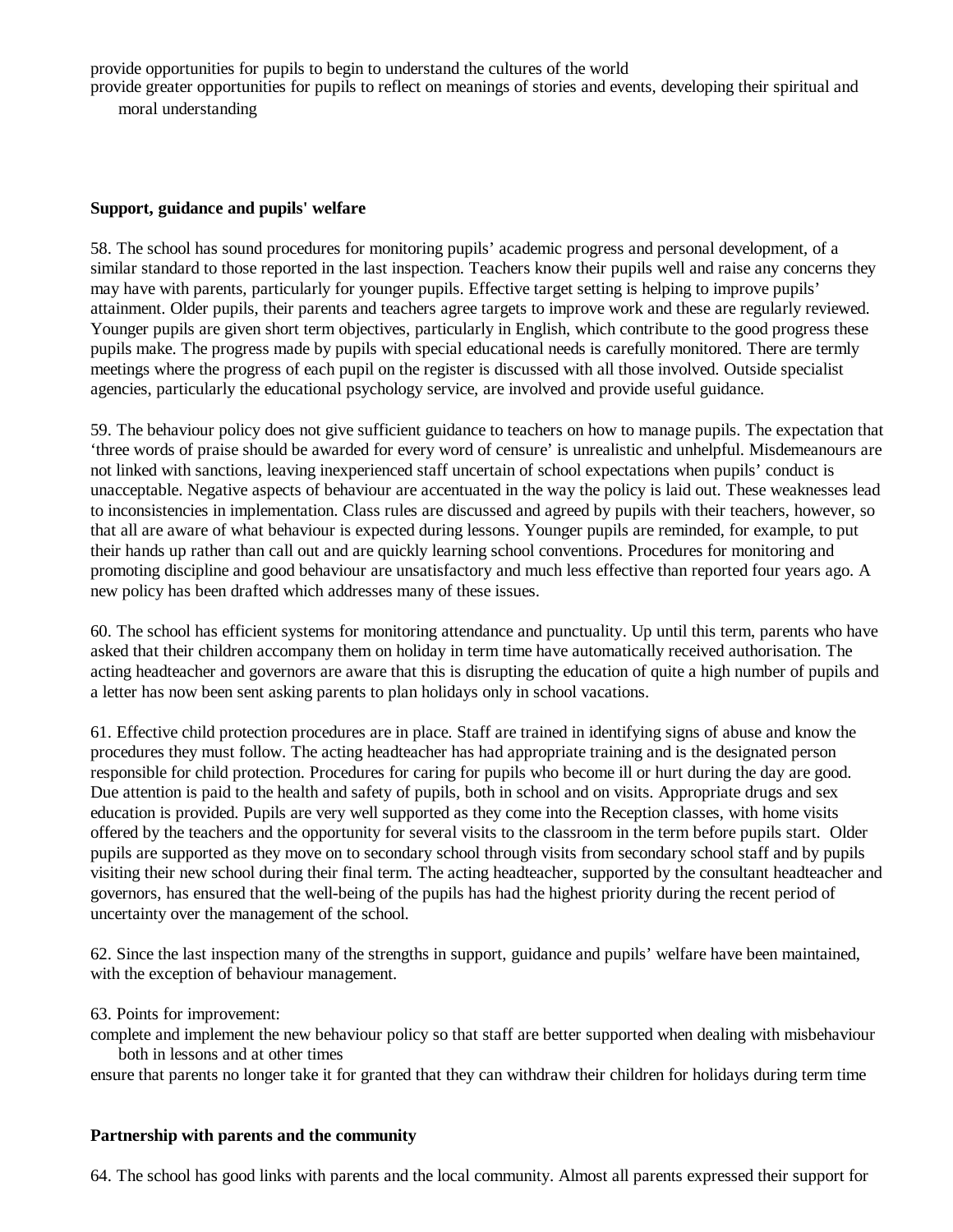current staff and commented on their dedication and work for the children. Many parents help in the classrooms, with clubs and on visits. Most parents of younger children regularly hear them read at home, which helps improve standards. The parents' and teachers' association raises large sums of money for the benefit of pupils, as well as providing very good opportunities for social gatherings.

65. The quality of information for parents is sound overall, although there are both strengths and weaknesses in current arrangements. About a quarter of parents who returned the questionnaire about the school said they did not feel well informed about their children's progress. Key Stage 1 reports on pupils' work and progress, however, are excellent and those for pupils in Key Stage 2 are satisfactory. The three opportunities parents have to discuss their children's progress during the year are similar to those found in other schools.

66. Home visits to many families whose children are about to start Reception classes provide an excellent introduction, and a booklet for parents of children in these classes is helpful and informative. Liaison with parents of pupils with special educational needs is good.

67. All members of staff make themselves readily available to speak with parents at the end of the day. The acting headteacher and consultant headteacher welcome parents and their children as they are delivered and collected from school. About a third of those parents who returned the questionnaire, however, felt that the school did not handle complaints well. This very negative response referred to incidents in the past year when the headteacher was considered to be unsympathetic to parents' serious concerns. The acting headteacher, with the support of the consultant headteacher, is working successfully to address issues as they arise.

68. About a third of parents in their questionnaire responses said they do not have a clear understanding of what is taught. The school prospectus provides some good subject information but little other material is given to parents. The Reception class teachers have started to send letters home each week outlining the work they will do and information about the literacy hour has been shared with parents. This is good practice but parents do need more Key Stage 1 and 2 subject information, in order that they can provide support for their children at home.

69. The prospectus and the governors' annual report to parents are dull documents which do not do the school justice. They do not reflect the successes of the school. The annual report is not self-critical or analytical, nor does it indicate important future developments. Worthwhile newsletters are sent home fortnightly and these are appreciated by parents. A home-school agreement has been sent to all families. Some parts duplicate the prospectus in style and content but others, such as the homework policy, provide clear helpful guidance for parents.

70. The school maintains very close links with the church and local community. Pupils take part in many community events, and the school hosts the village bonfire and lets the hall to community organisations. Pupils benefit from these arrangements, not least as a result of the funds received.

71. Teaching staff visit local nurseries, from which children are taken into the school, to develop a clear understanding of their achievements and needs. Good curriculum liaison has been established between Key Stage 2 teachers and those in the secondary schools to which most Holy Trinity pupils transfer.

72. The strong partnership between parents and the school reported at the time of the last inspection is not as effective today. There are strengths, but the acting headteacher is having to build relationships with parents who felt that their concerns were ignored. The issue of insufficient curriculum information for parents remains but rich and varied links with the community have been maintained.

73. Points for improvement:

ensure that parents have sufficient curriculum information to support their children's learning implement a home-school agreement and ensure that parents know what homework their children are expected to do improve the quality of the prospectus and governors' annual report to parents

## **THE MANAGEMENT AND EFFICIENCY OF THE SCHOOL**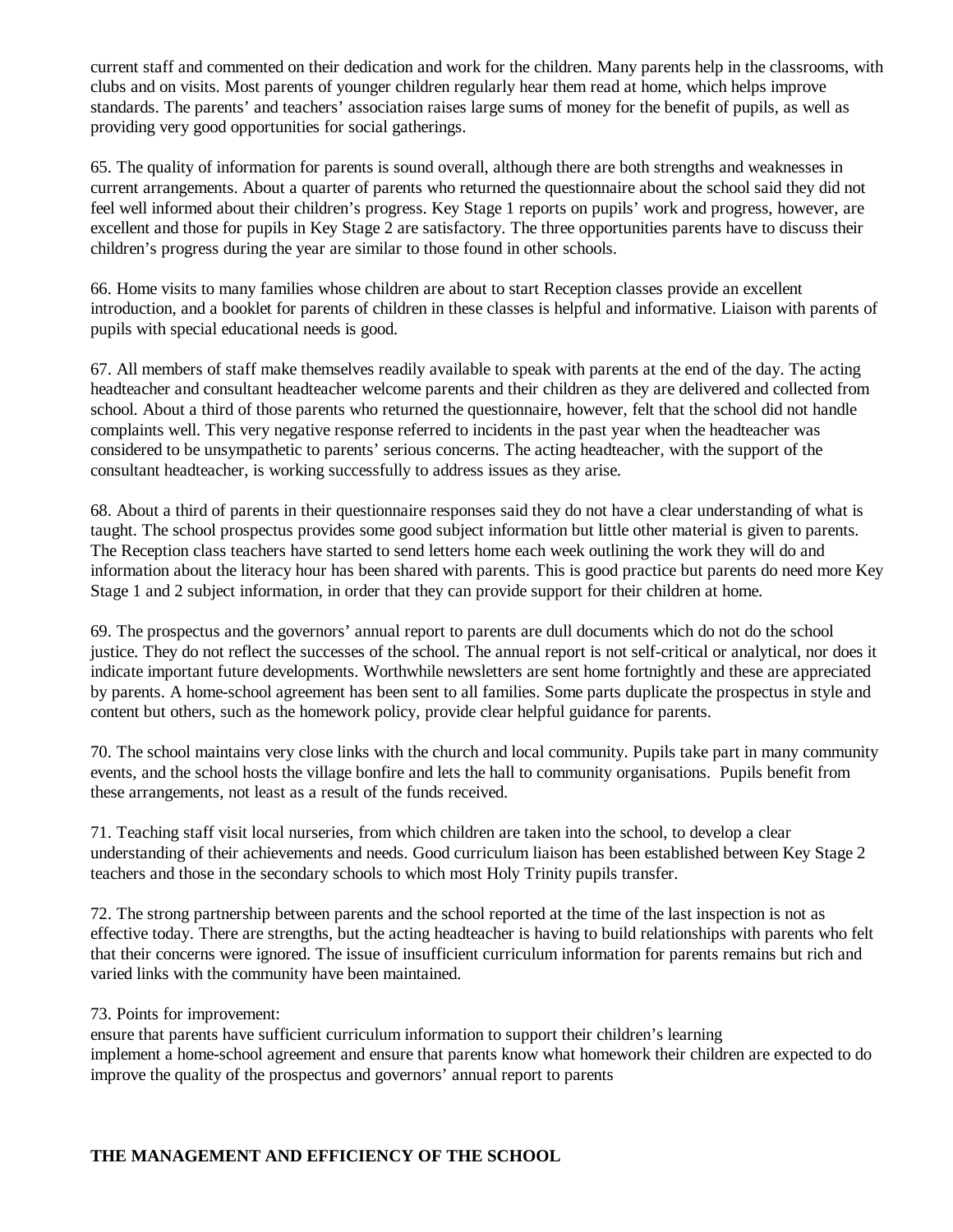#### **Leadership and management**

74. The school is currently managed by the senior deputy headteacher, acting as headteacher, supported for a day a week by an experienced headteacher from a local primary school, as consultant. A significant number of parents expressed concerns about the substantive headteacher's leadership and management of the school. Concerns include poor communication at many levels, lack of a rational strategy in allocating pupils to classes and an unwillingness to discuss points with parents and follow through issues. Evidence available to inspectors confirmed the accuracy of these weaknesses. Many parents commented that since the acting and consultant headteachers have been working together, the whole atmosphere has improved greatly. The partnership is proving very successful and has already had an impact on the school in the few weeks it has been operating, with a much more open, consultative style. Communication with parents is now said to be very good. An appropriate and clear educational direction is being established for the school.

75. The school's two deputy headteachers were insufficiently consulted over management issues in the past. Both are now more involved, however, holding responsibilities across the whole school. Although the school does not have coordinators for some subjects, for most there are separate co-ordinators in each key stage. The leadership role of coordinators is unclear, though all are enthusiastic and supportive of colleagues. There is no overall plan for senior managers and subject co-ordinators to monitor teaching and learning, but a little classroom observation has been carried out of mathematics and geography.

76. The provision for pupils with special educational needs is well managed, with a comprehensive, useful policy. The co-ordinator reads all individual education plans and holds weekly meetings to discuss pupils and support strategies. The governor for special educational needs is fully informed and involved.

77. The governors are very supportive and keen to be involved. They attend training and visit the school during the working day. However, there is seldom a specific focus for the visit, for example to monitor in practice a policy they have ratified. Governors recognise that they have not been kept fully informed in the past but now have a much clearer picture. They are very pleased with how the school is moving forward. The annual governors' report for parents is brief and does not include some important requirements, such as national assessment results and progress in implementing the last inspection report key issues. The appraisal system does not involve all staff and there is no planned timetable of appraisals.

78. The school development plan is unsatisfactory. It deals with just one year and does not identify priorities for development in the future. The targets are listed under various headings, some of which are inappropriate as they cover the same issues. Many of the targets are relevant, but the inclusion of annual events, such as harvest festival, as targets for development is inappropriate. The action plans are insufficiently focused and lack success criteria by which the initiative can be monitored and evaluated in terms of benefits for the pupils. There has been insufficient involvement of staff and governors in the process of drawing up the plan and the reports of progress have tended to be idealistic.

79. The school aims have not been reviewed for some time and do not refer to the school's commitment to high achievement. Some policies and schemes are still in draft form and are not yet reflected in school life. There is now a commitment to raising standards, a welcoming atmosphere and the ethos is good. Relationships between staff and pupils are good, though at times a few pupils' relationships and behaviour are unsatisfactory.

80. The school has a detailed and worthwhile equal opportunities policy, formulated some time ago with a local cluster of schools. However, the current variation in class size from 23 to 33 pupils, the lack of a rational strategy for allocation of pupils to classes, particularly in Key Stage 2, and significant differences in the quality of teaching, create issues of equality of opportunity.

81. The overall leadership and management of the school is unsatisfactory, although there are significant strengths in the current leadership arrangements. Shortcomings result from weaknesses in management systems developed over past years. The current staff are enthusiastic, industrious, and united as an effective team under the leadership of the acting headteacher.

82. Progress has been reasonably effective in some of the issues identified in the last report, but not in all, and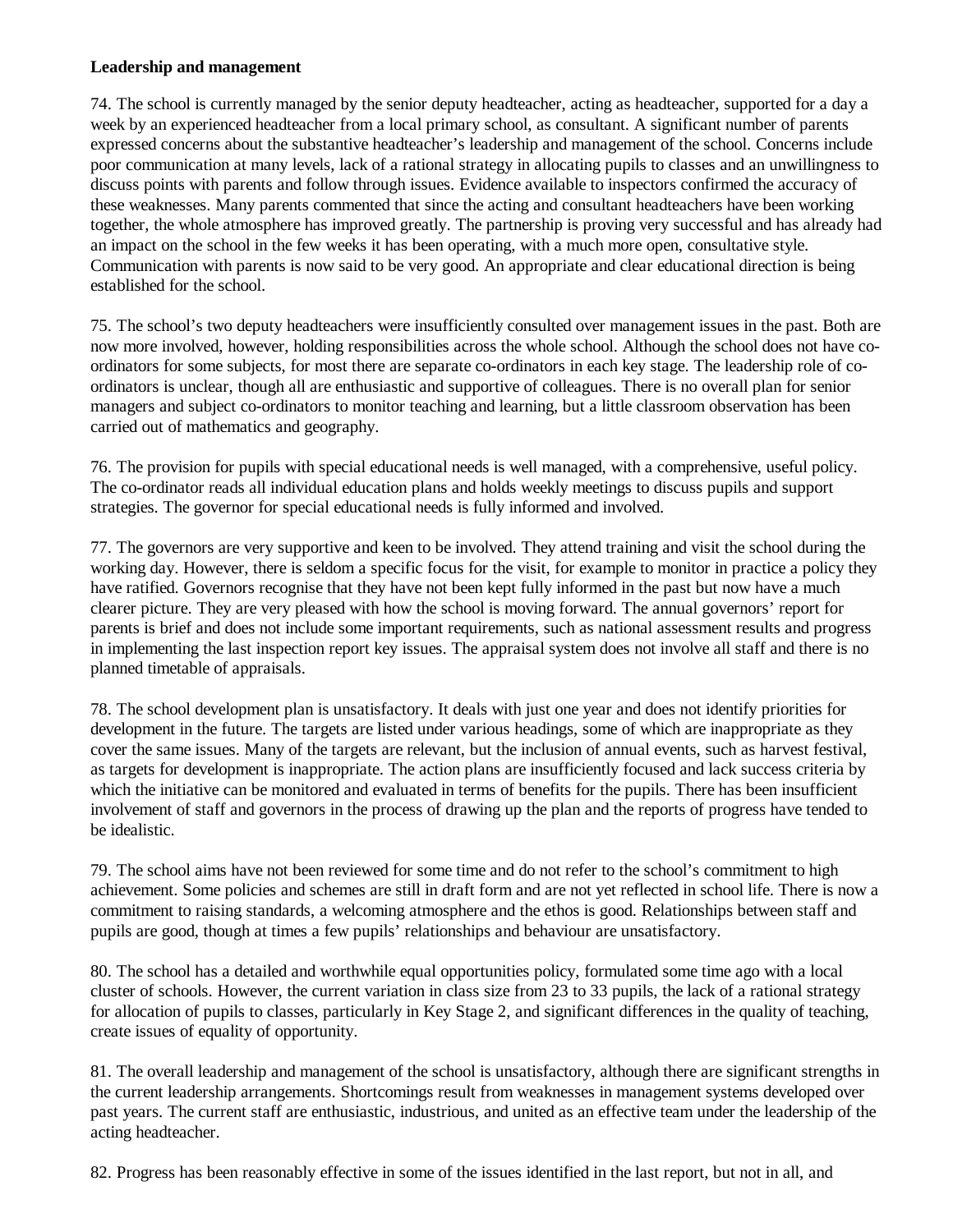improvement since the last inspection has not been satisfactory. Good progress has been made in improving the quality and range of work in music and information technology. The teaching of reading was a concern four years ago and this still requires clarification for a number of teachers new to the school. Although the curriculum targets identified in the school development plan have not been systematically addressed over time, schemes of work have been prepared recently for most subjects. These have improved continuity in learning, but variation in the arrangements of the mixed year group classes from year to year results in repetition and inequality of opportunity for pupils. Because of these class arrangements curriculum planning remains a key issue. Insufficient monitoring of teaching and learning has taken place since the last inspection and this also remains a key issue. The last report judged as very good, management, pupils' standards, the climate for learning, and the quality of teaching and curriculum. Current judgements are lower in all areas, although standards in the end of key stage assessments on average over the four years have been high. The greatest weaknesses have been in school management but current arrangements are resulting in rapid and successful progress. The school's capacity to improve under the present leadership arrangements is good.

#### 83. Points for improvement:

clarify roles and responsibilities of the deputy headteachers and subject co-ordinators

establish systems for monitoring and evaluating teaching and learning

ensure statutory requirements are met – what is included in the governors' annual report to parents and the appraisal system

improve the process of preparing the school development plan and ensure that there are clear success criteria for each target. Issues identified in this inspection report should be incorporated into the plan.

review school aims and ensure that they reflect the school's current commitment to high standards

#### **Staffing, accommodation and learning resources**

84. In addition to the acting and consultant headteachers, Holy Trinity has eleven class teachers and a part-time teacher of pupils with special educational needs. This is sufficient for the current class arrangement. Two of the class teachers carry out a job share arrangement. Staff are very in-experienced, however. No Key Stage 2 teacher has substantial experience of any other school. Six staff left in the past year, some to pursue other careers, others for promotion. The current lack of experience and high turn-over of staff is inhibiting developments and placing additional work and responsibility on senior staff.

85. A high number of classroom assistants is employed. Their effectiveness in the classroom varies greatly. Some are actively engaged whenever they are working in classrooms; others sometimes passively listen and observe, lacking teaching and support skills. Senior managers are aware that there is no clear rationale for the current deployment of support staff, except when they are to assist pupils with special educational needs. Some have been trained to support these pupils, others have not. Teachers and support staff do, however, relate well to one another.

86. The number of hours of administrative support was reduced last year and is too low. The result is that, unless these staff are willing to work additional hours, senior managers have to carry out inappropriate administrative tasks, such as typing letters. This detracts from their key management tasks associated with teaching and learning.

87. Newly qualified staff are provided with good support. A thorough induction policy specifies the entitlement of newly qualified teachers and the role of the supporting mentors. Each has some non-contact time away from her class to prepare, discuss issues and observe other teachers. They appreciate the professional and supportive working atmosphere in which they are working this year.

88. Some teaching staff do not have job descriptions and others are out of date. The procedure states that staff write their own, which are then agreed following discussion with the headteacher. This has not been implemented at least for the past year. Only two staff have been appraised in the past year and there is no timetabled structure to complete the process. The acting headteacher is currently ensuring that job descriptions for all staff are up-to-date. A good staff development policy was agreed three years ago which focuses on the needs of the school and the individual. Staff are asked to identify personal needs through a self audit, from which development opportunities follow. This has fallen into disuse and records of staff in-service training are out of date. Several staff, however, have attended useful courses in areas such as teaching numeracy and information technology.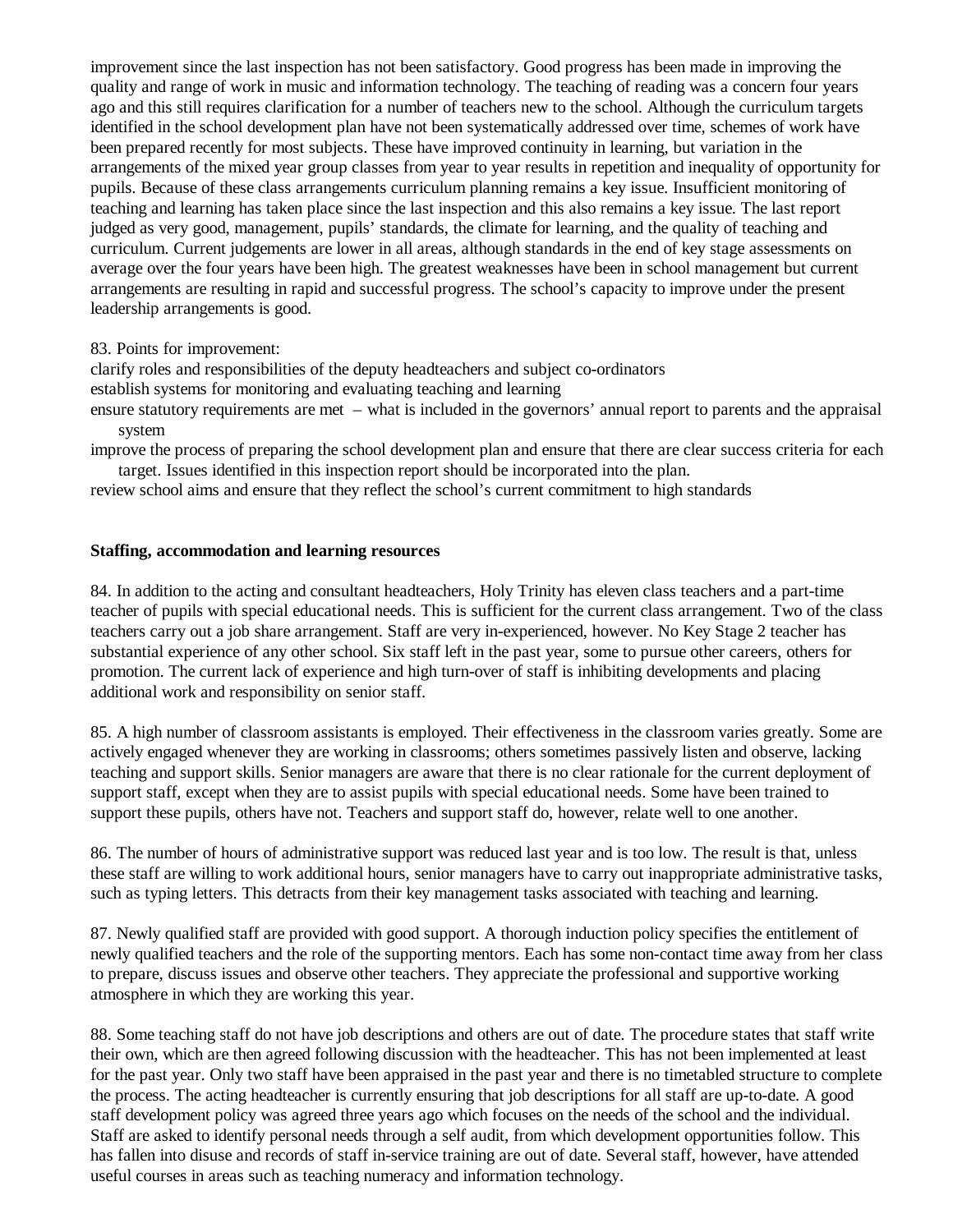89. The school has some facilities of very high quality, from which the pupils benefit. The good sized hall, field, playgrounds and changing rooms provide very good accommodation for physical education. The school site is large, providing excellent facilities for outside studies in science and geography, and stabling for two goats which the school manages. Other home farm animals, mentioned in the last report, have gone. A gardening club makes good use of the school grounds in the summer term, but, as a result of vandalism, the school pond and greenhouse have fallen into disrepair. A computer room and special needs support room both provide a very good facility. The library is a potentially good resource but is little used. Displays, just two weeks into the start of a new year are stimulating and the buildings are well maintained. In four of the classrooms, the space available is insufficient for classes of 30 or over, because of study areas and large sinks. It is impossible for all pupils to congregate on the carpet or to sit in a reasonable table arrangement – some sit with their backs to the teacher or out of view, and working conditions are very cramped. This is most unhelpful when teachers are working hard to improve pupils' behaviour and learning skills.

90. Computer resources are very good. The number of books available is sound and resources for all curriculum areas are sound or better. Good use is made of local resources through history and geography visits and weekly swimming at the local pool.

91. As stated in the last report, staff work very well as a team, but staff development and appraisal are no longer effective. Resources have been maintained at a good level, with great improvements in information technology. The grounds and buildings are of the same high quality but the issue of small classrooms affecting learning still applies.

92. Points for improvement:

ensure that, when future teaching staff appointments are made, consideration is given to the balance of staff experience currently employed

review classroom assistants and their work to ensure that their number and roles are appropriate for the size of class and the needs of the pupils

review and increase the amount of administrative support in order that senior managers are released from such tasks ensure that job descriptions are updated

ensure that staff development procedures are fully implemented

work to improve the small classrooms so that they provide a better learning environment for the pupils.

#### **The efficiency of the school**

93. Financial planning is based mainly on historical precedent; there is none for the long term. Governors debate the annual budget although the headteacher's views on important budgetary considerations have always been accepted, such as the appointment of two deputy headteachers in a school with only ten classes. Current budget proportions reflect a policy of appointing a high number of classroom assistants, a low number of administrative staff, and inexperienced teaching staff. This has not led to an efficient school. There is no clear rationale for the number of classroom support staff and their roles are unclear. The high number of inexperienced staff in Key Stage 2 is restricting developments as there is limited knowledge of other schools when important management, curriculum and teaching issues are discussed.

94. The school's administrative procedures and financial systems are not well recorded but bursarial and secretarial staff are fully aware of their tasks. Office staff are welcoming and provide a very good first point of contact at the school. They are effective and appreciated by pupils, parents and staff. Their efficiency is reduced by the lack of a second office computer. The headteacher has insisted on carrying out a number of administrative tasks in the past and so a second computer was not considered necessary. The acting headteacher is reviewing the number of administrative staff hours and office computer facilities to ensure that her time is efficiently and effectively used, dealing with teaching and learning issues and not office administration. This is good practice

95. Governors monitor expenditure under agreed headings. Funding for pupils with special educational needs is spent as it is intended to be. Regular reports are considered by a governors' committee as well as by the full governing body. Governors' terms of reference are clear and well understood. The school had a financial audit last year which found the school's systems to be appropriate. This audit was not, however, reported to the governors, as it should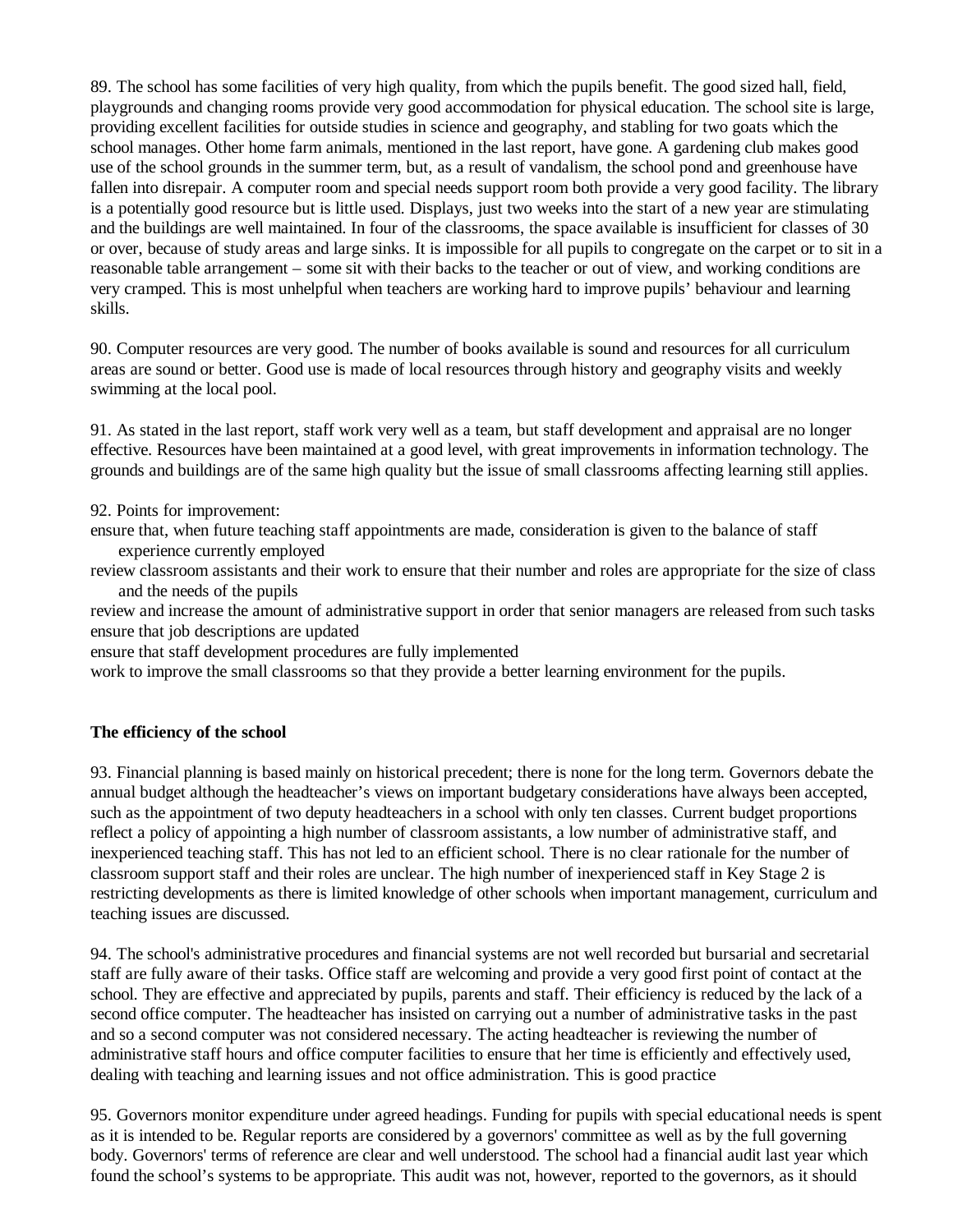have been.

96. The school's good resources for all subject areas are efficiently used, particularly the computer suite. The library, however, is too little used. The school is very well supported by an active parent-teacher association which accrues about £10,000 each year for resources of the school's choice.

97. The school provides sound value for money. Expenditure per pupil is near the median for county primary schools. Standards are above or well above average and have remained high for several years, although only average or above when compared with similar schools. Over time progress has been good. Currently it is sound. Teaching is sound overall but less effective than it was at the time of the last inspection. The deployment of all staff is not efficient. Good progress has been made in some areas since the last inspection but not in others.

98. Points for improvement:

review the number of classroom assistants employed and ensure that current arrangements result in the best deal for the pupils

ensure that office staff each have access to a computer

## **PART B: CURRICULUM AREAS AND SUBJECTS**

## **AREAS OF LEARNING FOR CHILDREN UNDER FIVE**

99. Overall attainment of children on entry to the reception classes is average, though below the local education authority average as shown in the baseline assessments. The children make good progress overall. By the time they are of statutory school age, many will achieve or exceed the expected Desirable Learning Outcomes in the six areas of learning. There is a very thorough induction programme, with home visits by teachers, informative literature for parents and five visits to school for the children before they officially start. There are two starting times, according to age, with some younger children attending on a part-time basis initially. Parents report that their children settle happily in school.

100. The personal and social development of the children is a major focus early in the school year and progress is good. The baseline assessment results are below average in social development. Good emphasis is given to understanding school routines and rules, for example not to interrupt when someone else is speaking, to share equipment and to develop independence. This is evident as children are encouraged to select an activity from a range, change for physical education and put on their own art overalls. There are a number of children who, at this early stage of school life, still find sharing or persevering with activities difficult, but most are making good progress in this area. The daily time for having a drink and biscuit provides a useful opportunity to develop the children's social awareness.

101. Children engage in many speaking and listening activities, such as circle times and role play, and adults interact with them effectively, extending their range of vocabulary. Some children are articulate and speak confidently in front of the class, while others are more reticent. Most of the children can write their own names, though some lower attaining children do not use any recognisable letters. Two letters of the alphabet are introduced each week, using varied activities, and this approach helps progress in both reading and writing. The children enjoy a quiet reading time daily and take books home to share with parents each evening. From the evidence of last year's work, by the end of the Reception year, higher attaining pupils write sentences under pictures on their own and start to use full stops correctly. Pupils make good progress in language and literacy development.

102. Good progress is made in early mathematical development. Children learn the correct language, for example when discussing the three bears' bowls as 'bigger than', 'biggest' and 'smaller than'. Higher attainers sequence five bowls and spoons according to size, while the less able put two in the correct order and justify their decision. The understanding of number is developing well, with high attainers beginning to add on or take away single digit numbers correctly. They learn numbers to twenty, while the lower attainers reinforce numbers to five. Last year the children engaged in an investigation to see how many ways they could place two counters in six spaces.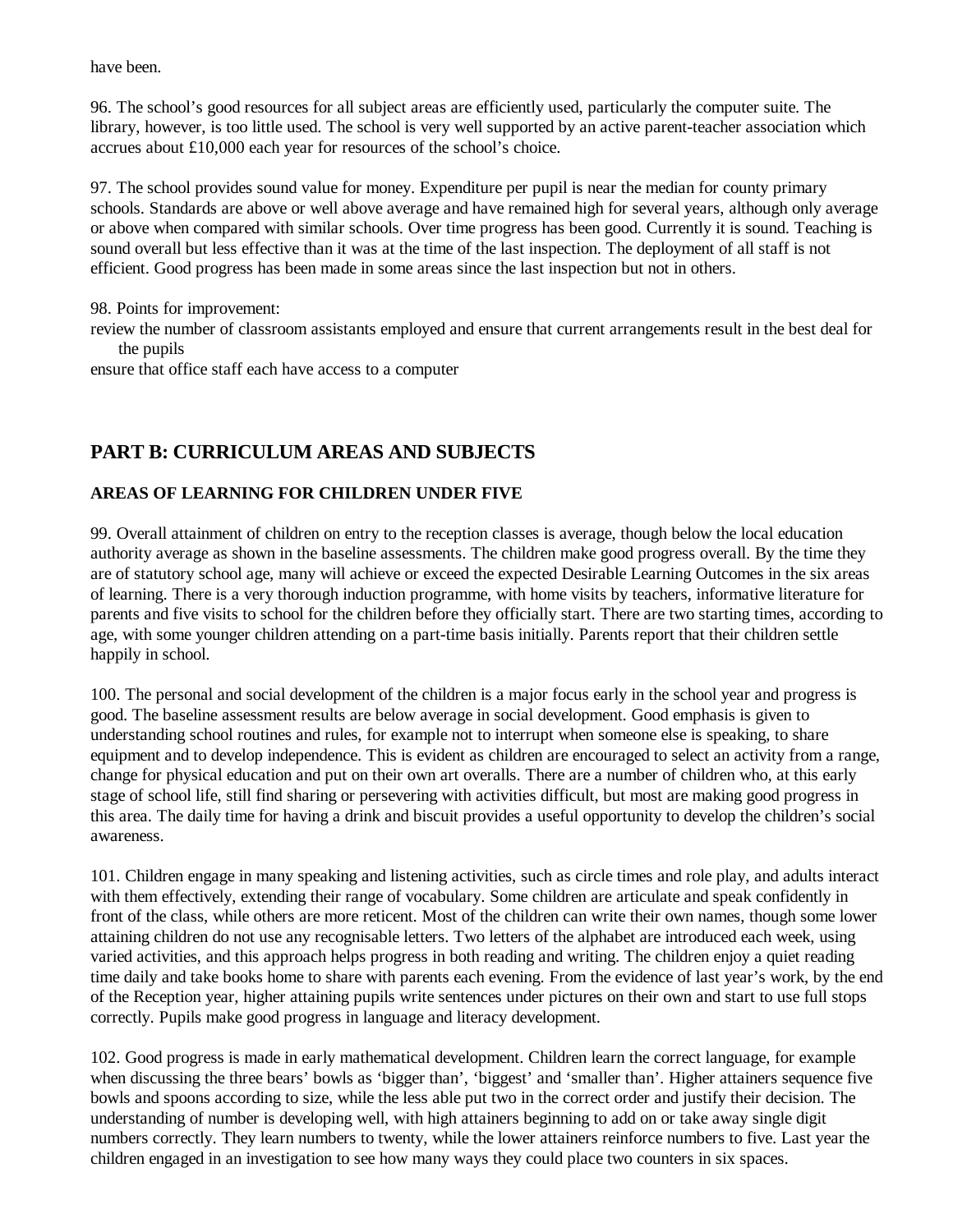103. The children's knowledge and understanding of the world develops particularly well. They all use computers, sometimes in the classroom to reinforce teaching points such as initial sounds or number recognition. In addition, they go to the computer room each week, where they learn the correct terminology such as keyboard, mouse and screen and all enjoy success as they dress a teddy, demonstrating good control of the mouse. The current focus on the family involves discussing events in their own lives and sharing photographs. They look after the rabbit and hamster, learning how to care for them. While cooking teddy bear biscuits, they made good progress in preparing the ingredients and recognising how the mixture changed as it cooked. Last year's work shows how pairs of pupils designed and made a model bird table, with good results.

104. Physical skills develop satisfactorily as children move in different ways in physical education lessons. They are beginning to find a space alone and move without bumping into their friends. Some throw and catch well. Fine motor skills develop as they practise cutting, sticking, making models, completing puzzles and using the computer mouse.

105. Children have many varied experiences to develop their creative skills. Last year's work shows that they paint, draw, sew, print and make collages well. Observational drawing of birds was of a high standard. During the inspection, children were painting images of themselves and the more able painted facial features very successfully, while the less mature children were not able to distinguish features at all. Children enjoy singing and do so with actions very enthusiastically.

106. The quality of teaching for children under five is good overall, with some that is very good. Teachers plan together, in detail, for each area of learning. This is a new approach and provides a relevant curriculum for children under five. Following baseline assessments, teachers set appropriate targets for individual children and assess continually, keeping careful records of progress. Classroom assistants have copies of the plans and are fully and effectively involved with groups or individual children. The teachers present their rooms very well, with many stimulating displays and resources available and accessible. Very good teaching seen showed a lively approach, clear instructions, emphasis on appropriate behaviour and high expectations, leading to very good progress. The selection of on-going activities is good, and many of the children settle well to a chosen area. However, some children still find this difficult and either wander or monopolise one activity.

107. The accommodation for Under Fives is very good, with two classrooms, one newly extended shared room for practical activities and a recently developed outdoor area. The latter is small and, although not yet fully used, a number of activities are taking place with adult support. The leadership of the early years is very good. There have been a number of very worthwhile developments recently and since the last report, including improved home/school communication and revised approaches to planning.

108. Points for improvement:

greater emphasis on pupils' selection of meaningful, focused activities, to enhance their personal development

## **ENGLISH, MATHEMATICS AND SCIENCE**

#### **English**

109. Pupils' results in the 1998 national assessments were close to the national average at the end of Key Stage 2, and below those of similar schools. Results over the past three years have been above the national average overall. In 1999, results improved significantly, with the percentage of pupils achieving the higher level 5 double that of the previous year. Results at the end of Key Stage 1 in 1998 were above the national average for reading – girls' results were higher than boys'- and well above in writing. Compared with similar schools, pupils' reading results were average and writing results well above average. Results in 1999 are similar to those of 1998.

110. The evidence of previously completed work shows that attainment at the end of Key Stage 1 was above the national average last year and pupils made good progress. In Key Stage 2, pupils had made satisfactory progress and achieved above average attainment at the end of the Key Stage. Current attainment in lessons throughout the school, at this very early stage in the new year, is not as high as indicated by previous years' national test results. Pupils were still settling into their new mixed age classes, and teachers and pupils were coming to terms with these changes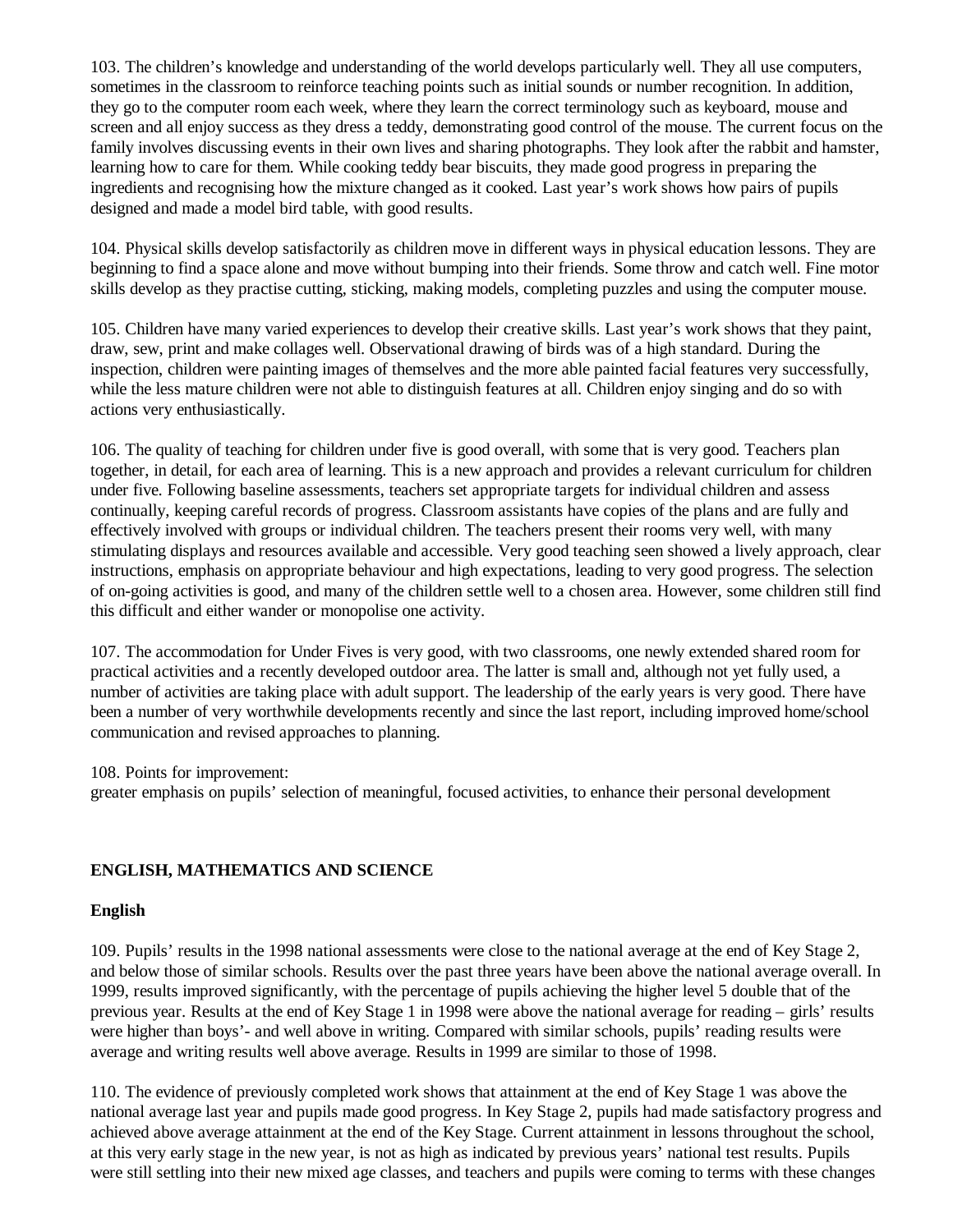at the time of the inspection. In the lessons observed pupils, including those with special educational needs, made satisfactory progress overall, although good progress was seen in a few lessons in Key Stage 2.

111. Many pupils are confident and articulate and contribute well to class discussion. Standards of speaking are above average. For example, pupils in Year 1 used very good terminology such as 'shocked', 'surprised' and 'disappointed' when referring to feelings. Standards of listening are below average, however, as a significant number of pupils find this more difficult, particularly the boys. This is lower than reported in the last inspection. There are many opportunities for speaking and listening, such as sharing news in Key Stage 1, circle times in both key stages and plenary times at the end of lessons. Opportunities for collaboration in groups were seen, for example in a science lesson when groups of three used non-fiction books for research and then reported on an important aspect of electricity that they had discovered. Appropriate subject terminology is used across the curriculum, increasing pupils' knowledge and use of vocabulary.

112. Pupils enjoy reading and standards are above average in both key stages. By the end of Key Stage 2, pupils have favourite books and authors, justifying opinions sensibly. Higher attaining pupils read fluently, with good expression, from a wide range of literature. Parental support for pupils' reading at home has a very positive effect on standards. The previous inspection report stressed the need to continue monitoring the effectiveness of the school's approach to teaching reading and this still requires clarification, with a number of teachers new to the school. Issues to clarify include, for example, ensuring that all pupils read books at an appropriate level, when to hear pupils read and the apprenticeship approach adopted in Key Stage 1. Some parents expressed concerns over a number of these issues. Book areas in some classrooms are insufficiently stimulating and the library is an underused resource.

113. The range and standard of writing in both key stages are particular strengths and well above average. From the evidence of last year's work, by the end of Key Stage 1, most pupils were joining their letters well and taking great care with the presentation of their work. The structured approach to teaching spelling is effective and teachers' use of individual targets helps each pupil to progress well at an appropriate level. The quality of the presentation of work at the end of Key Stage 2 varied, according to the class. The range, however, was impressive, with opportunities to extend pupils' writing skills often used in other subjects, particularly history. Higher attaining pupils were using paragraphs and apostrophes correctly.

114. The school has decided not to follow the literacy strategy fully, particularly in Key Stage 1, because standards have been high. In Key Stage 2, it is more successfully implemented in some classes than others. In some, the whole class word or sentence level work is given far less time than suggested, the teacher gives insufficient focus to one group on guided text work and the plenary is not used effectively to reinforce the teaching points. However, pupils are being introduced to a wide range of literature as a result of the strategy.

115. The quality of teaching in Key Stage 1 is satisfactory. In Key Stage 2 it is good overall, although occasionally the negative attitudes of a few pupils reduced the impact of the teaching. In a good lesson with Year 3 pupils, effective use of the overhead projector, firm class control, clear questioning and a lively approach enabled the pupils to make good progress in writing a verse with rhyming couplets. The oldest pupils made good progress as they learnt how to write a play script and discussed the difference between the book and film of The Railway Children. The teacher had carefully planned the lesson, shared the objectives with the class, maintained a brisk pace throughout and varied the activities appropriately to sustain interest. When the teaching was unsatisfactory, there was insufficient challenge, teaching points were not clear and some pupils took too long to settle to work, resulting in unsatisfactory progress. All teachers have usefully displayed guidance to help pupils as they write.

116. English policies have not yet been updated in the light of the literacy strategy. Leadership of the subject is enthusiastic in Key Stage 1, but the Key Stage 2 co-ordinator has left and not yet been replaced. There has been no monitoring of the implementation of the literacy hour. The plan to teach on a two-year cycle is made very difficult in Key Stage 2 with the current class organisation. Teachers assess speaking and listening well, through talks presented by individual pupils. There is too great a variation in the assessment and recording of pupils' progress in reading. The marking of written work, particularly in Key Stage 2, shows little reference to the objectives, nor does it address points for improvement. Recent acquisition of big books for the younger pupils, sets of group readers particularly for Key Stage 2 pupils and fiction and non-fiction for classrooms and libraries is helping to improve reading standards.

117. In comparison with the last report there have been improvements, for example in presentation of work, but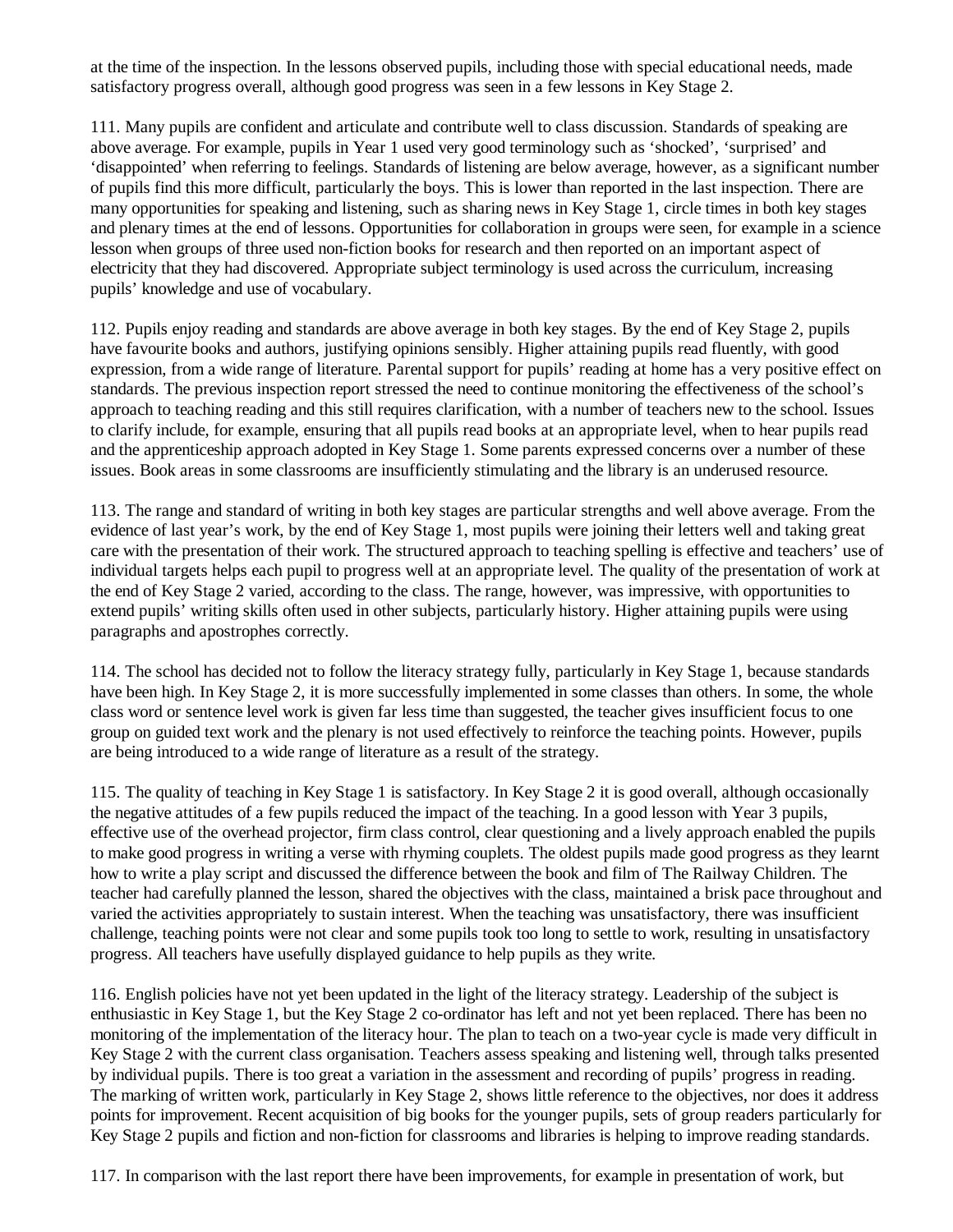standards are lower in some areas, such as pupils' ability to listen.

118. Points for improvement:

improve pupils' standards of listening

introduce a whole school approach to teaching and assessing reading

provide more opportunities for pupils to use the library

review the current degree of implementation of the literacy strategy in the light of staff and class changes

improve co-ordination and management of English, including: more effective monitoring of the quality of teaching;

updating English policies to take account of recent initiatives; and improving the quality of marking in Key Stage 2

## **Mathematics**

119. In the 1998 National Curriculum tests at the end of Key Stage 2 the attainment of pupils was close to the national average but well below that for similar schools. The 1999 results are significantly better with over threequarters of pupils attaining national standards and a third achieving higher. High scores were achieved in tests prior to 1998. The 1998 test results at the end of Key Stage 1 were well above the national average and above that for similar schools. These high scores were maintained in 1999 and continue a trend of well above average scores since 1996. For pupils just beginning Year 6 and Year 2, current attainment is above that expected for their age. Variations in the range of pupils' abilities in different cohorts of pupils and several changes of teachers have contributed to the different standards in key stages.

120. By the end of Key Stage 1 pupils experience a good range of investigative work, for example discovering the different ways of arranging eggs in boxes. Pupils present their work systematically and explain their thinking. They are confident in their number work and nearly all can add and subtract mentally to ten. Most understand the value of individual figures in numbers up to and beyond a hundred. Many higher attaining pupils successfully use their multiplication tables to 10 x 10. In their work on shape and measure, pupils use centimetres accurately.

121. At the end of Key Stage 2, pupils show competence in calculating and have quick mental recall. Higher attainers multiply and divide whole and decimal numbers by 10 or 100. The most able pupils do not develop high enough standards in their use and application of mathematics. This was evident in investigative work, for example, where pupils studied the relationships between numbers of people and possible handshakes. Higher attaining pupils did not develop the work to identify number patterns and make predictions. Pupils make satisfactory use of numeracy skills in other subjects. The most able pupils, however, are not always challenged. In science, for example, they do not interpret trends and patterns in their data or graphs.

122. Pupils' progress in Key Stage 1 is good for all levels of attainment, including those with special educational needs. Past work shows pupils building well on what they know in all aspects of the subject. However, in the lessons observed pupils made only sound progress as several teachers new to the school were becoming acquainted with pupils' capabilities. Progress in lessons at Key Stage 2 was satisfactory. Work was usually well matched to pupils' attainment and this enabled them to make sound progress. However, work from last year shows that between classes progress was too variable, reflecting parental concerns about Key Stage 2 mathematics. In several classes there was little extra challenge for the most able pupils and consequently their progress was unsatisfactory. Pupils with special educational needs make sound progress in specialist lessons and in class lessons. Occasionally, their progress is unsatisfactory, where the tasks are too difficult or classroom support is not effective.

123. Pupils have satisfactory attitudes to mathematics. Older pupils in Key Stage 2 discuss strategies well when solving problems. This aids their progress. Pupils concentrate and persevere with tasks in Key Stage 1. In a few lessons in Key Stage 2 pupils were noisy and their level of application was below that expected for their age. This reduced the effectiveness of teaching and pupils' progress slowed. The unsatisfactory quality of pupils' written presentation in the middle years of Key Stage 2 reflects a lack of pride in work and insufficient emphasis on teaching the skills needed.

124. The quality of teaching was satisfactory in both key stages. It ranged from good to unsatisfactory. In the most successful lessons, pupils were challenged by interesting tasks matched to their ability. This was evident in a lesson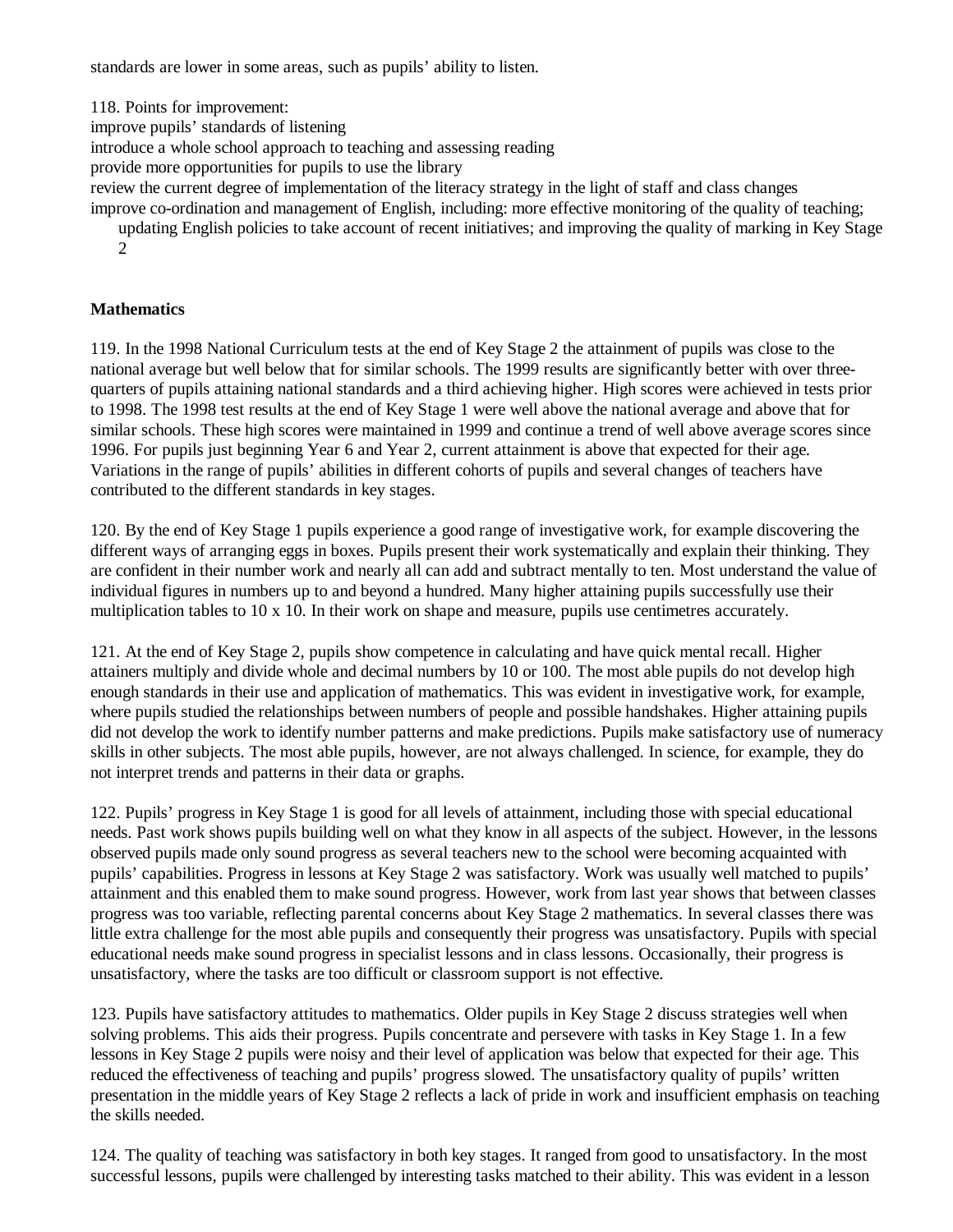at the upper end of Key Stage 2 where tasks combined problem solving with the use of multiplication tables, resulting in well-motivated pupils making good progress in estimating numbers. Teachers were usually effective in assessing pupils during lessons and gave sympathetic help. In a few lessons, introductions were too long and pupils began to lose interest. In the few unsatisfactory lessons, in Key Stage 2, the tasks were not matched to the pupils' attainment. For example, pupils were given problems relating to buying food; whilst this was initially motivating, a number of average and lower attaining pupils did not understand how to record and complete the calculations, and they made insufficient progress. The quality of marking at Key Stage 2 varies between teachers but is unsatisfactory overall. Poor practice includes one tick for a whole page of work, some of which was incorrect; pupils are not always helped to learn from their mistakes. Good quality mathematics homeworks are not used sufficiently at Key Stage 2 to reinforce pupils' knowledge.

125. The numeracy strategy has been satisfactorily introduced, ensuring that the curriculum has breadth and balance. Lesson planning is sound with clear learning objectives. To help ensure consistency between the mixed aged classes, teachers plan regularly together. However, the organisation of large mixed age classes at Key Stage 2 makes good teaching difficult, particularly for inexperienced staff. Optional National Curriculum tests throughout Key Stage 2 are helpful in tracking pupils' progress; a good analysis of national test results identified weaknesses in learning such as long multiplication. The recent introduction of weekly assessments is good practice and is used to inform planning in most classes. There is no moderated file of work, however, to guide teachers when assessing pupils.

126. The enthusiastic co-ordinators are keen to develop their roles. They have recently undertaken a numeracy audit and produced an action plan which gives clear direction for the subject. Their past involvement in monitoring standards of teaching and learning has been unsatisfactory. In relation to the judgements in the last report, standards in the infants have been maintained but pupils are not making as much progress in the juniors. As the numeracy action plan is implemented there is the capacity to make future improvements.

127. Points for improvement:

ensure that challenging work is set for higher attaining pupils in Key Stage 2

improve management of the subject to ensure greater consistency of good practice in teaching, marking and setting homework

## **Science**

128. Pupils' attainment in the 1998 national tests at the end of Key Stage 2 was above national averages for all schools, but below results for similar schools. Attainment shows a trend of well above average results over the three years up to 1998. In 1999 the proportion achieving the expected level increased significantly on the 1998 figure. In the end of Key Stage 1 teacher assessments in 1998, pupils' attainment was above national standards in all areas. 1999 results were higher still. Boys achieved higher marks than girls in 1998 in both key stages. In the lessons and work seen at the start of this academic year, overall standards were similar to national expectations and lower than those reported in the end of key stage assessments. Investigative science skills, not tested in the Key Stage 2 tests, were of a lower standard than the pupils' knowledge of science. A factor restricting achievement at this early point in the term was the below average level of personal development of a few pupils in both key stages.

129. The focus in the pupils' written work is on the content of science, particularly in Key Stage 2. Completed worksheets on the 'circulatory system' ensure that high attainers have a good grasp of the technical language, but these sheets are repeated in different years and are too difficult for low attaining and younger pupils. In Key Stage 1, work was made relevant to the pupils. Although the required National Curriculum areas of science are taught in both key stages, Key Stage 2 pupils do not explain their observations or identify possible causes of events. In a good investigation in Key Stage 1, pupils melting ice cubes concluded, after tabulating their results, that the hotter it is the quicker the ice cube melts. Conclusions are not always drawn from such tasks and an investigative approach is not apparent in other work.

130. Well-structured accounts show how pupils have good opportunities to write factually in science. Accurate technical vocabulary is used well: terms such as 'conductor', 'respiratory system', and 'condensation'. In lessons pupils were expected to speak clearly, and sometimes at length, about their observations. Pupils' standards in English are improved through their work in science, although the language recorded in books is too complex for some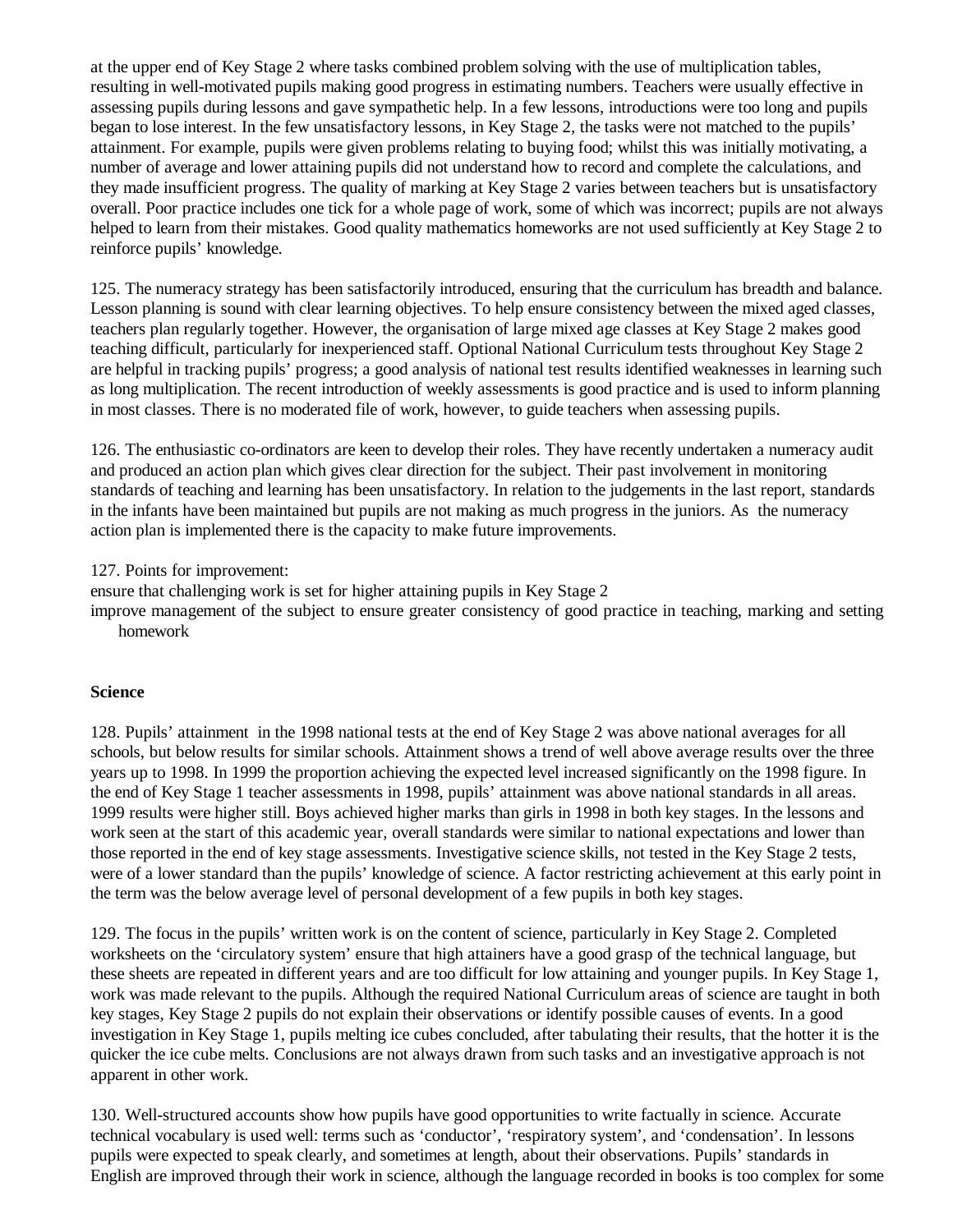in Key Stage 2. Results of science experiments are usually presented in tables using numbers and units of measurement and bar charts are drawn to represent data in both key stages. Other forms of representing data such as line graphs are used insufficiently. Pupils' numeracy is being improved through science.

131. Progress seen in the pupils' work has been good in Key Stage 1, for pupils of all abilities, including those few pupils with special educational needs. They are developing investigative skills, beginning to appreciate the relevance of science to their lives, and learning science knowledge. Progress was sound in lessons. In Key Stage 2 pupils' progress has been sound overall. Higher attaining pupils have made good progress in improving their knowledge. The minority of low attaining pupils and those with special educational needs sometimes copy out work which is too complex and learn little. All in Key Stage 2 have made some progress in developing their investigative skills but expectations of high attainers have not been high enough.

132. The unsatisfactory behaviour and attitudes to learning of pupils in several classes restricted progress. Only a few pupils caused difficulties, but the outcome was unsatisfactory for many more. Valuable teaching time was lost through minor incidents. Boys were often the cause but their silliness affected the girls around them more than other boys. During practical activity a few boys sometimes dominated, for example by insisting on wiring up electrical circuits. This restricted girls' progress. Teaching was sound in both key stages. Teachers work hard at improving pupils' learning skills, insisting on quiet, and raised hands to ask and answer questions. Clear learning objectives for lessons, shared with the pupils, helped them to make progress. Some teachers lack subject knowledge in Key Stage 2 and not all lessons finished with a summary where pupils' progress and understanding were assessed.

133. Although there are differences in the curriculum for different ages, there is unhelpful repetition in Key Stage 2. Investigative work is insufficiently integrated into planning for both key stages. The complex mixed-age class arrangements mean that there is uncertainty over what pupils will learn during Key Stage 2. The two-yearly cycle of planning for Key Stage 1 is sound. Pupils' work is not thoroughly marked. Assessment records are kept of pupils' progress, although these are time consuming to complete. Subject co-ordinators have worked hard on curriculum planning recently and they provide good support for colleagues. Little monitoring of teaching has taken place, however, and an analysis of recent assessment results to identify strengths and weaknesses in standards and teaching has not been carried out. Some classrooms are small which causes teaching and learning difficulties.

134. Pupils' investigation skills, response in lessons and progress are lower than reported at the time of the last inspection. Teachers' subject expertise is also less secure than reported. Standards, however, as judged by the end of key stage assessments are similar to those of three years ago.

135. Points for improvement:

improve girls' achievements, through the use of appropriate teaching techniques improve pupils' behaviour and attitudes to learning, particularly during practical activity ensure investigative work is better integrated into curriculum planning ensure that teachers have appropriate subject knowledge in Key Stage 2 improve curriculum continuity, ensuring work is better matched to meet the needs of high and low attaining pupils

## **OTHER SUBJECTS OR COURSES**

#### **Information technology**

136. By the end of Key Stage 1, attainment is in line with national expectations and at the end of Key Stage 2 it is a little below. Progress in both key stages is good due to the effective teaching and use of the very good facilities in the computer suite installed during the summer term.

137. At the end of Key Stage 1 pupils operate computers confidently. They know how to log on, load a CD-ROM and use it to read information, for example to support their work on castles. With help, they transfer pictures to their own page and add personal ideas and captions. They demonstrate good mouse skills when drawing pictures with a computer generated "paint box". Pupils sort information such as the sounds made by instruments into different categories. They program a floor robot to follow a course. By the end of Key Stage 2 pupils combine text with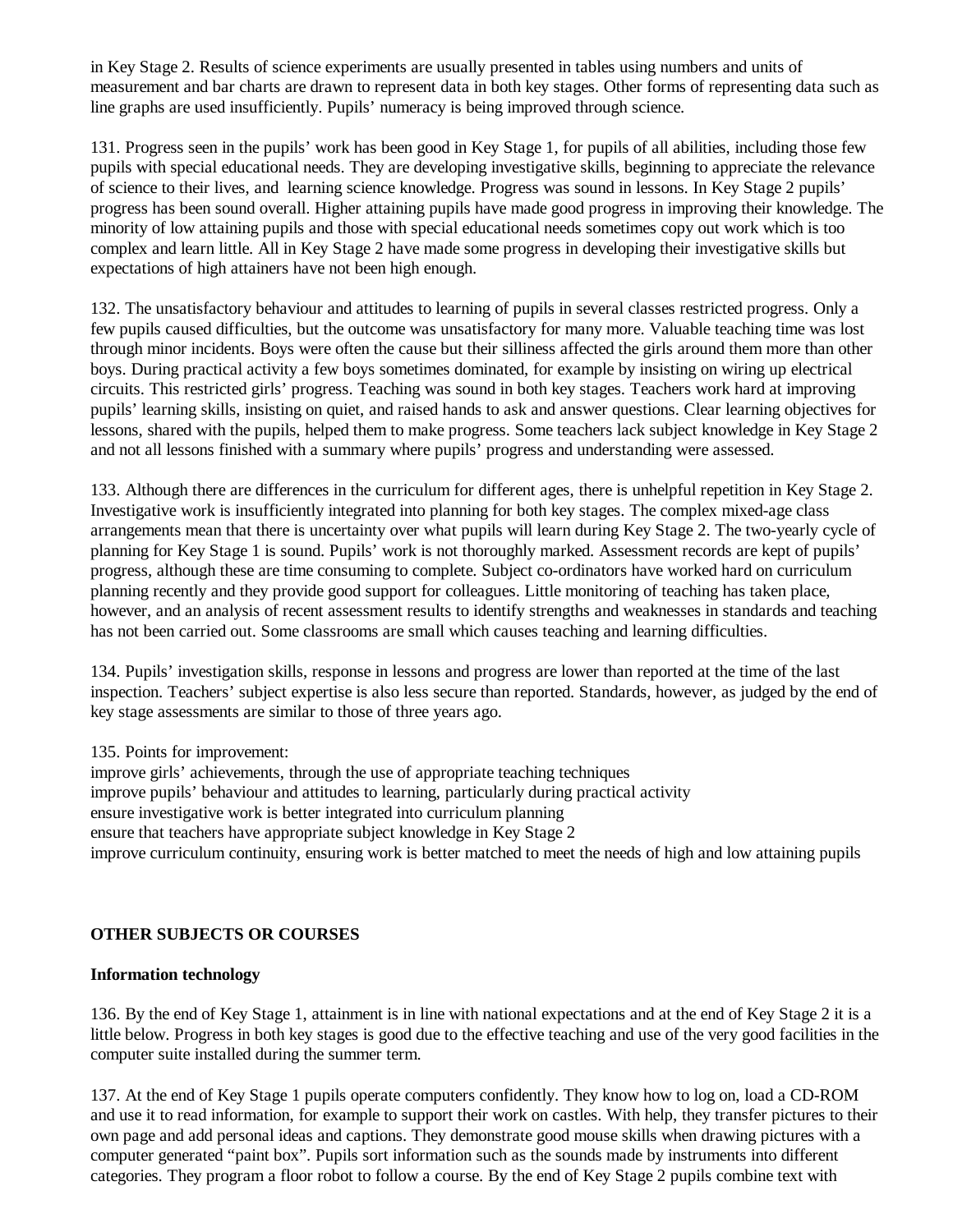pictures and borders to design book covers for their topics. They confidently use the "menus" to change their work such as the style, font, colour and layout. Pupils use the information stored on a CD-ROM and the Internet for research. They use an art package to design very attractive designs of Roman mosaics and a digital camera and scanner to transfer photographs to their own work. Pupils monitor outside temperatures by using a computer sensor. Attainment is a little below expectation because pupils do not reach the required standards in data handling, control and the use of information technology to make decisions. For example, although pupils sort data and print graphs they have not learnt how to "interrogate" a database by devising precise questions and to apply these skills in subjects such as geography and science.

138. In their weekly timetabled lessons most pupils made good or very good progress. For example, young Year 1 pupils learnt to load a program on to the computer, move images around to build a face and used the "bin" for unwanted items. They are quickly developing very good mouse and keyboard control. In Key Stage 2, Year 5 pupils rapidly learnt how to use "find and replace", the spell/grammar checker and "cut and paste" in preparation for producing a class newspaper. Pupils with special educational needs made sound progress although classroom assistants do not always have sufficient knowledge of their needs to guide and support them.

139. Pupils' attitudes in information technology lessons are satisfactory overall. Most pupils were interested in the work and valued the facilities. A few groups in Key Stage 2 found concentration difficult, were not good at taking turns and misbehaved at points during the lessons. This occasionally has a detrimental effect on progress.

140. The quality of teaching was good in both key stages. The majority of teachers were knowledgeable about the aspects they were teaching and helped pupils to overcome any difficulties. Lessons were planned well to ensure maximum use of time. The school is aware that a few recently appointed staff lack this level of expertise. A technology assistant provides excellent support to all teachers and was very effective when she took the lead in lessons. In the best lessons the two adults worked as a team. For example, in a lesson for older pupils in Key Stage 2, the teacher taught a higher attaining group how to cut and paste from a computerised encyclopædia and the assistant taught the remainder about menu options, including how to find and replace words. All pupils made good progress. On occasions, particularly in Key Stage 2, the quality of teaching was reduced by the poor behaviour of a few pupils and time was wasted. Not enough use was made of class based computers during the inspection.

141. The curriculum is carefully planned for the coming year to ensure a balance of all the required aspects. A sound system for assessment has recently been devised. However, until it is in regular use teachers have no recorded information to plan for the different levels of attainment. The subject has been effectively managed to ensure that the key issue from the last inspection - the need to improve the quality and range of work in Key Stage 2 - has been successfully addressed. There is good capacity to improve standards further. A knowledgeable co-ordinator, new to the school this term, plans to develop the expertise of all staff through model lessons and increased monitoring.

142. Points for improvement: ensure that high order skills are taught to capable pupils in Key Stage 2 improve teachers' and classroom assistants' skills in information technology work to improve a few pupils' attitudes to learning in Key Stage 2 make better use of class based computers ensure that subject assessment records are completed and used to plan future work

## **Art**

143. Pupils achieve high standards in art, maintaining the quality reported in the last inspection. Evidence from work displayed around the school, and from lessons seen, shows that pupils make good progress in both key stages. They work in a wide range of media as they develop different skills and techniques. Much of the work forms part of pupils' history or geography studies and many pupils say art is a favourite subject.

144. Pupils' observational drawings are of a particularly high standard. In Key Stage 1, pupils have drawn sea shells and developed their work using a range of media, including sewing. They made very good progress when their study of the local environment led to some excellent drawings and paintings of local houses. In Key Stage 2, following visits to Bignor Roman Villa and Fishbourne Palace, pupils produced high quality mosaic designs. These were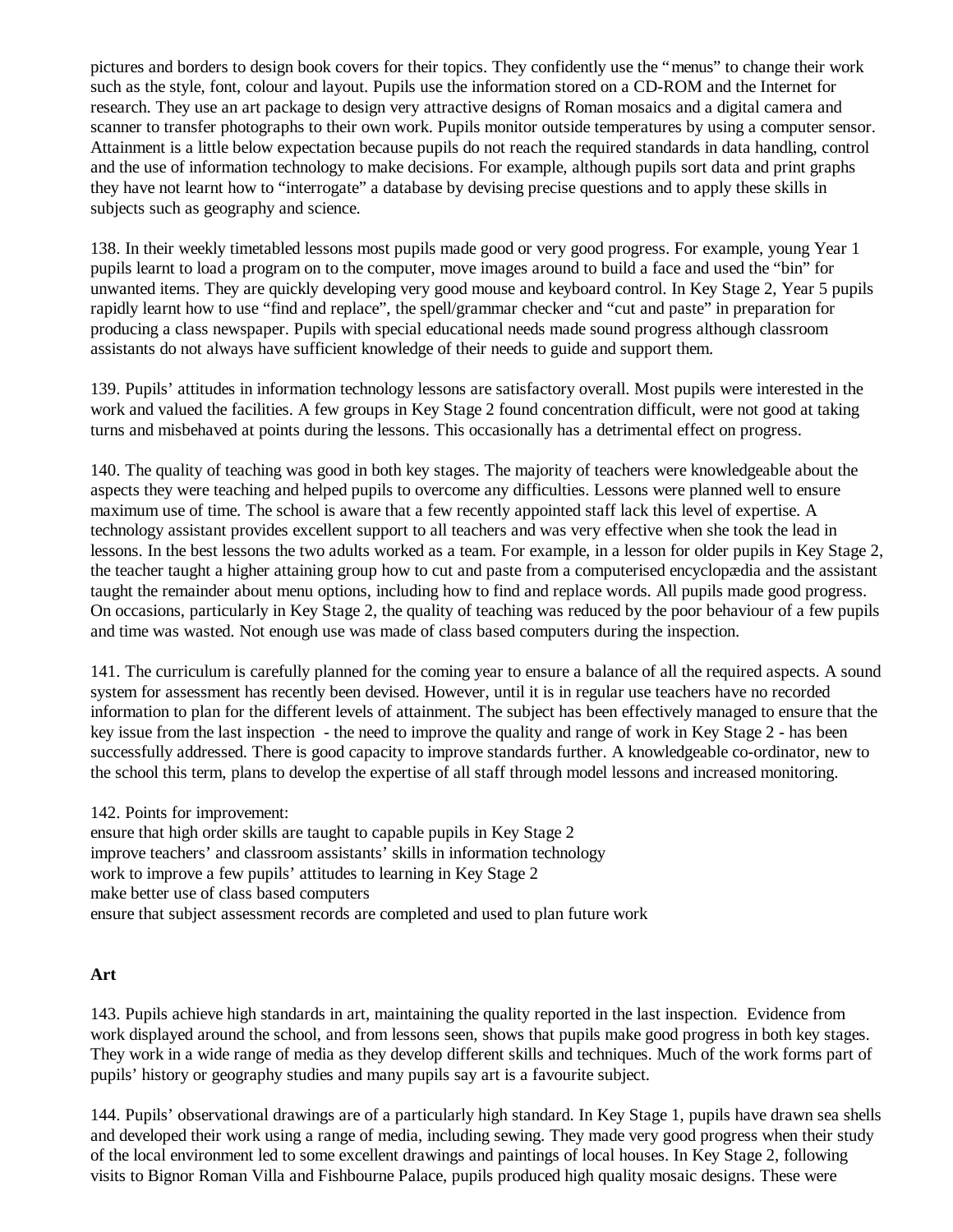initially developed using information technology. A section of the design was selected and the oldest pupils made and painted clay tiles to set in concrete, with very effective results. While studying the Ancient Greeks, the pupils successfully made Greek pottery from clay, using a coil technique.

145. The teaching seen was all satisfactory or better, with much that was good. In a very good lesson in Key Stage 2, the teacher effectively demonstrated how to undertake a detailed drawing of a leaf. This was part of the half term's work based on the style of William Morris. The pupils watched attentively and persevered with the activity, producing high quality results. A detailed scheme of work provides helpful practical ideas for staff. This, together with a wide range of resources, provides pupils with a good breadth of experiences. A popular art club is run for pupils of any age.

#### **Design and technology**

146. Pupils attain standards expected for their ages, working with a limited range of materials and tools. Standards are lower than those described in the last inspection. Pupils' skills in designing and making are better than in evaluating. Key Stage 1 pupils have designed and made model playground apparatus using string and paper, learning about the importance of a 'triangle' in building strong structures. In making sandwiches, appearance as well as flavour was considered. Pupils also have opportunities to use a range of small construction apparatus, producing imaginative structures as well as learning to follow instructions. In Key Stage 2, Victorian dolls' houses were about to be constructed, from card, fabrics and wood, using 'card corners' to produce firm three dimensional structures. Older pupils have designed and made their own boats using unwanted household objects. They evaluated their designs, deciding, for example, that their stabilisers were ineffective and how they might be improved.

147. A detailed draft policy provides useful information on the place of design and technology in the curriculum and health and safety guidelines. A very good guide has been prepared indicating the resources and equipment available. Each teacher teaches a design and technology task each term as part of the class topic. Staff plan these together and learn from one another. No scheme of work has been prepared for Key Stage 1 and the Key Stage 2 scheme does not meet the needs of the current mixed age class arrangements. As pupils progress through the school there is no planned development of their skills. Draft assessment procedures are not yet in place and few records are kept of pupils' achievements. No member of staff co-ordinated design and technology at the time of the last inspection and this is still the case. Management of the subject is weak.

## **Geography**

148. Standards in geography are similar to those expected for the pupils' ages in both key stages. In Key Stage 1, pupils gain a sound knowledge of their local area by mapping the school grounds and the main features of Cuckfield. In their transport topic they learnt about important local facilities such as Gatwick Airport. They compared the facilities of the local town of Haywards Heath with their own area. In Key Stage 2, older pupils consider environmental issues such as pollution in ponds and identify the main features of rivers. Younger pupils use Ordnance Survey maps to identify the main features of comparable areas. These include the town of Alfriston and places of natural interest such as Pulborough Brooks. Pupils identify countries on European and World maps in their "Water" and "Greek" topics. In both key stages very good use is made of educational visits which makes the subject meaningful to the pupils. These include a Year 6 residential trip to a centre in Sussex where pupils learn a range of map-work skills and the features of land use.

149. Pupils make sound use of numeracy skills, for example in Year 2 when graphing the destinations of passengers at Gatwick Airport and when measuring the flow of rivers in Key Stage 2. The subject makes a good contribution to literacy. Pupils use specialist vocabulary such as "destination" and "meander" appropriately. Good examples of thoughtful written work include the description of a train journey in Key Stage 1 and an evaluation of the state of a riverbank in Key Stage 2. The co-ordinator has undertaken some effective monitoring of work to ensure that it is set at the appropriate level. The results have been used to adapt the curriculum and to introduce a sound assessment system. Standards are similar to those reported in the last inspection.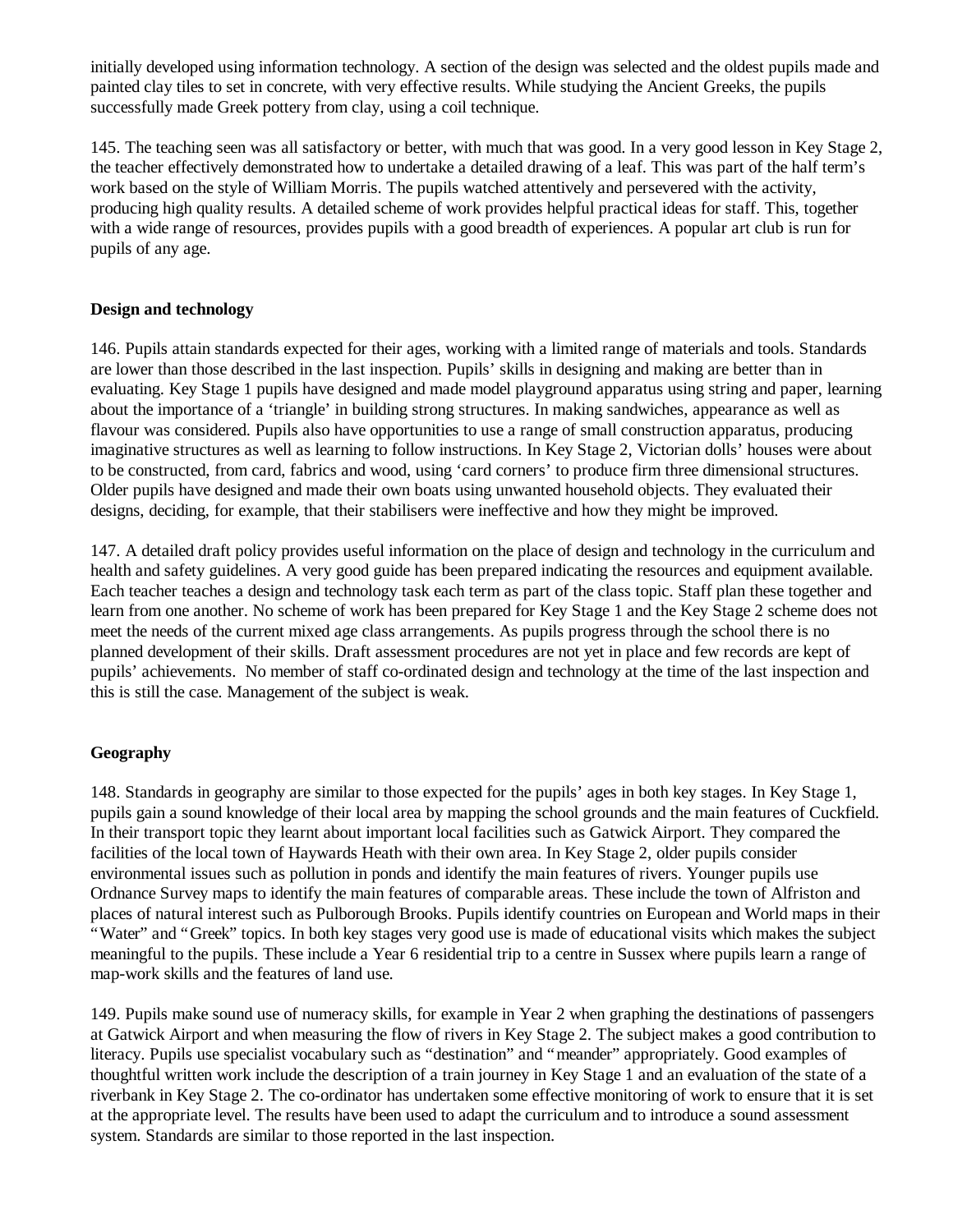### **History**

150. Standards in history are higher than those expected for the pupils' ages in both key stages, as they were at the time of the last inspection. In both key stages pupils gain a good knowledge of events, people and different periods. The curriculum is based on a wide range of educational visits, which significantly enhance pupils' understanding. Literacy skills are used very well in a great variety of writing. In Key Stage 1 pupils know about famous pioneers such as Louis Bleriot. They gained a good awareness of life on board old fighting ships after visiting HMS Victory. Their lively writing includes descriptive and personal writing about diet, punishments and routines on board. In their study and visits to castles, pupils wrote about famous battles, including that of King Harold and William. In Key Stage 2, pupils gain a good knowledge of Romans, Ancient Greeks and Victorians. The pupils' work shows that they learn the factual elements of the subject and identify with past periods. Prior to a visit to Preston Manor, for example, pupils wrote letters as though to the housekeeper applying for a job as a servant. Others composed poetry about Ancient Britons' feelings when preparing for a Roman invasion. Pupils develop good historical vocabulary. They understand the difference between primary and secondary evidence and identify the legacies left behind by past civilisations.

151. In both key stages relevant time-lines and lively displays of artefacts help pupils to develop a sense of chronology. Good quality art further enhances pupils' understanding. For example, pupils' versions of Roman mosaics produced in different forms, including computer design, and clay Greek pots make impressive displays around the school.

#### **Music**

152. In those aspects of music observed, pupils attained standards appropriate for their ages. Pupils who attend the many extra-curricular activities often attain high standards. Pupils sing tunefully throughout the school. Key Stage 1 pupils enjoy hymn practice and those who attended choir made very good progress as they sang a nursery rhyme in two parts. By the end of Key Stage 2, pupils sing rounds and in two parts with expression and appropriate dynamics. Parents comment that standards are very good, particularly evident in last summer's concert.

153. The quality of teaching varied from very good to unsatisfactory. In the very good lessons teachers ensured that the activities were varied and progressively structured. Where the teaching was unsatisfactory, the pace was slow, some pupils were disruptive and inappropriate expectations led to unsatisfactory progress. The quality of teaching in extra-curricular activities was good. Enthusiastic, knowledgeable teachers, classroom assistants and parents provide pupils with many opportunities, such as guitar and recorder clubs, orchestra and an ensemble group. Pupils have many opportunities to perform, both in school and to wider audiences.

154. Most pupils enjoy music and concentrate well. The last inspection report referred to the lack of a scheme of work and variation in provision in Key Stage 2. These issues have been addressed successfully, with training for staff and the purchase of a published scheme that is in use through the school. It provides varied activities, such as the idea of a musical sandwich to teach the rondo form of structure for Key Stage 2 pupils. Music is played as pupils come into assembly, but insufficient reference is made to this. Similarly, when some pupils played to the school, they were not visible to the majority and the opportunity to talk about their instruments was missed.

#### **Physical education**

155. Pupils' attainment in physical education is above that expected for the pupils' ages in both key stages. Some show very high order abilities, for example in ball skills in netball and football, but others struggle to throw and catch accurately. Pupils enjoyed their success in linking movements during a gymnastics session. A well-planned programme of activities ensures all pupils experience the full National Curriculum for physical education. Pupils in Key Stage 2 are taught to swim and almost all achieve the expected 25 metres by the time they leave. In observed lessons pupils made good progress overall in gymnastics and games as a result of effective teaching.

156. Teaching strengths observed included good warm-up and cool-down sessions, with comment on the effect of exercise on heart rates. Pupils were expected to change quickly and quietly and most did. In Key Stage 1, praise and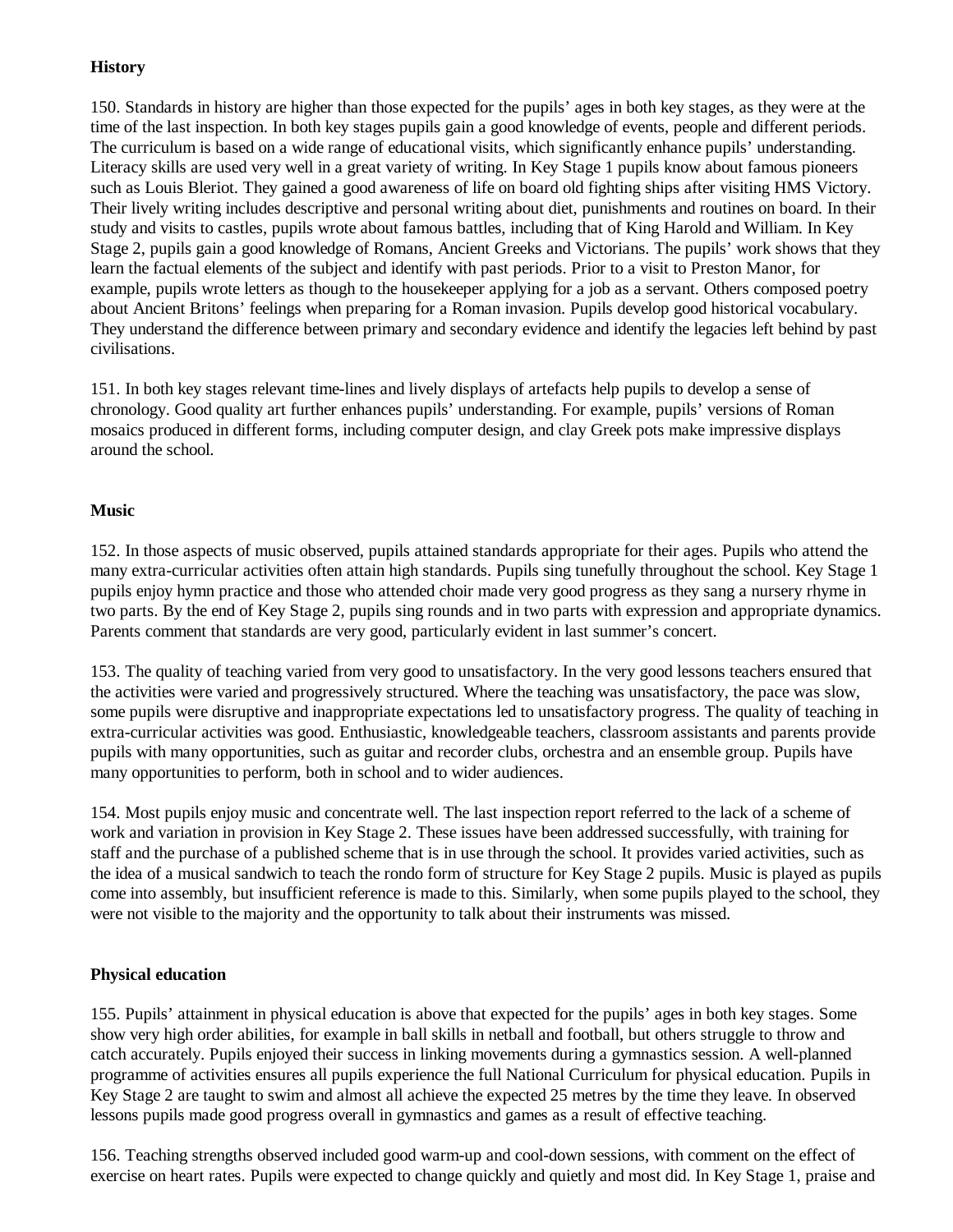encouragement for those quickest to change, who then sat quietly reading, motivated others to act similarly. Firm and demanding control ensured good health and safety but in one lesson the pupils were too noisy. Pupils without the correct kit had too little to do; their behaviour was poor and there was some disruption. In a very good lesson for upper juniors, the teacher demonstrated netball skills and used pupil evaluators to identify the best practice. Good humour as well as firm control retained motivation and all pupils made very good progress.

157. Curriculum planning is very good. It provides helpful detailed guidance for each lesson taught. Resources are good and used well. Insufficient assessment records are kept. Management is effective in maintaining good standards. A very good range of popular extra-curricular sports clubs is provided and a variety of sports fixtures for boys and girls is arranged with other schools. Standards, teaching and extra-curricular provision are similar to those reported in the last inspection report.

158. Points for improvement for foundation subjects:

appoint a co-ordinator for design and technology and prepare schemes of work which lead to skill progression throughout the school

ensure that manageable assessment procedures are introduced for all foundation subjects and records are kept which help teachers plan what should next be taught

use every opportunity to increase pupils' awareness of music, and to celebrate individual pupils' musical talents ensure that those pupils who do not take part in physical education lessons are purposefully engaged in worthwhile

activities during these lessons

## **PART C: INSPECTION DATA**

## **SUMMARY OF INSPECTION EVIDENCE**

159. The inspection was carried out over a period of one week by four inspectors for a total of nineteen inspector days. A parents' meeting was held prior to the inspection and 78 parents attended. A questionnaire about the school was returned by 67 families. Information from parents was used by inspectors to guide their work. For the majority of the time in school, inspectors visited classes and talked with individuals and groups of pupils. In total about sixty lesson observations were made, taking about fifty hours. The work of a sample of pupils for the current and previous academic years was evaluated from each year group. Pupils from different year groups were heard reading. Planned discussions were held with members of the teaching staff, including the acting headteacher, a number of support staff and several governors. Policy documents, teachers' planning and assessment records were scrutinised.

#### **DATA AND INDICATORS**

#### **Pupil data**

160.

|           | roll (full-time<br>equivalent) | with statements of<br>SEN | school's register of<br><b>SEN</b> | Number of pupils on Number of pupils Number of pupils on Number of full-time<br>pupils eligible for<br>free school meals |
|-----------|--------------------------------|---------------------------|------------------------------------|--------------------------------------------------------------------------------------------------------------------------|
| $Y$ R - 6 | 274                            |                           |                                    |                                                                                                                          |

#### **Teachers and classes**

```
Qualified teachers (YR – Y6)
161.
```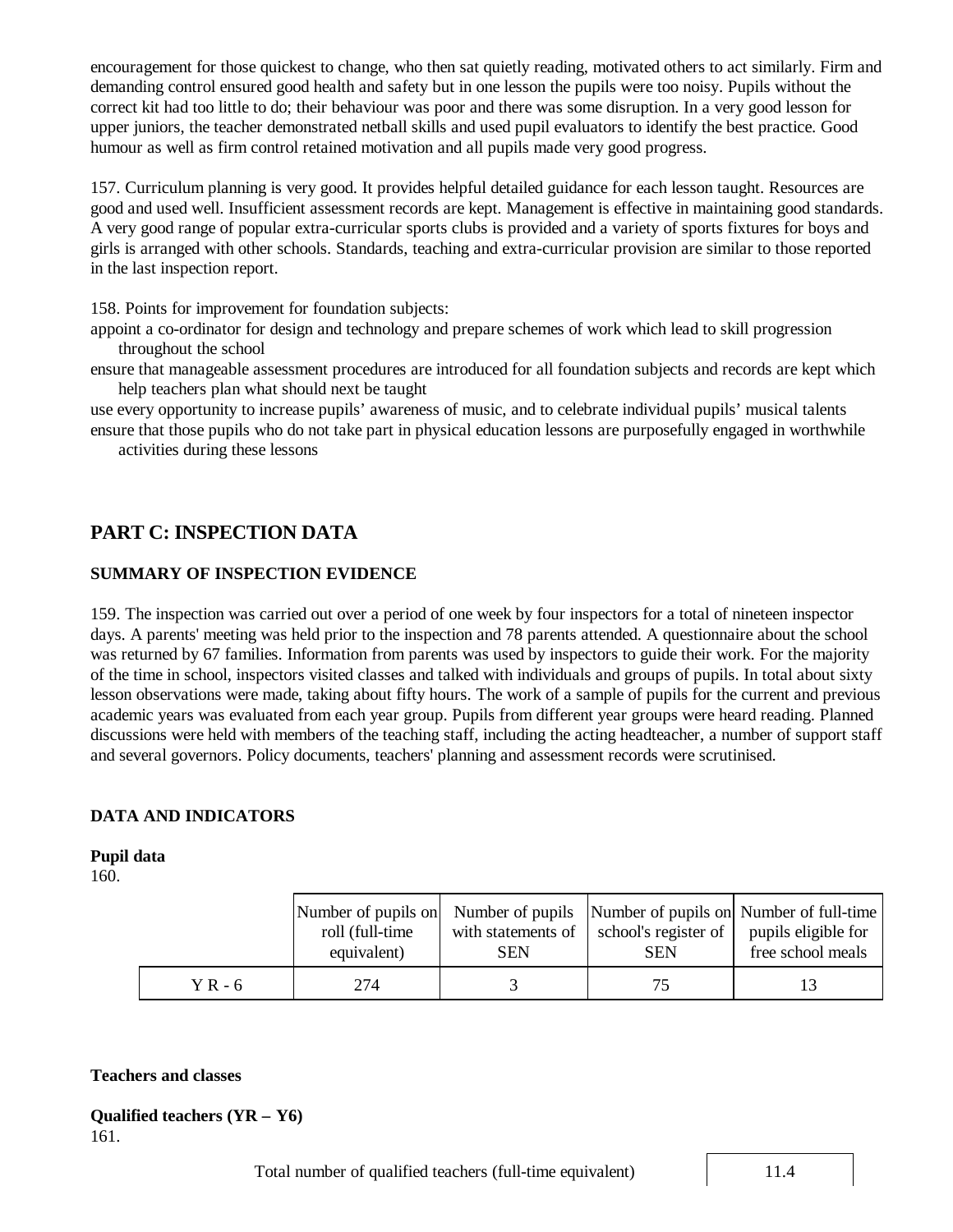Number of pupils per qualified teacher

Average class size

| 24 |  |
|----|--|
| 27 |  |
|    |  |

#### **Education support staff (YR – Y6)** 162.

| Total number of education support staff |     |
|-----------------------------------------|-----|
| Total aggregate hours worked each week  | 236 |

#### **Financial data** 163.

Financial year: 1998/1999

|                                            | £      |
|--------------------------------------------|--------|
| Total Income                               | 473203 |
| Total Expenditure                          | 464348 |
| Expenditure per pupil                      | 1647   |
| Balance brought forward from previous year | 3151   |
| Balance carried forward to next year       | 12006  |

**PARENTAL SURVEY** 164.

> Number of questionnaires sent out: Number of questionnaires returned:

| 274 |  |
|-----|--|
| 67  |  |

 $\Gamma$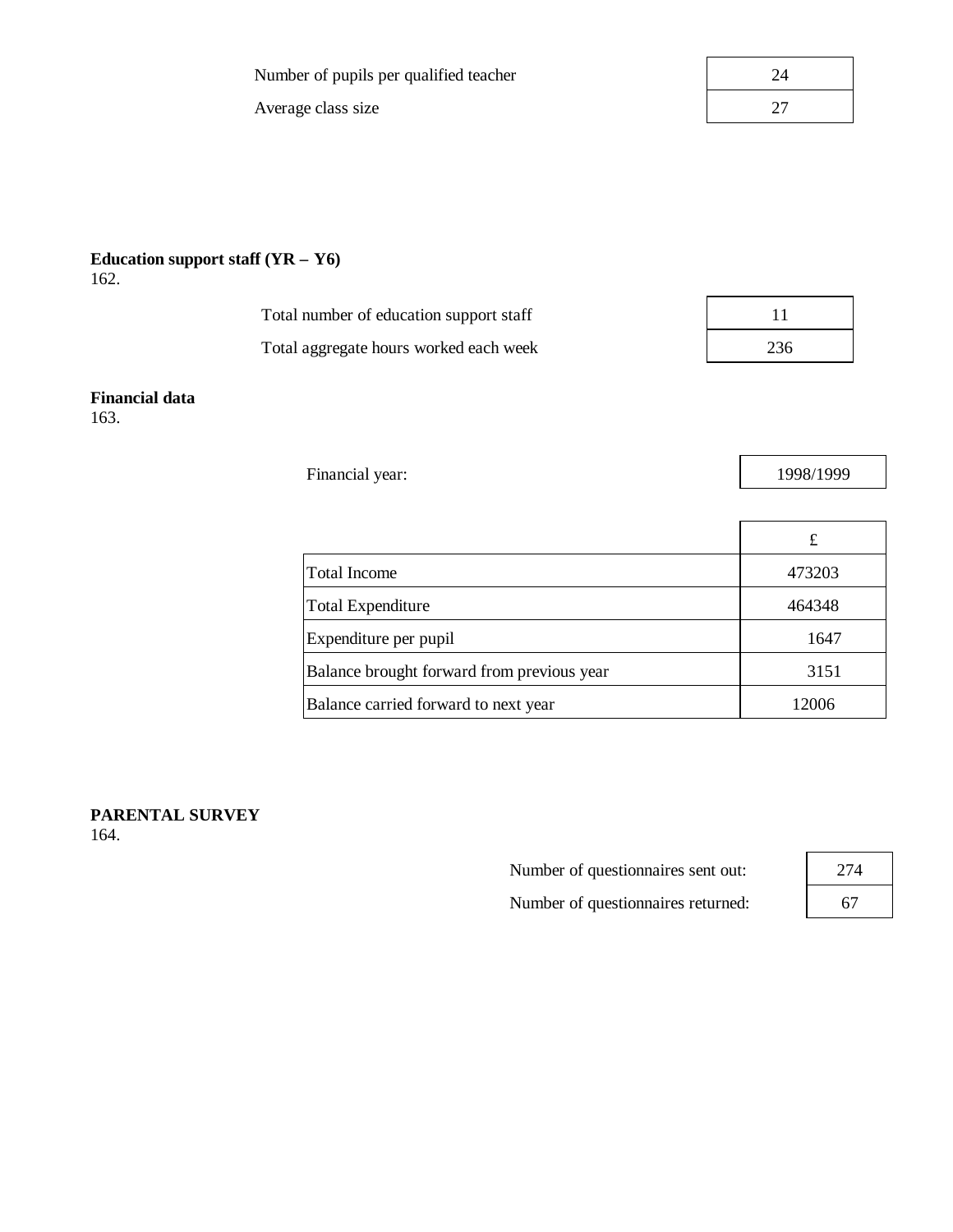#### **Responses (percentage of answers in each category)**: 165.

I feel the school encourages parents to play an active part in the life of the school

I would find it easy to approach the school with questions or problems to do with my child(ren)

The school handles complaints from parents well

The school gives me a clear understanding of what is taught

The school keeps me well informed about my child(ren)'s progress

The school enables my child(ren) to achieve a good standard of work

The school encourages children to get involved in more than just their daily lessons

I am satisfied with the work that my child(ren) is/are expected to do at home

The school's values and attitudes have a positive effect on my child(ren)

The school achieves high standards of good behaviour

My child(ren) like(s) school

| Strongly<br>agree | Agree | Neither | Disagree       | Strongly<br>disagree |
|-------------------|-------|---------|----------------|----------------------|
| 31                | 43    | 12      | 13             | $\boldsymbol{0}$     |
| 32                | 45    | 5       | 15             | $\boldsymbol{0}$     |
| 6                 | 30    | 33      | 22             | 8                    |
| 13                | 34    | 19      | 22             | 10                   |
| 21                | 40    | 12      | $21\,$         | 6                    |
| 15                | 57    | 13      | $\tau$         | $\boldsymbol{7}$     |
| 33                | 51    | 12      | $\overline{4}$ | $\boldsymbol{0}$     |
| 12                | 45    | 18      | 18             | 6                    |
| 9                 | 48    | 28      | 9              | 6                    |
| 9                 | 38    | 15      | 23             | 12                   |
| 28                | 55    | 12      | $\overline{4}$ | $\boldsymbol{0}$     |

#### **Other issues raised by parents**

166. A high proportion of the parents who completed the questionnaire wrote at length about the school. There were positive comments but many were critical. Key points made were:

children like school; the school provides a good range of extra-curricular clubs; the infant department is good; the school atmosphere is friendly; pupils' behaviour is unacceptable and the school has no clear policies on how unacceptable behaviour will be dealt with; the headteacher ignores complaints; parents have insufficient curriculum information to enable them to help their children more; insufficient homework is set; the junior department is